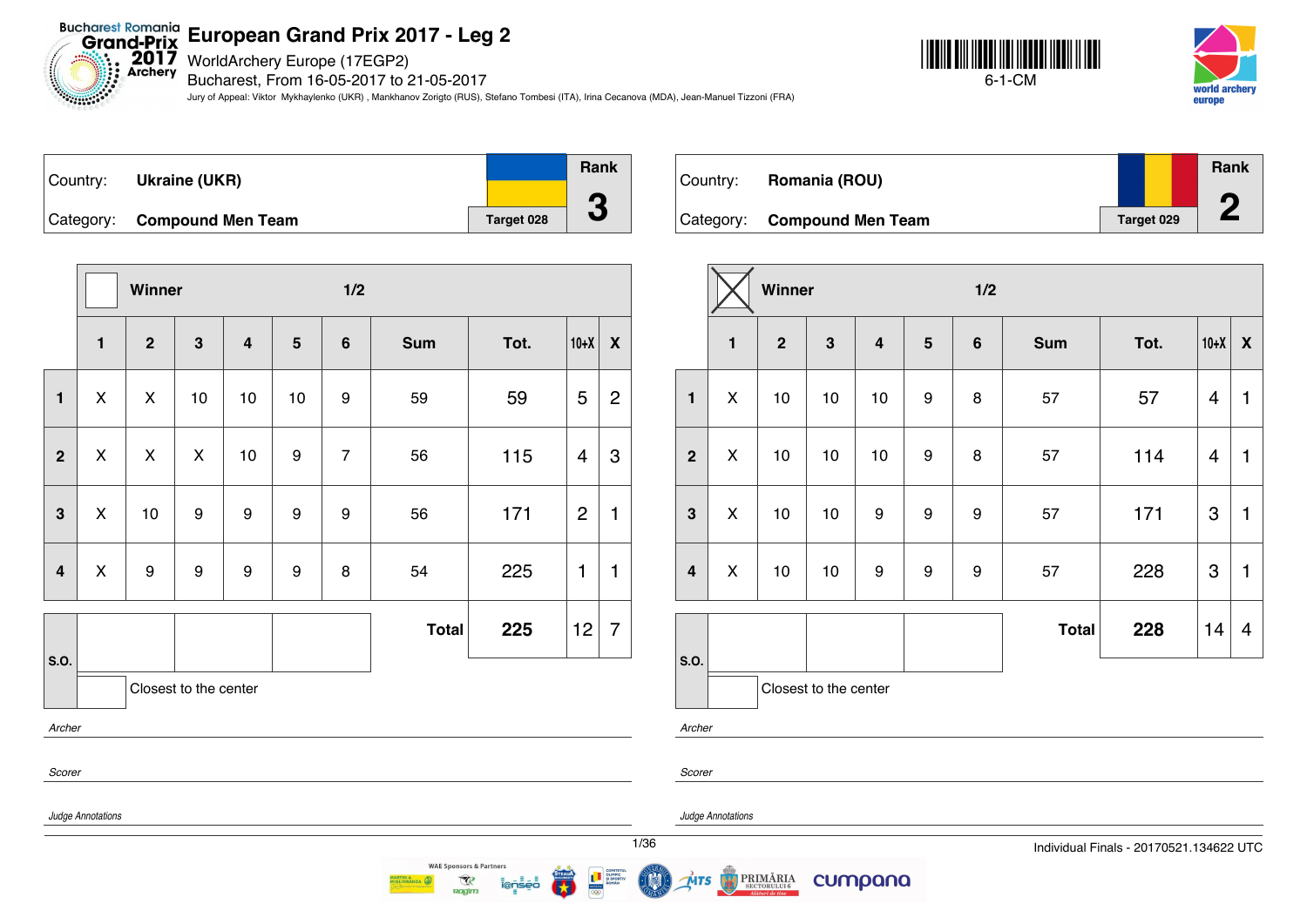WorldArchery Europe (17EGP2)

Bucharest, From 16-05-2017 to 21-05-2017

Jury of Appeal: Viktor Mykhaylenko (UKR) , Mankhanov Zorigto (RUS), Stefano Tombesi (ITA), Irina Cecanova (MDA), Jean-Manuel Tizzoni (FRA)





| Country: | Italy (ITA)                 |            | <b>Rank</b> |
|----------|-----------------------------|------------|-------------|
|          | Category: Compound Men Team | Target 001 |             |

|                |                   | Winner           |                       |                         |                | Gold           |              |      |                |                    |
|----------------|-------------------|------------------|-----------------------|-------------------------|----------------|----------------|--------------|------|----------------|--------------------|
|                | $\mathbf{1}$      | $\overline{2}$   | 3                     | $\overline{\mathbf{4}}$ | $5\phantom{1}$ | $6\phantom{1}$ | <b>Sum</b>   | Tot. | $10+X$         | $\pmb{\mathsf{X}}$ |
| $\mathbf{1}$   | X                 | $\overline{7}$   | 10                    | 10                      | 10             | 9              | 56           | 56   | $\overline{4}$ | 1                  |
| $\overline{2}$ | $\boldsymbol{9}$  | $\pmb{\times}$   | 9                     | 9                       | 6              | 9              | 52           | 108  | 1              | 1                  |
| 3              | $\boldsymbol{9}$  | $\boldsymbol{9}$ | X                     | 9                       | 10             | 6              | 53           | 161  | $\overline{2}$ | $\mathbf{1}$       |
| $\overline{4}$ | $\boldsymbol{9}$  | 9                | 8                     | 8                       | 10             | 10             | 54           | 215  | $\overline{2}$ | $\mathbf 0$        |
|                |                   |                  |                       |                         |                |                | <b>Total</b> | 215  | 9              | 3                  |
| S.O.           |                   |                  | Closest to the center |                         |                |                |              |      |                |                    |
| Archer         |                   |                  |                       |                         |                |                |              |      |                |                    |
| Scorer         |                   |                  |                       |                         |                |                |              |      |                |                    |
|                | Judge Annotations |                  |                       |                         |                |                |              |      |                |                    |

| Country: | Romania (ROU)               |            | Rank<br>A |
|----------|-----------------------------|------------|-----------|
|          | Category: Compound Men Team | Target 002 |           |

|                         |              | Winner         |                         |                         |                |                    |              |      |                           |                    |
|-------------------------|--------------|----------------|-------------------------|-------------------------|----------------|--------------------|--------------|------|---------------------------|--------------------|
|                         | $\mathbf{1}$ | $\mathbf{2}$   | $\overline{\mathbf{3}}$ | $\overline{\mathbf{4}}$ | $5\phantom{1}$ | $\bf 6$            | <b>Sum</b>   | Tot. | $10+X$                    | $\pmb{\mathsf{X}}$ |
| $\mathbf{1}$            | 10           | 8              | 10                      | X                       | 8              | $\pmb{\mathsf{X}}$ | 56           | 56   | 4                         | $\overline{2}$     |
| $\overline{2}$          | 10           | 9              | 9                       | 8                       | 10             | 10                 | 56           | 112  | $\ensuremath{\mathsf{3}}$ | $\mathbf 0$        |
| $\mathbf{3}$            | 8            | 10             | $\overline{7}$          | 10                      | 9              | 9                  | 53           | 165  | $\overline{2}$            | $\mathbf 0$        |
| $\overline{\mathbf{4}}$ | X            | $\overline{7}$ | $\boldsymbol{9}$        | $\boldsymbol{9}$        | 10             | 8                  | 53           | 218  | $\overline{2}$            | 1                  |
|                         |              |                |                         |                         |                |                    | <b>Total</b> | 218  | 11                        | 3                  |
| S.O.                    |              |                | Closest to the center   |                         |                |                    |              |      |                           |                    |

*Archer*

*Judge Annotations*

**PRIMĂRIA** 

cumpana



MTS

*Scorer*

2/36 Individual Finals - 20170521.134622 UTC



 $\mathcal{R}$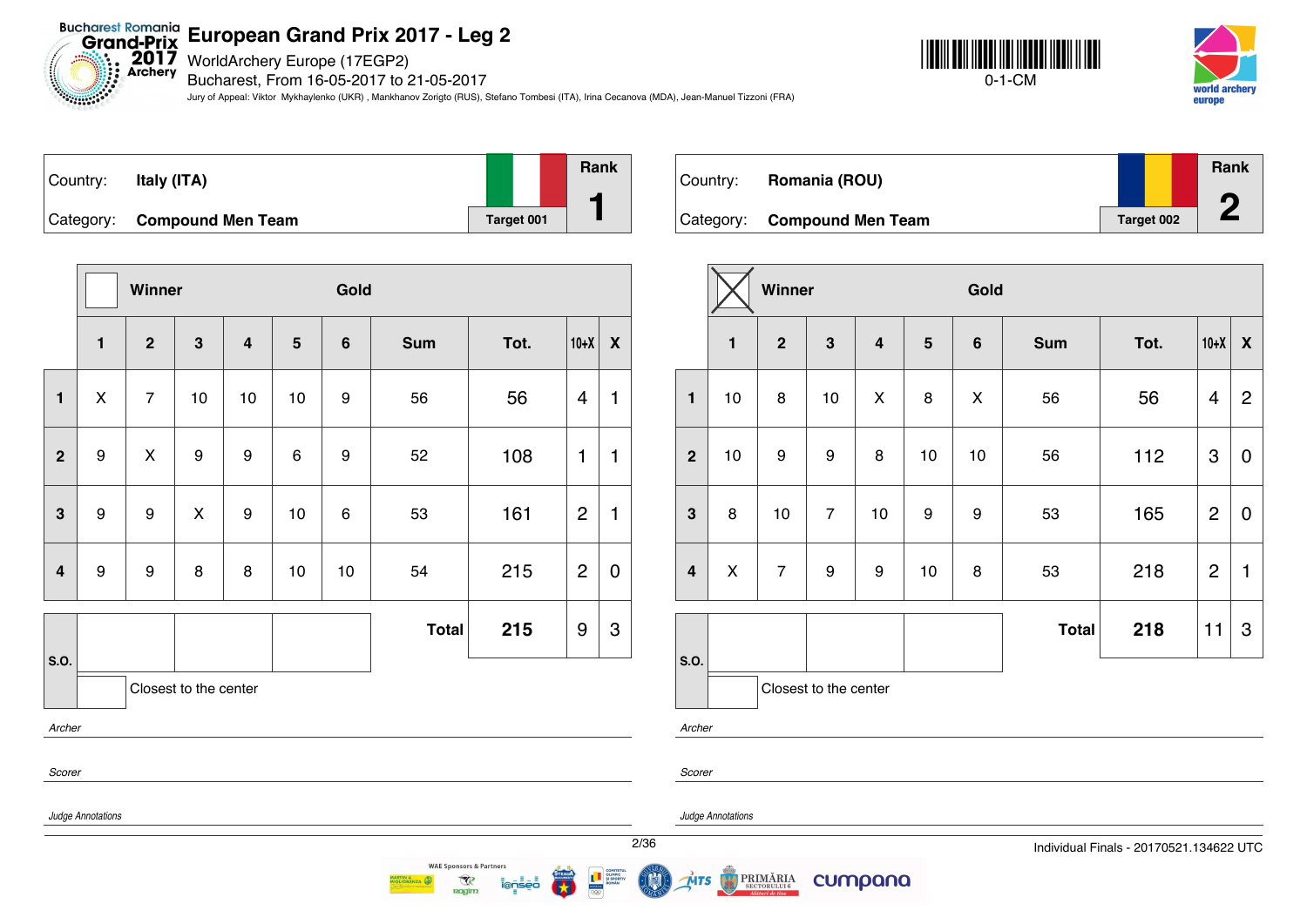Bucharest Romania<br>Grand-Prix European Grand Prix 20<br>Exchery Bucharest. From 16-05-2017 to 2

Bucharest, From 16-05-2017 to 21-05-2017

Jury of Appeal: Viktor Mykhaylenko (UKR) , Mankhanov Zorigto (RUS), Stefano Tombesi (ITA), Irina Cecanova (MDA), Jean-Manuel Tizzoni (FRA)





| Country: | Romania (ROU)                 |            | <b>Rank</b> |
|----------|-------------------------------|------------|-------------|
|          |                               |            | A           |
|          | Category: Compound Women Team | Target 025 | u           |

|                         |                                                           | Winner           |                       |                         |                |                |              |      |        |                  |
|-------------------------|-----------------------------------------------------------|------------------|-----------------------|-------------------------|----------------|----------------|--------------|------|--------|------------------|
|                         | $\mathbf{1}$                                              | $\overline{2}$   | $\mathbf{3}$          | $\overline{\mathbf{4}}$ | $5\phantom{1}$ | $6\phantom{a}$ | <b>Sum</b>   | Tot. | $10+X$ | $\boldsymbol{X}$ |
| $\mathbf{1}$            | 10                                                        | 10               | $10$                  | 9                       | 9              | $\overline{7}$ | 55           | 55   | 3      | 0                |
| $\mathbf{2}$            | 9                                                         | $\boldsymbol{9}$ | $\boldsymbol{9}$      | $\boldsymbol{9}$        | 8              | $\overline{7}$ | 51           | 106  | 0      | 0                |
| $\mathbf{3}$            | $\pmb{\mathsf{X}}$                                        | 10               | $10$                  | $\boldsymbol{9}$        | 8              | 8              | 55           | 161  | 3      | 1                |
| $\overline{\mathbf{4}}$ | X                                                         | 9                | 9                     | 8                       | 8              | $\overline{7}$ | 51           | 212  | 1      | 1                |
|                         |                                                           |                  |                       |                         |                |                | <b>Total</b> | 212  | 7      | $\overline{c}$   |
| S.O.                    |                                                           |                  | Closest to the center |                         |                |                |              |      |        |                  |
| Archer                  |                                                           |                  |                       |                         |                |                |              |      |        |                  |
| Scorer                  |                                                           |                  |                       |                         |                |                |              |      |        |                  |
|                         | $\mathbf{r}$ , $\mathbf{r}$ , $\mathbf{r}$ , $\mathbf{r}$ |                  |                       |                         |                |                |              |      |        |                  |

**WAE Sponsors & Partners** 

 $\mathcal{R}$ 

**Ragim** 

| Country: | Ukraine (UKR)                 |            | <b>Rank</b> |
|----------|-------------------------------|------------|-------------|
|          |                               |            | ◚           |
|          | Category: Compound Women Team | Target 026 | z.          |

|                |              | Winner         |                       |                         |         | 1/2     |              |      |                |                           |
|----------------|--------------|----------------|-----------------------|-------------------------|---------|---------|--------------|------|----------------|---------------------------|
|                | $\mathbf{1}$ | $\overline{2}$ | $\mathbf{3}$          | $\overline{\mathbf{4}}$ | $\bf 5$ | $\bf 6$ | <b>Sum</b>   | Tot. | $10+X$         | X                         |
| $\mathbf{1}$   | X            | 10             | 9                     | 9                       | 9       | 8       | 55           | 55   | $\overline{2}$ | 1                         |
| $\overline{2}$ | X            | 10             | 10                    | 10                      | 10      | 9       | 59           | 114  | 5              | 1                         |
| $\mathbf{3}$   | X            | 10             | 9                     | 9                       | 9       | 9       | 56           | 170  | $\overline{2}$ | 1                         |
| $\overline{4}$ | 10           | 10             | 10                    | 9                       | 9       | 8       | 56           | 226  | 3              | $\mathbf 0$               |
|                |              |                |                       |                         |         |         | <b>Total</b> | 226  | 12             | $\ensuremath{\mathsf{3}}$ |
| S.O.           |              |                | Closest to the center |                         |         |         |              |      |                |                           |

*Archer*

*Scorer*

*Judge Annotations*

*Judge Annotations*

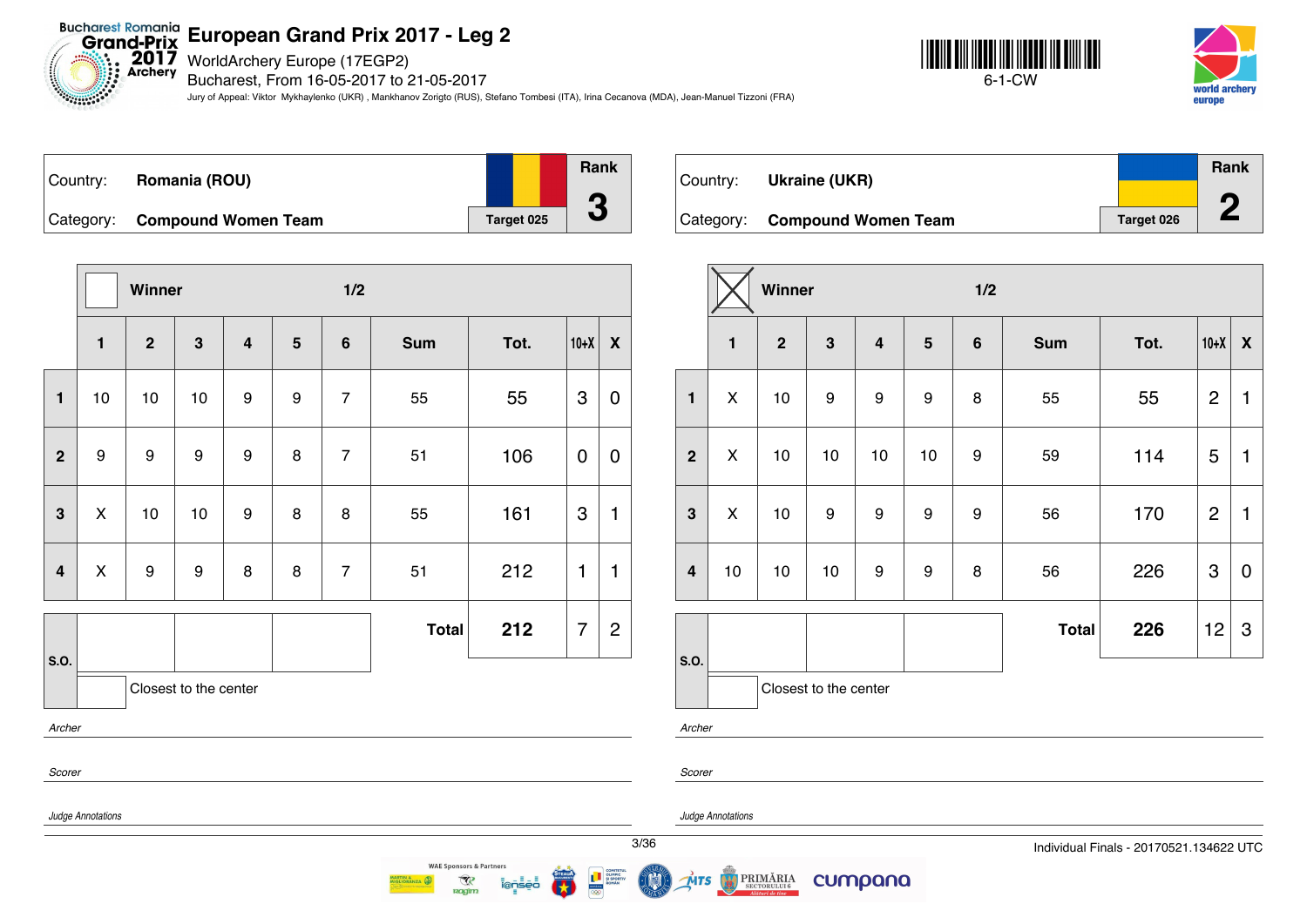Bucharest Romania<br>Grand-Prix European Grand Prix 20<br>Archery Bucharchery Europe (17EGP2)

Bucharest, From 16-05-2017 to 21-05-2017

Jury of Appeal: Viktor Mykhaylenko (UKR) , Mankhanov Zorigto (RUS), Stefano Tombesi (ITA), Irina Cecanova (MDA), Jean-Manuel Tizzoni (FRA)





| Country: | Italy (ITA)                   |            | <b>Rank</b> |
|----------|-------------------------------|------------|-------------|
|          | Category: Compound Women Team | Target 001 |             |

|                |                   | Winner           |                       |                         |                | Gold           |              |      |                |              |
|----------------|-------------------|------------------|-----------------------|-------------------------|----------------|----------------|--------------|------|----------------|--------------|
|                | $\mathbf{1}$      | $\mathbf{2}$     | $\mathbf{3}$          | $\overline{\mathbf{4}}$ | $5\phantom{1}$ | $6\phantom{1}$ | <b>Sum</b>   | Tot. | $10+X$         | X            |
| $\mathbf{1}$   | 9                 | 8                | 9                     | 10                      | 10             | 8              | 54           | 54   | $\overline{c}$ | 0            |
| $\overline{2}$ | 9                 | $\boldsymbol{9}$ | 10                    | 8                       | 8              | 8              | 52           | 106  | 1              | 0            |
| 3              | 5                 | 8                | $\mathsf{x}$          | 8                       | 9              | 8              | 48           | 154  | 1              | $\mathbf{1}$ |
| $\overline{4}$ | 9                 | 8                | $\boldsymbol{9}$      | 8                       | 9              | 9              | 52           | 206  | $\mathbf 0$    | 0            |
|                |                   |                  |                       |                         |                |                | <b>Total</b> | 206  | $\overline{4}$ | $\mathbf{1}$ |
| S.O.           |                   |                  | Closest to the center |                         |                |                |              |      |                |              |
| Archer         |                   |                  |                       |                         |                |                |              |      |                |              |
| Scorer         |                   |                  |                       |                         |                |                |              |      |                |              |
|                | Judge Annotations |                  |                       |                         |                |                |              |      |                |              |



|                         |                  | Winner         |                       |                         |                  | Gold             |              |      |                |                           |
|-------------------------|------------------|----------------|-----------------------|-------------------------|------------------|------------------|--------------|------|----------------|---------------------------|
|                         | $\mathbf{1}$     | $\overline{2}$ | $\mathbf{3}$          | $\overline{\mathbf{4}}$ | $5\phantom{1}$   | $\bf 6$          | <b>Sum</b>   | Tot. | $10+X$         | $\boldsymbol{\mathsf{X}}$ |
| $\mathbf{1}$            | $\overline{7}$   | 9              | X                     | 10                      | 8                | X                | 54           | 54   | 3              | $\overline{2}$            |
| $\overline{2}$          | $\overline{7}$   | 8              | 10                    | 9                       | 10               | 9                | 53           | 107  | $\overline{2}$ | $\mathbf 0$               |
| $\mathbf{3}$            | 9                | 9              | 9                     | 10                      | 8                | $\boldsymbol{9}$ | 54           | 161  | 1              | $\mathbf 0$               |
| $\overline{\mathbf{4}}$ | $\boldsymbol{9}$ | 10             | X                     | 10                      | $\boldsymbol{9}$ | 8                | 56           | 217  | 3              | $\mathbf{1}$              |
|                         |                  |                |                       |                         |                  |                  | <b>Total</b> | 217  | 9              | $\ensuremath{\mathsf{3}}$ |
| S.O.                    |                  |                | Closest to the center |                         |                  |                  |              |      |                |                           |

*Archer*

*Scorer*

*Judge Annotations*

ŃTS

PRIMĂRIA



**WAE Sponsors & Partners** 

 $\mathcal{R}$ **Ragim**  cumpana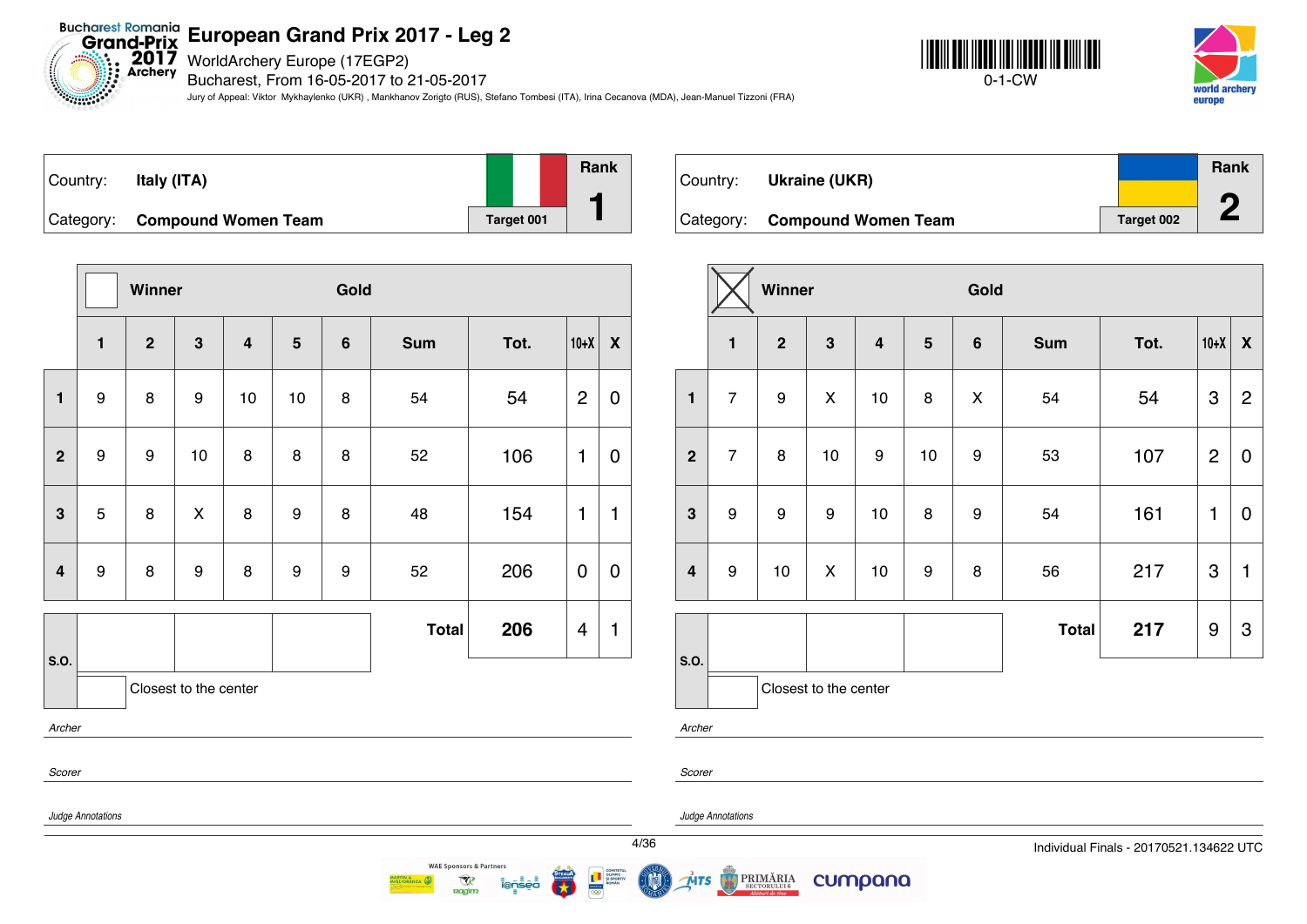Bucharest Romania<br>Grand-Prix European Grand Prix 20<br>Exchery Bucharest. From 16-05-2017 to 2

Bucharest, From 16-05-2017 to 21-05-2017

Jury of Appeal: Viktor Mykhaylenko (UKR) , Mankhanov Zorigto (RUS), Stefano Tombesi (ITA), Irina Cecanova (MDA), Jean-Manuel Tizzoni (FRA)





| Country: | Serbia (SRB)                  |            | Rank |
|----------|-------------------------------|------------|------|
|          | Category: Compound Mixed Team | Target 025 |      |

|                |              | Winner                |                  | 1/4                     |              |      |                |                           |
|----------------|--------------|-----------------------|------------------|-------------------------|--------------|------|----------------|---------------------------|
|                | $\mathbf{1}$ | $\mathbf{2}$          | 3                | $\overline{\mathbf{4}}$ | <b>Sum</b>   | Tot. | $10+X$         | $\boldsymbol{\mathsf{X}}$ |
| $\mathbf{1}$   | 10           | $10$                  | $\boldsymbol{9}$ | 9                       | 38           | 38   | $\overline{2}$ | $\boldsymbol{0}$          |
| $\mathbf{2}$   | 10           | $10$                  | $\boldsymbol{9}$ | 9                       | 38           | 76   | $\overline{2}$ | $\boldsymbol{0}$          |
| $\mathbf{3}$   | $10$         | $10$                  | $\boldsymbol{9}$ | $\overline{7}$          | 36           | 112  | $\overline{2}$ | $\mathbf 0$               |
| $\overline{4}$ | $10$         | 9                     | $\boldsymbol{9}$ | 8                       | 36           | 148  | 1              | $\overline{0}$            |
|                |              |                       |                  |                         | <b>Total</b> | 148  | $\overline{7}$ | $\pmb{0}$                 |
| S.O.           |              | Closest to the center |                  |                         |              |      |                |                           |
| Archer         |              |                       |                  |                         |              |      |                |                           |
| Scorer         |              |                       |                  |                         |              |      |                |                           |

| Country: | Poland (POL)                  |                   | Rank |
|----------|-------------------------------|-------------------|------|
|          |                               |                   |      |
|          | Category: Compound Mixed Team | <b>Target 026</b> |      |

|                  |                    | Winner                |                  | 1/4                     |              |      |                           |                |
|------------------|--------------------|-----------------------|------------------|-------------------------|--------------|------|---------------------------|----------------|
|                  | $\mathbf{1}$       | $\mathbf{2}$          | 3                | $\overline{\mathbf{4}}$ | <b>Sum</b>   | Tot. | $10+X$                    | X              |
| $\mathbf{1}$     | $\pmb{\mathsf{X}}$ | $\pmb{\mathsf{X}}$    | 9                | $\boldsymbol{9}$        | 38           | 38   | $\overline{c}$            | $\overline{2}$ |
| $\overline{2}$   | $10$               | 10                    | 8                | 8                       | 36           | 74   | $\overline{2}$            | $\mathbf 0$    |
| $\mathbf{3}$     | $\pmb{\mathsf{X}}$ | 10                    | $10$             | $\boldsymbol{9}$        | 39           | 113  | $\ensuremath{\mathsf{3}}$ | 1              |
| $\boldsymbol{4}$ | $10$               | 9                     | $\boldsymbol{9}$ | 8                       | 36           | 149  | 1                         | $\overline{0}$ |
|                  |                    |                       |                  |                         | <b>Total</b> | 149  | 8                         | 3              |
| S.O.             |                    | Closest to the center |                  |                         |              |      |                           |                |

*Archer*

*Scorer*

MTS

*Judge Annotations*

*Judge Annotations*

**PRIMĂRIA** 

cumpana



**WAE Sponsors & Partners** 

 $\mathcal{R}$ 

**Ragim**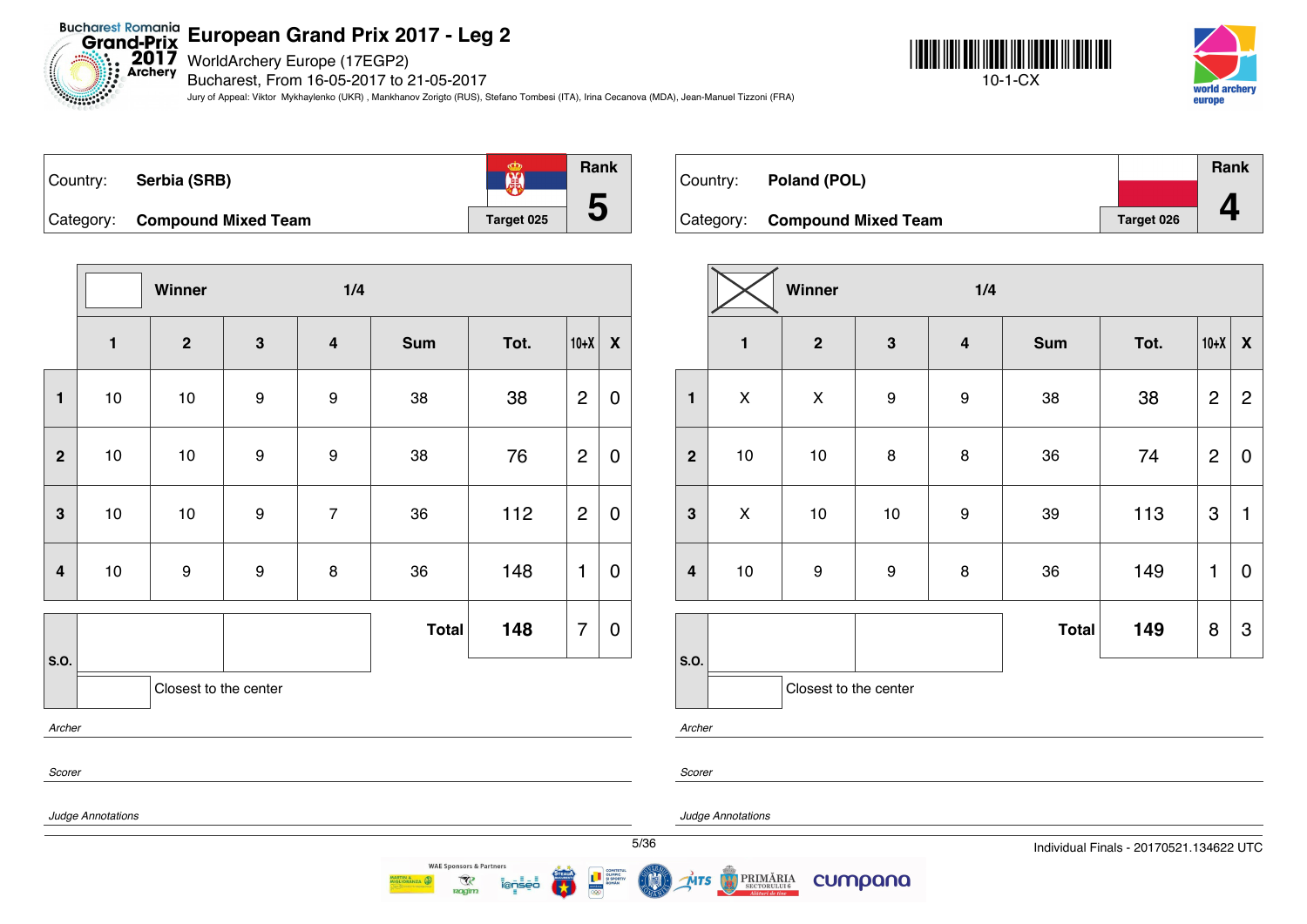**Bucharest Romania**<br>Grand-Prix **European Grand Prix 2017 - Leg 2**

 $2017$ WorldArchery Europe (17EGP2) Archery

Bucharest, From 16-05-2017 to 21-05-2017

Jury of Appeal: Viktor Mykhaylenko (UKR) , Mankhanov Zorigto (RUS), Stefano Tombesi (ITA), Irina Cecanova (MDA), Jean-Manuel Tizzoni (FRA)





| ∣Country: | <b>Ukraine (UKR)</b>          |            | <b>Rank</b> |
|-----------|-------------------------------|------------|-------------|
|           |                               |            |             |
|           | Category: Compound Mixed Team | Target 028 |             |

**Winner 1/4 1 2 3 4 Sum Tot. 10+X X 1** | 10 | 10 | 9 | 9 | 38 | 38 |2 |0 **2** | 9 | 9 | 8 | 35 | 73 |<code>O|O</code> **3** | X | 10 | 6 | M | 26 | 99 |2|1 **4** | X | 9 | 9 | 9 | 37 | 136 |1 |1 **S.O. Total 136**  $|5|2$ Closest to the center *Archer Scorer*

Country: **Romania (ROU)** Category: **Compound Mixed Team Target 029 Rank 6**

|                         |              | Winner                |                  | 1/4                     |              |      |                |                  |
|-------------------------|--------------|-----------------------|------------------|-------------------------|--------------|------|----------------|------------------|
|                         | $\mathbf{1}$ | $\mathbf{2}$          | $\mathbf{3}$     | $\overline{\mathbf{4}}$ | <b>Sum</b>   | Tot. | $10+X$         | $\boldsymbol{X}$ |
| $\mathbf{1}$            | $10$         | $\boldsymbol{9}$      | $\boldsymbol{9}$ | $\bf8$                  | 36           | 36   | 1              | 0                |
| $\overline{2}$          | X            | $\boldsymbol{9}$      | $\boldsymbol{9}$ | 8                       | 36           | 72   | 1              | 1                |
| $\mathbf{3}$            | $10$         | $\boldsymbol{9}$      | $\boldsymbol{9}$ | $\boldsymbol{9}$        | 37           | 109  | 1              | 0                |
| $\overline{\mathbf{4}}$ | X            | 10                    | 10               | 10                      | 40           | 149  | $\overline{4}$ | 1                |
|                         |              |                       |                  |                         | <b>Total</b> | 149  | 7              | $\overline{2}$   |
| S.O.                    |              | Closest to the center |                  |                         |              |      |                |                  |

*Archer*

*Scorer*

MTS

*Judge Annotations*

*Judge Annotations*

PRIMĂRIA

cumpana



**WAE Sponsors & Partners** 

 $\mathcal{R}$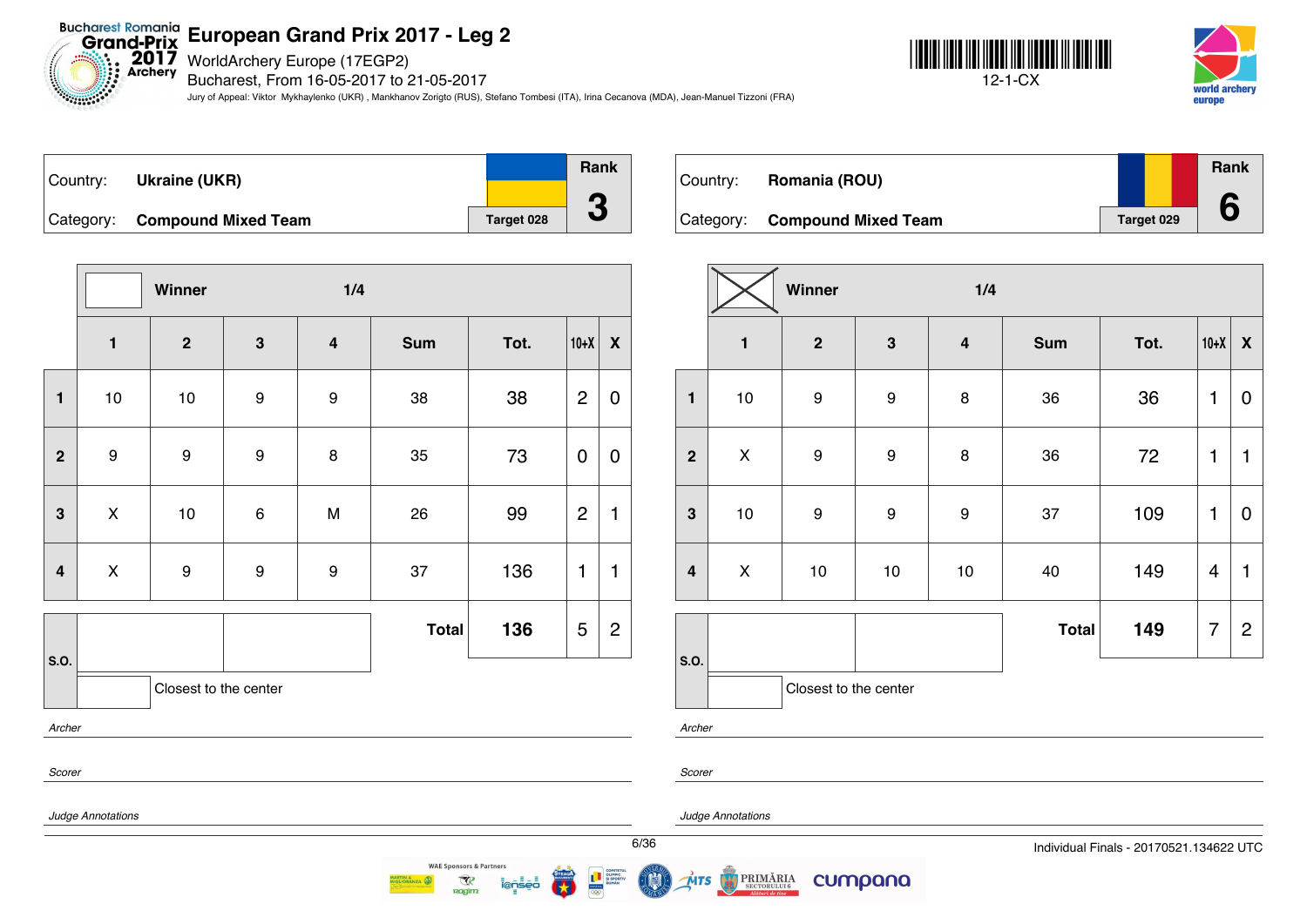**2017** WorldArchery Europe (17EGP2)

Bucharest, From 16-05-2017 to 21-05-2017

Jury of Appeal: Viktor Mykhaylenko (UKR) , Mankhanov Zorigto (RUS), Stefano Tombesi (ITA), Irina Cecanova (MDA), Jean-Manuel Tizzoni (FRA)





| Country: | Iceland (ISL)                 |            | Rank |
|----------|-------------------------------|------------|------|
|          |                               |            |      |
|          | Category: Compound Mixed Team | Target 031 |      |

**Winner 1/4 1 2 3 4 Sum Tot. 10+X X 1** | 9 | 9 | 8 | 35 | 35 | 0 | 0 **2** | 10 | 8 | 7 | 7 | 32 | 67 |1 | 0 **3** | 10 | 10 | 9 | 9 | 38 | 105 |2|0 **4** | 10 | 9 | 8 | 8 | 35 | 140 |1 | 0 **S.O. Total 140**  $|4|0$ Closest to the center *Archer Scorer*

| Country: | Italy (ITA)                   |            | <b>Rank</b> |
|----------|-------------------------------|------------|-------------|
|          | Category: Compound Mixed Team | Target 032 |             |

|                  |                    | Winner                |              | 1/4                     |              |      |                |                  |
|------------------|--------------------|-----------------------|--------------|-------------------------|--------------|------|----------------|------------------|
|                  | $\mathbf{1}$       | $\mathbf{2}$          | $\mathbf{3}$ | $\overline{\mathbf{4}}$ | <b>Sum</b>   | Tot. | $10+X$         | $\boldsymbol{X}$ |
| $\mathbf{1}$     | $\pmb{\mathsf{X}}$ | $10$                  | $10$         | $\boldsymbol{9}$        | 39           | 39   | 3              | 1                |
| $\overline{2}$   | $\pmb{\mathsf{X}}$ | $10$                  | $10$         | $\overline{7}$          | 37           | 76   | 3              | 1                |
| $\mathbf{3}$     | $10$               | $10$                  | 9            | $\boldsymbol{9}$        | 38           | 114  | $\overline{2}$ | 0                |
| $\boldsymbol{4}$ | $\pmb{\mathsf{X}}$ | $10$                  | 9            | $\boldsymbol{9}$        | 38           | 152  | $\overline{2}$ | 1                |
|                  |                    |                       |              |                         | <b>Total</b> | 152  | 10             | 3                |
| S.O.             |                    | Closest to the center |              |                         |              |      |                |                  |

*Archer*

*Scorer*

**MTS** 

*Judge Annotations*

PRIMĂRIA

cumpana

*Judge Annotations*

**WAE Sponsors & Partners**  $\mathcal{R}$ **Ragim**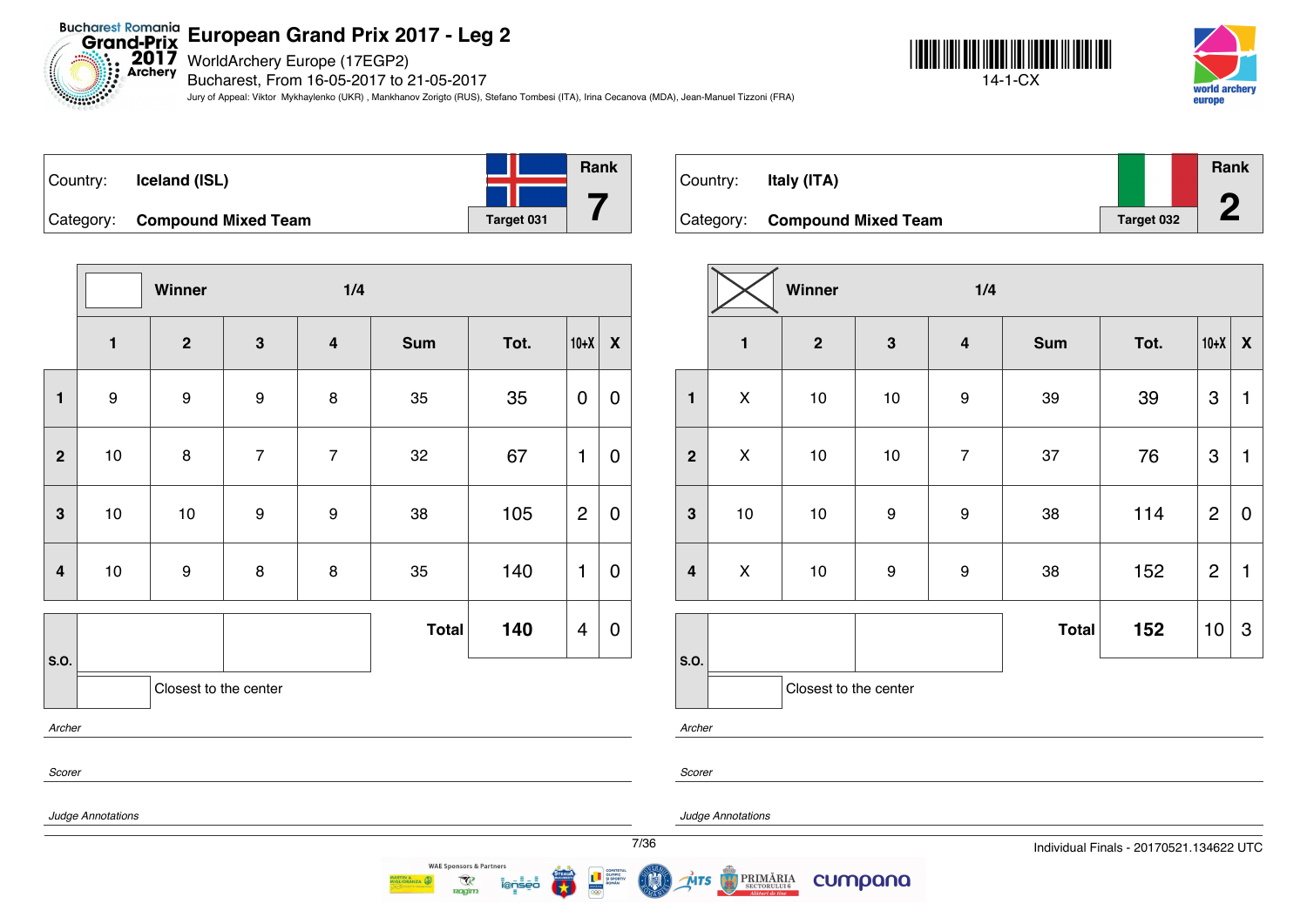Bucharest Romania<br>Grand-Prix European Grand Prix 20<br>Exchery Bucharest. From 16-05-2017 to 2

Bucharest, From 16-05-2017 to 21-05-2017

Jury of Appeal: Viktor Mykhaylenko (UKR) , Mankhanov Zorigto (RUS), Stefano Tombesi (ITA), Irina Cecanova (MDA), Jean-Manuel Tizzoni (FRA)





| Country: | Norway (NOR)                  |            | Rank |
|----------|-------------------------------|------------|------|
|          |                               |            |      |
|          | Category: Compound Mixed Team | Target 025 |      |

|                         |              | Winner                |              | 1/2                     |              |      |                |                  |
|-------------------------|--------------|-----------------------|--------------|-------------------------|--------------|------|----------------|------------------|
|                         | $\mathbf{1}$ | $\boldsymbol{2}$      | $\mathbf{3}$ | $\overline{\mathbf{4}}$ | <b>Sum</b>   | Tot. | $10+X$         | $\boldsymbol{X}$ |
| $\mathbf{1}$            | X            | 9                     | 8            | 8                       | 35           | 35   | 1              | $\mathbf{1}$     |
| $\overline{2}$          | X            | 9                     | 9            | 9                       | 37           | 72   | 1              | $\mathbf{1}$     |
| $\overline{\mathbf{3}}$ | X            | 9                     | 9            | 8                       | 36           | 108  | 1              | $\mathbf{1}$     |
| 4                       | $10$         | 10                    | 9            | 8                       | 37           | 145  | $\overline{2}$ | $\pmb{0}$        |
|                         |              |                       |              |                         | <b>Total</b> | 145  | 5              | 3                |
| S.O.                    |              | Closest to the center |              |                         |              |      |                |                  |
| Archer                  |              |                       |              |                         |              |      |                |                  |
| Scorer                  |              |                       |              |                         |              |      |                |                  |

**WAE Sponsors & Partners** 

 $\mathcal{R}$ 

**Ragim** 

| Country: | Poland (POL)                  |                   | Rank |
|----------|-------------------------------|-------------------|------|
|          |                               |                   |      |
|          | Category: Compound Mixed Team | <b>Target 026</b> |      |

|                         |                | Winner                |                  | 1/2                     |              |      |                           |                  |  |
|-------------------------|----------------|-----------------------|------------------|-------------------------|--------------|------|---------------------------|------------------|--|
|                         | $\mathbf{1}$   | $\mathbf{2}$          | $\mathbf{3}$     | $\overline{\mathbf{4}}$ | <b>Sum</b>   | Tot. | $10+X$                    | $\boldsymbol{X}$ |  |
| $\mathbf{1}$            | $\pmb{\times}$ | $\pmb{\mathsf{X}}$    | $\boldsymbol{9}$ | $\bf 8$                 | 37           | 37   | $\overline{2}$            | $\overline{2}$   |  |
| $\overline{2}$          | $10$           | 10                    | $10$             | 8                       | 38           | 75   | $\ensuremath{\mathsf{3}}$ | 0                |  |
| $\mathbf{3}$            | 10             | 9                     | 9                | $\boldsymbol{9}$        | 37           | 112  | 1                         | $\mathbf 0$      |  |
| $\overline{\mathbf{4}}$ | $\mathsf{X}$   | $10$                  | $10$             | 10                      | 40           | 152  | 4                         | $\mathbf{1}$     |  |
|                         |                |                       |                  |                         | <b>Total</b> | 152  | 10                        | 3                |  |
| S.O.                    |                | Closest to the center |                  |                         |              |      |                           |                  |  |

*Archer*

*Scorer*

*Judge Annotations*

*Judge Annotations*

**PRIMĂRIA** 

cumpana

MTS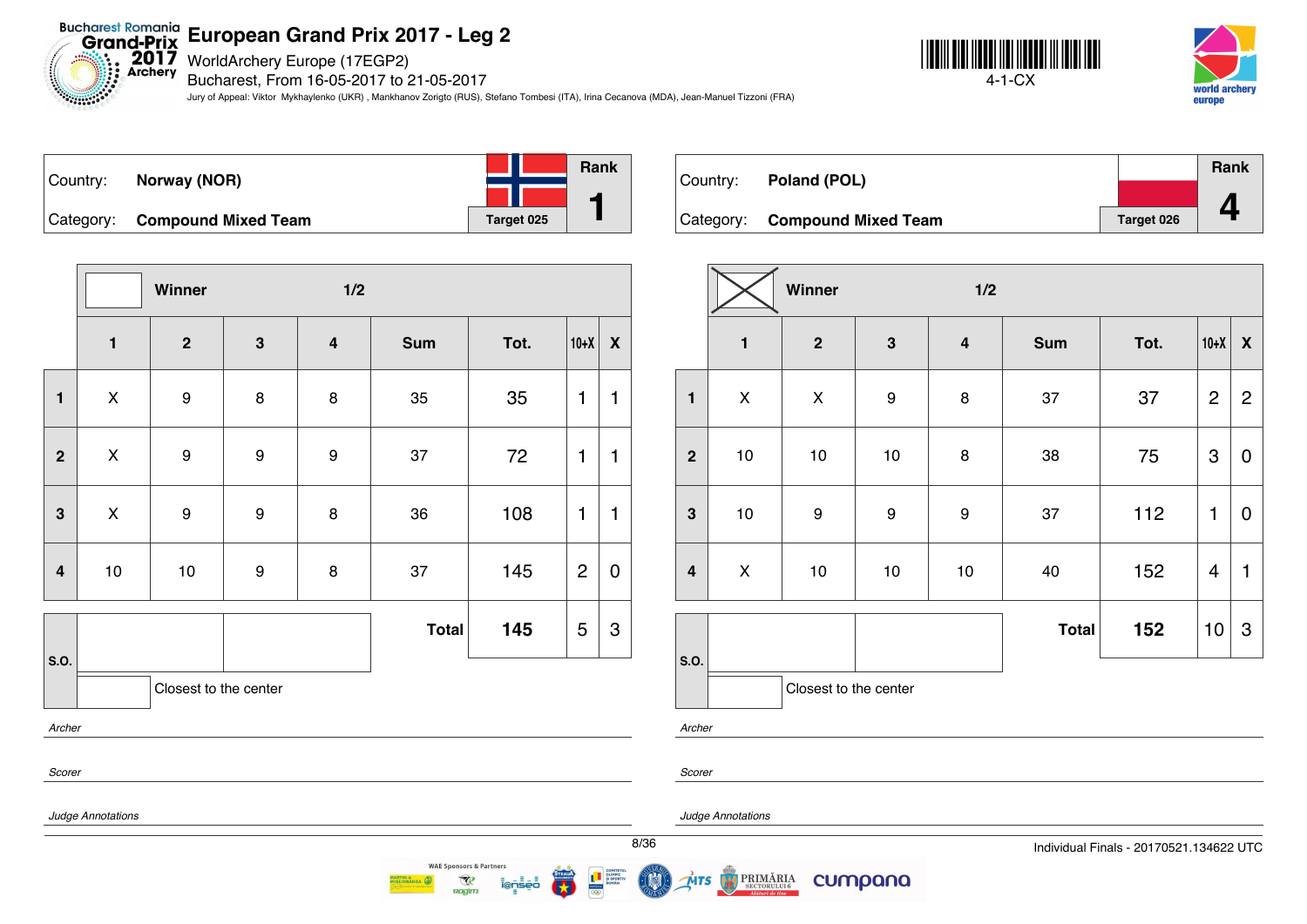Bucharest Romania<br>Grand-Prix European Grand Prix 20<br>Exchery Bucharest. From 16-05-2017 to 2

Bucharest, From 16-05-2017 to 21-05-2017

Jury of Appeal: Viktor Mykhaylenko (UKR) , Mankhanov Zorigto (RUS), Stefano Tombesi (ITA), Irina Cecanova (MDA), Jean-Manuel Tizzoni (FRA)





| ∣Country: | Romania (ROU)                 |            | <b>Rank</b> |
|-----------|-------------------------------|------------|-------------|
|           |                               |            |             |
|           | Category: Compound Mixed Team | Target 028 |             |

|                         |                | Winner                |                  | 1/2                     |              |      |                |                           |
|-------------------------|----------------|-----------------------|------------------|-------------------------|--------------|------|----------------|---------------------------|
|                         | $\mathbf{1}$   | $\mathbf{2}$          | $\mathbf{3}$     | $\overline{\mathbf{4}}$ | <b>Sum</b>   | Tot. | $10+X$         | $\boldsymbol{\mathsf{X}}$ |
| $\mathbf{1}$            | $\pmb{\times}$ | $\pmb{\times}$        | 9                | $\boldsymbol{9}$        | 38           | 38   | $\overline{c}$ | $\overline{c}$            |
| $\overline{2}$          | $10$           | 9                     | 9                | $\overline{7}$          | 35           | 73   | $\mathbf{1}$   | $\pmb{0}$                 |
| $\mathbf{3}$            | $10$           | 10                    | $\boldsymbol{9}$ | 9                       | 38           | 111  | $\overline{c}$ | $\boldsymbol{0}$          |
| $\overline{\mathbf{4}}$ | 9              | 9                     | $\boldsymbol{9}$ | 9                       | 36           | 147  | $\mathbf 0$    | $\mathbf 0$               |
|                         |                |                       |                  |                         | <b>Total</b> | 147  | 5              | $\overline{c}$            |
| S.O.                    |                | Closest to the center |                  |                         |              |      |                |                           |
| Archer                  |                |                       |                  |                         |              |      |                |                           |
| Scorer                  |                |                       |                  |                         |              |      |                |                           |

| Country: | Italy (ITA)                   |            | Rank<br>n |
|----------|-------------------------------|------------|-----------|
|          | Category: Compound Mixed Team | Target 029 |           |

|                         |                | Winner                |              | 1/2                     |              |      |                           |                         |
|-------------------------|----------------|-----------------------|--------------|-------------------------|--------------|------|---------------------------|-------------------------|
|                         | $\mathbf{1}$   | $\mathbf{2}$          | $\mathbf{3}$ | $\overline{\mathbf{4}}$ | <b>Sum</b>   | Tot. | $10+X$                    | $\boldsymbol{X}$        |
| $\mathbf{1}$            | $\pmb{\times}$ | $\boldsymbol{9}$      | 8            | $\overline{7}$          | 34           | 34   | 1                         | 1                       |
| $\boldsymbol{2}$        | $\pmb{\times}$ | $10$                  | 10           | $\boldsymbol{9}$        | 39           | 73   | 3                         | $\mathbf{1}$            |
| $\mathbf{3}$            | $\pmb{\times}$ | 10                    | 10           | 9                       | 39           | 112  | $\ensuremath{\mathsf{3}}$ | $\mathbf{1}$            |
| $\overline{\mathbf{4}}$ | $\pmb{\times}$ | $10$                  | 9            | $\boldsymbol{9}$        | 38           | 150  | $\overline{2}$            | $\mathbf{1}$            |
|                         |                |                       |              |                         | <b>Total</b> | 150  | $\boldsymbol{9}$          | $\overline{\mathbf{4}}$ |
| S.O.                    |                | Closest to the center |              |                         |              |      |                           |                         |

*Archer*

*Scorer*

MTS

*Judge Annotations*

*Judge Annotations*

**PRIMĂRIA** 

cumpana



**WAE Sponsors & Partners** 

 $\mathcal{R}$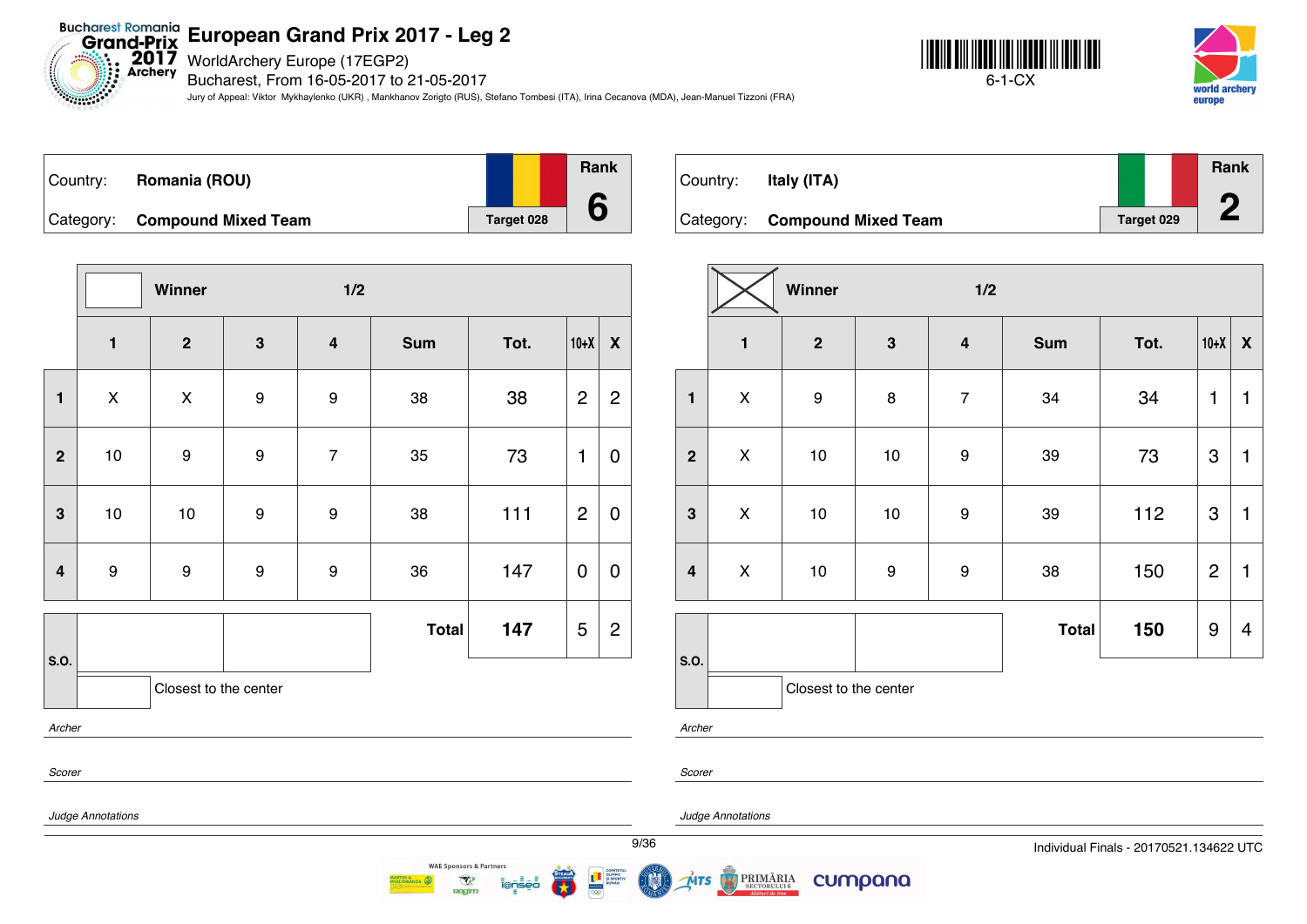Bucharest Romania<br>Grand-Prix European Grand Prix 20<br>Exchery Bucharest. From 16-05-2017 to 2

Bucharest, From 16-05-2017 to 21-05-2017

Jury of Appeal: Viktor Mykhaylenko (UKR) , Mankhanov Zorigto (RUS), Stefano Tombesi (ITA), Irina Cecanova (MDA), Jean-Manuel Tizzoni (FRA)





| Country: | Norway (NOR)                  |  |            | <b>Rank</b> |
|----------|-------------------------------|--|------------|-------------|
|          |                               |  |            |             |
|          | Category: Compound Mixed Team |  | Target 025 |             |

|                | Winner                |                  |                  | <b>Bronze</b>           |              |      |                         |                           |
|----------------|-----------------------|------------------|------------------|-------------------------|--------------|------|-------------------------|---------------------------|
|                | $\mathbf{1}$          | $\mathbf{2}$     | $\mathbf{3}$     | $\overline{\mathbf{4}}$ | <b>Sum</b>   | Tot. | $10+X$                  | $\boldsymbol{X}$          |
| $\mathbf{1}$   | X                     | 9                | $\boldsymbol{9}$ | 9                       | 37           | 37   | 1                       | 1                         |
| $\mathbf{2}$   | $10$                  | $\boldsymbol{9}$ | 9                | 9                       | 37           | 74   | $\mathbf{1}$            | $\mathbf 0$               |
| 3              | X                     | $\pmb{\times}$   | 9                | 9                       | 38           | 112  | $\overline{2}$          | $\overline{2}$            |
| $\overline{4}$ | $\boldsymbol{9}$      | $\boldsymbol{9}$ | 9                | 8                       | 35           | 147  | $\mathbf 0$             | $\mathbf 0$               |
|                |                       |                  |                  |                         | <b>Total</b> | 147  | $\overline{\mathbf{4}}$ | $\ensuremath{\mathsf{3}}$ |
| S.O.           | Closest to the center |                  |                  |                         |              |      |                         |                           |
| Archer         |                       |                  |                  |                         |              |      |                         |                           |
| Scorer         |                       |                  |                  |                         |              |      |                         |                           |

| Country: | Romania (ROU)                 |            | Rank |
|----------|-------------------------------|------------|------|
|          | Category: Compound Mixed Team | Target 026 |      |

|                         | Winner<br><b>Bronze</b> |                       |                  |                         |              |      |                |                  |
|-------------------------|-------------------------|-----------------------|------------------|-------------------------|--------------|------|----------------|------------------|
|                         | $\mathbf{1}$            | $\mathbf{2}$          | 3                | $\overline{\mathbf{4}}$ | <b>Sum</b>   | Tot. | $10+X$         | $\boldsymbol{X}$ |
| $\mathbf{1}$            | $\pmb{\times}$          | 10                    | 9                | $\bf8$                  | 37           | 37   | $\overline{2}$ | 1                |
| $\mathbf{2}$            | 10                      | $\boldsymbol{9}$      | $\boldsymbol{9}$ | $\boldsymbol{9}$        | 37           | 74   | 1              | $\mathbf 0$      |
| $\mathbf{3}$            | $\mathsf{X}$            | 10                    | 10               | 8                       | 38           | 112  | 3              | 1                |
| $\overline{\mathbf{4}}$ | $\pmb{\times}$          | 10                    | $\boldsymbol{9}$ | $\boldsymbol{9}$        | 38           | 150  | $\overline{2}$ | $\mathbf{1}$     |
|                         |                         |                       |                  |                         | <b>Total</b> | 150  | 8              | 3                |
| S.O.                    |                         | Closest to the center |                  |                         |              |      |                |                  |

*Archer*

*Scorer*

MTS



*Judge Annotations*

**PRIMĂRIA** 

cumpana



**WAE Sponsors & Partners** 

 $\mathcal{R}$ 

**Ragim**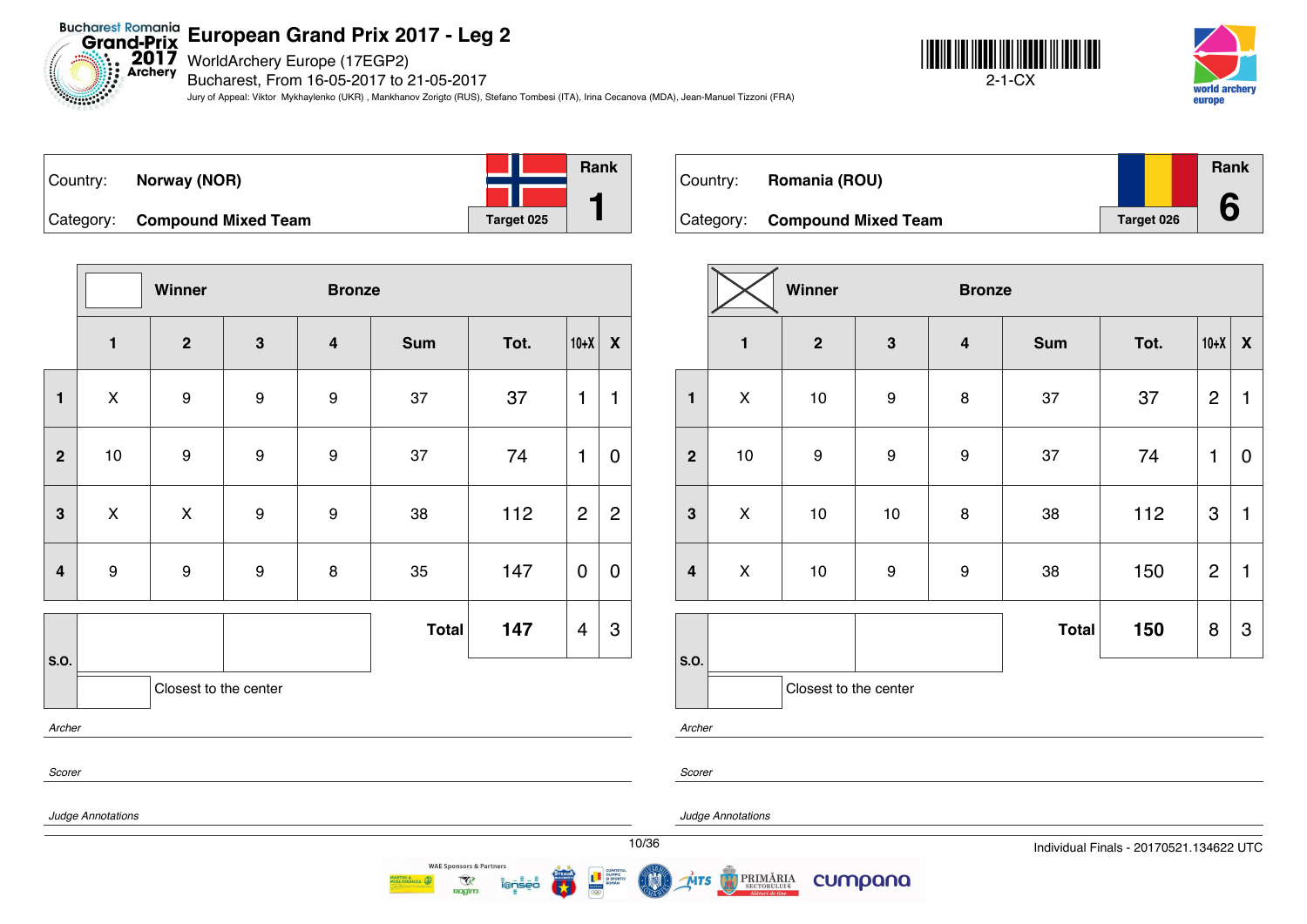**2017** WorldArchery Europe (17EGP2)

Bucharest, From 16-05-2017 to 21-05-2017

Jury of Appeal: Viktor Mykhaylenko (UKR) , Mankhanov Zorigto (RUS), Stefano Tombesi (ITA), Irina Cecanova (MDA), Jean-Manuel Tizzoni (FRA)





| Country: Poland (POL)         |            | Rank |
|-------------------------------|------------|------|
|                               |            |      |
| Category: Compound Mixed Team | Target 001 |      |

**Winner Gold 1 2 3 4 Sum Tot. 10+X X 1** | 9 | 9 | 9 | 9 | 36 | 36 | 0 | 0 **2** | 9 | 9 | 9 | 36 | 72 |<code>O|O</code> **3** | 8 | X | 9 | 8 | 35 | 107 |1 |1 **4** | 10 | 9 | 10 | 10 | 39 | 146 |3 | 0 **S.O. Total 146** 4 1 Closest to the center *Archer Scorer*

| Country: | Italy (ITA)                   |            | Rank |
|----------|-------------------------------|------------|------|
|          | Category: Compound Mixed Team | Target 002 |      |

|                         |                    | Winner                |              | Gold                    |              |      |                           |                         |
|-------------------------|--------------------|-----------------------|--------------|-------------------------|--------------|------|---------------------------|-------------------------|
|                         | $\mathbf{1}$       | $\mathbf{2}$          | $\mathbf{3}$ | $\overline{\mathbf{4}}$ | <b>Sum</b>   | Tot. | $10+X$                    | $\pmb{\mathsf{X}}$      |
| $\mathbf{1}$            | $\boldsymbol{9}$   | $10$                  | $10$         | $\bf 8$                 | 37           | 37   | $\overline{2}$            | $\mathbf 0$             |
| $\overline{2}$          | $\pmb{\mathsf{X}}$ | 8                     | 9            | $10$                    | 37           | 74   | $\overline{2}$            | 1                       |
| $\mathbf{3}$            | $10$               | $\pmb{\mathsf{X}}$    | $\mathsf X$  | $\boldsymbol{9}$        | 39           | 113  | $\ensuremath{\mathsf{3}}$ | $\overline{2}$          |
| $\overline{\mathbf{4}}$ | 10                 | 8                     | $\mathsf X$  | $\boldsymbol{9}$        | 37           | 150  | $\overline{2}$            | $\mathbf{1}$            |
|                         |                    |                       |              |                         | <b>Total</b> | 150  | $\boldsymbol{9}$          | $\overline{\mathbf{4}}$ |
| S.O.                    |                    | Closest to the center |              |                         |              |      |                           |                         |

*Archer*

*Judge Annotations*

*Scorer*

## *Judge Annotations*

11/36 Individual Finals - 20170521.134622 UTC



 $\mathcal{R}$ 

**Ragim** 

PRIMĂRIA **MTS** 

cumpana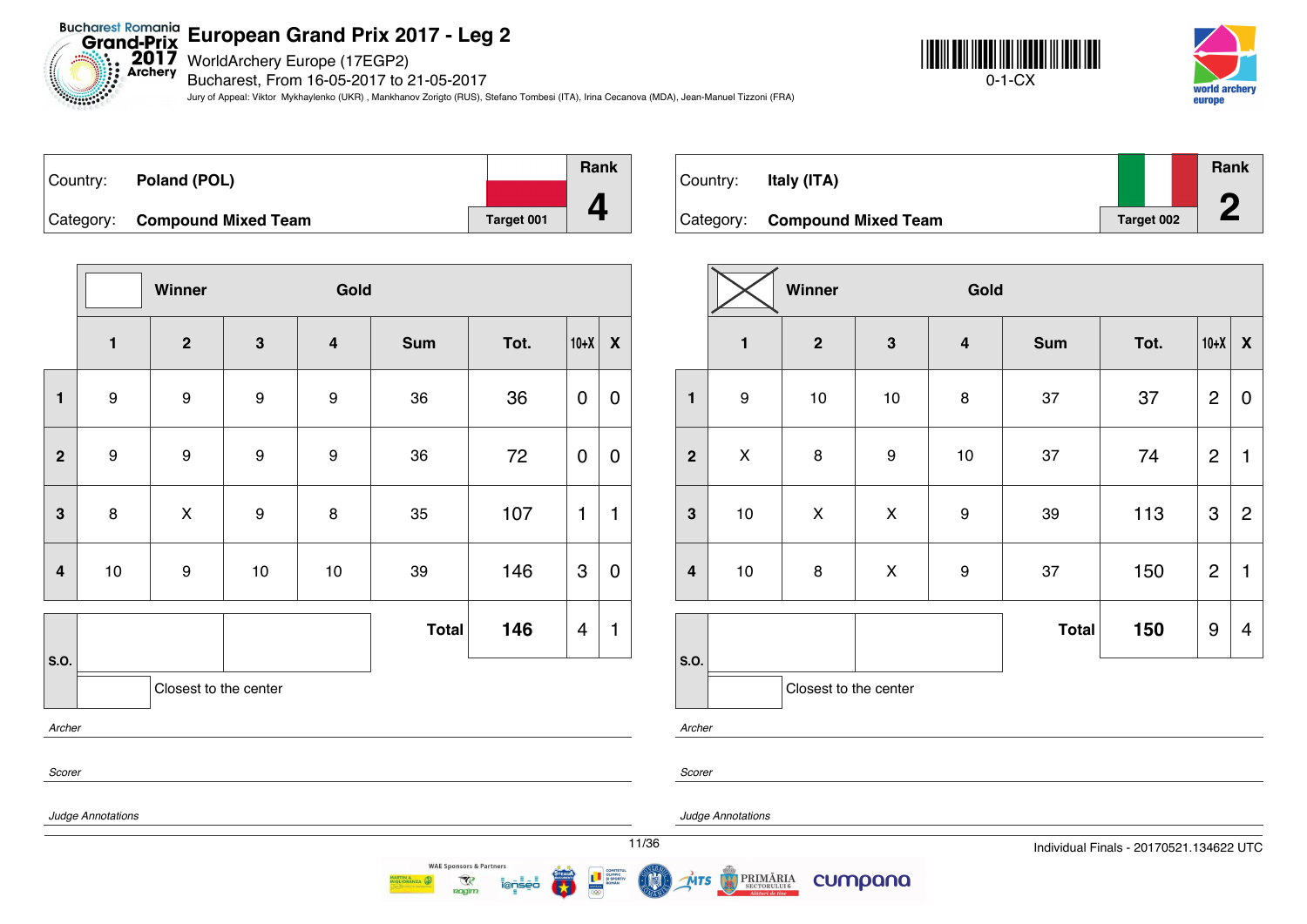$2017$ <br>Archery WorldArchery Europe (17EGP2)

Bucharest, From 16-05-2017 to 21-05-2017

Jury of Appeal: Viktor Mykhaylenko (UKR) , Mankhanov Zorigto (RUS), Stefano Tombesi (ITA), Irina Cecanova (MDA), Jean-Manuel Tizzoni (FRA)





| Country:  | Norway (NOR)            |            | <b>Rank</b> |
|-----------|-------------------------|------------|-------------|
|           |                         |            |             |
| Category: | <b>Recurve Men Team</b> | Target 031 | 9           |

**Winner 1/8 1 2 3 4 5 6 Set Total Tot. Set Points Tot. 1** X 9 8 8 8 6 49 49 **2 1 0 0 2** 10 10 9 9 9 4 51 100 **2 1 0 0 3** X 9 9 8 8 7 51 151 **2 1 0 0 4 2 1 0 S.O. Total 0** Closest to the center *Archer Scorer Judge Annotations*

| Country:  | Moldova (MDA)           | 喇          | Rank<br>$\bullet$ |
|-----------|-------------------------|------------|-------------------|
| Category: | <b>Recurve Men Team</b> | Target 032 | O                 |

|                         |                                              | Winner |                       |                         |                 | 1/8            |                  |      |                      |                |              |              |
|-------------------------|----------------------------------------------|--------|-----------------------|-------------------------|-----------------|----------------|------------------|------|----------------------|----------------|--------------|--------------|
|                         | $\mathbf{3}$<br>$\mathbf{1}$<br>$\mathbf{2}$ |        |                       | $\overline{\mathbf{4}}$ | $5\phantom{.0}$ | $6\phantom{1}$ | <b>Set Total</b> | Tot. | Set Points   Tot.    |                |              |              |
| $\mathbf{1}$            | 10                                           | 10     | $\boldsymbol{9}$      | 9                       | 8               | $\overline{7}$ | 53               | 53   | $\bigcirc \!\! \! 2$ | $\blacksquare$ | $\bf{0}$     | $\mathbf{2}$ |
| $\mathbf{2}$            | 10                                           | 10     | 9                     | 9                       | 8               | 8              | 54               | 107  | $\bigcirc$           | 1              | 0            | 4            |
| 3                       | X                                            | X      | $\boldsymbol{9}$      | 8                       | 8               | 8              | 53               | 160  | $\bf{(2)}$           | $\blacksquare$ | $\bf{0}$     | $\bf 6$      |
| $\overline{\mathbf{4}}$ |                                              |        |                       |                         |                 |                |                  |      | $\mathbf 2$          | 1              | $\bf{0}$     |              |
|                         |                                              |        |                       |                         |                 |                |                  |      |                      |                | <b>Total</b> | 6            |
| S.O.                    |                                              |        | Closest to the center |                         |                 |                |                  |      |                      |                |              |              |

*Archer*

*Scorer*

*Judge Annotations*

**MTS** 

PRIMĂRIA

cumpana

12/36 Individual Finals - 20170521.134622 UTC



 $\mathcal{R}$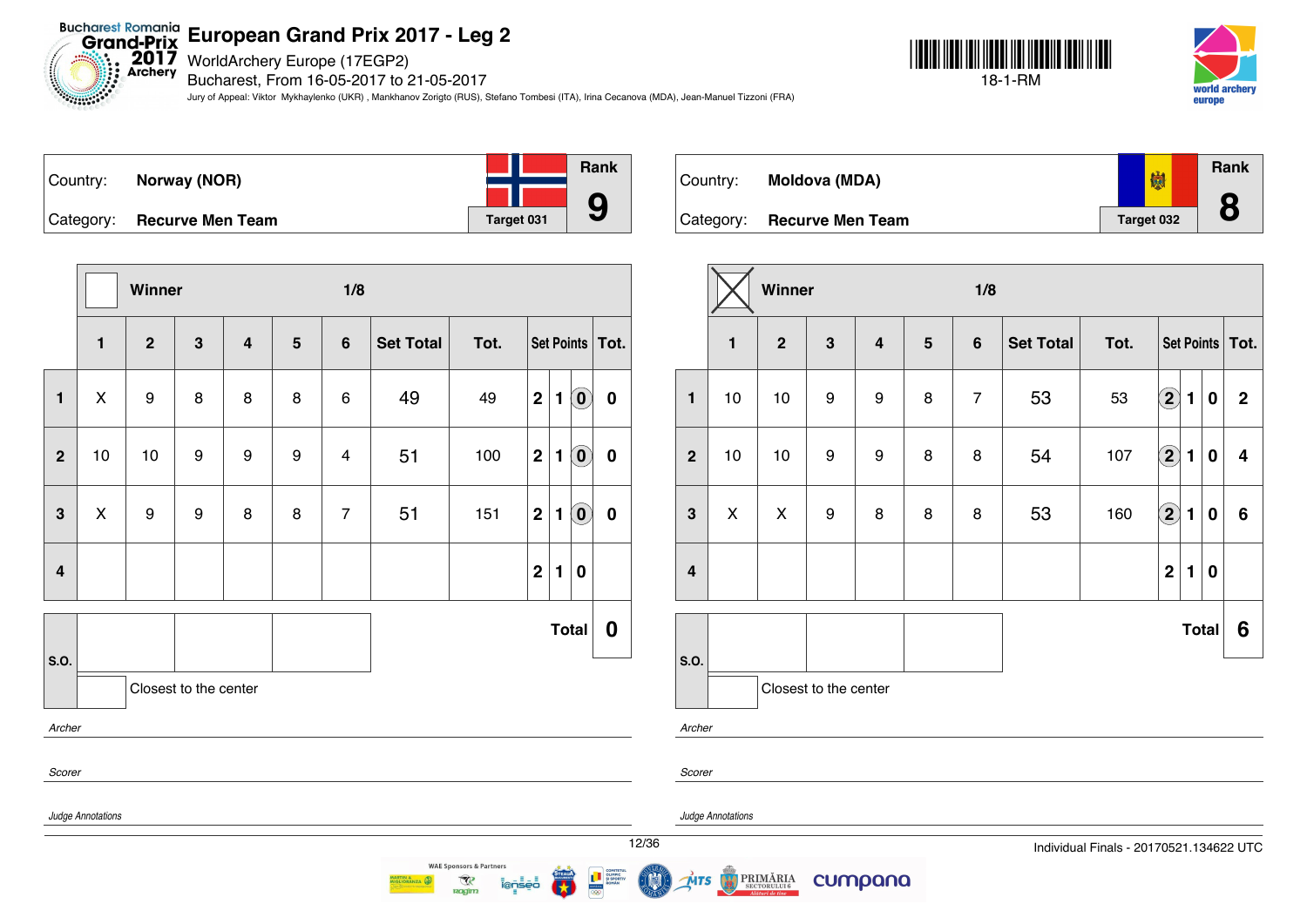Bucharest Romania<br>Grand-Prix **European Grand Prix 2017 - Leg 2**

2017 WorldArchery Europe (17EGP2)

Bucharest, From 16-05-2017 to 21-05-2017

Jury of Appeal: Viktor Mykhaylenko (UKR) , Mankhanov Zorigto (RUS), Stefano Tombesi (ITA), Irina Cecanova (MDA), Jean-Manuel Tizzoni (FRA)







|                         |                   | Winner           |                       |                |   | 1/8            |                  |      |                            |                |                            |                   |
|-------------------------|-------------------|------------------|-----------------------|----------------|---|----------------|------------------|------|----------------------------|----------------|----------------------------|-------------------|
|                         | $\mathbf{1}$      | $\overline{2}$   | $\mathbf{3}$          | $\overline{4}$ | 5 | $6\phantom{1}$ | <b>Set Total</b> | Tot. |                            |                |                            | Set Points   Tot. |
| $\mathbf{1}$            | 10                | $\boldsymbol{9}$ | $\boldsymbol{9}$      | 9              | 8 | $\overline{7}$ | 52               | 52   | $\bigcirc$                 | $\blacksquare$ | $\bf{0}$                   | $\overline{2}$    |
| $\overline{2}$          | 10                | 10               | $\boldsymbol{9}$      | 9              | 9 | 8              | 55               | 107  | $\overline{2}$             | 1              | $\left( \mathbf{0}\right)$ | $\mathbf 2$       |
| $\mathbf{3}$            | X                 | 10               | $\boldsymbol{9}$      | 9              | 9 | 8              | 55               | 162  | $\left( \mathbf{2}\right)$ | 1              | $\mathbf 0$                | 4                 |
| $\overline{\mathbf{4}}$ | 10                | 10               | $\boldsymbol{9}$      | 9              | 8 | 8              | 54               | 216  | $\left( \bf{2}\right)$     | 1              | $\bf{0}$                   | 6                 |
| S.O.                    |                   |                  |                       |                |   |                |                  |      |                            |                | <b>Total</b>               | 6                 |
|                         |                   |                  | Closest to the center |                |   |                |                  |      |                            |                |                            |                   |
| Archer                  |                   |                  |                       |                |   |                |                  |      |                            |                |                            |                   |
| Scorer                  |                   |                  |                       |                |   |                |                  |      |                            |                |                            |                   |
|                         | Judge Annotations |                  |                       |                |   |                |                  |      |                            |                |                            |                   |
|                         |                   |                  |                       |                |   |                |                  |      |                            |                |                            |                   |

|          |                            |            | Rank |
|----------|----------------------------|------------|------|
| Country: | <b>Bulgaria (BUL)</b>      |            |      |
|          | Category: Recurve Men Team | Target 005 | 10   |

|                  |                       | Winner         |    |                         |                | 1/8            |                  |      |                   |                |                                                |                  |
|------------------|-----------------------|----------------|----|-------------------------|----------------|----------------|------------------|------|-------------------|----------------|------------------------------------------------|------------------|
|                  | $\mathbf{1}$          | $\overline{2}$ | 3  | $\overline{\mathbf{4}}$ | $5\phantom{1}$ | $6\phantom{a}$ | <b>Set Total</b> | Tot. | Set Points   Tot. |                |                                                |                  |
| $\mathbf{1}$     | 9                     | 9              | 9  | 8                       | 8              | 6              | 49               | 49   | $\mathbf 2$       | $\mathbf{1}$   | $\left( \mathbf{0}\right)$                     | $\bf{0}$         |
| $\boldsymbol{2}$ | X                     | 10             | 10 | 10                      | 9              | 9              | 58               | 107  | $\bf{(2)}$        | $\blacksquare$ | $\bf{0}$                                       | $\mathbf 2$      |
| $\mathbf{3}$     | 10                    | 10             | 8  | 8                       | 8              | $\overline{7}$ | 51               | 158  | $\mathbf{2}$      | 1              | $\left( \begin{matrix} 0 \end{matrix} \right)$ | $\mathbf 2$      |
| $\overline{4}$   | X                     | 10             | 8  | $\overline{7}$          | $\overline{7}$ | $\overline{7}$ | 49               | 207  | $\mathbf 2$       | $\blacksquare$ | $\left( \textbf{0} \right)$                    | $\mathbf 2$      |
|                  |                       |                |    |                         |                |                |                  |      |                   |                | <b>Total</b>                                   | $\boldsymbol{2}$ |
| S.O.             | Closest to the center |                |    |                         |                |                |                  |      |                   |                |                                                |                  |
| Archer           |                       |                |    |                         |                |                |                  |      |                   |                |                                                |                  |

*Scorer*

ŃTS

*Judge Annotations*

13/36 Individual Finals - 20170521.134622 UTC



 $\mathcal{R}$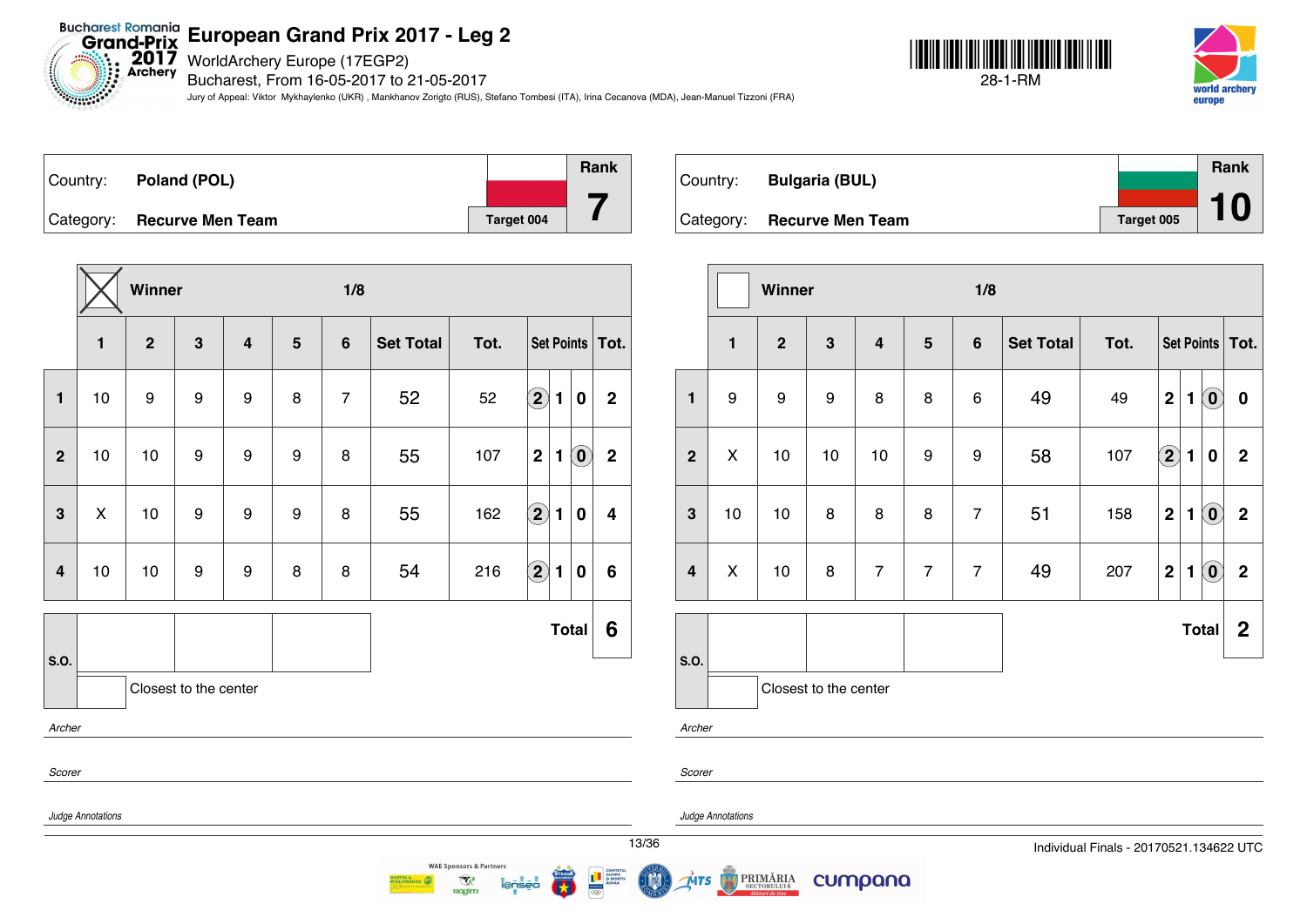Bucharest Romania<br>Grand-Prix European Grand Prix 20<br>Archery Bucharchery Europe (17EGP2)

Bucharest, From 16-05-2017 to 21-05-2017

Jury of Appeal: Viktor Mykhaylenko (UKR) , Mankhanov Zorigto (RUS), Stefano Tombesi (ITA), Irina Cecanova (MDA), Jean-Manuel Tizzoni (FRA)





| ∣Country: | Ukraine (UKR)              |            | <b>Rank</b> |
|-----------|----------------------------|------------|-------------|
|           | Category: Recurve Men Team | Target 007 |             |

|                |                   | Winner         |                       |                  |                | 1/4            |                  |      |                                                              |             |
|----------------|-------------------|----------------|-----------------------|------------------|----------------|----------------|------------------|------|--------------------------------------------------------------|-------------|
|                | $\mathbf{1}$      | $\overline{2}$ | $\mathbf{3}$          | $\overline{4}$   | $5\phantom{1}$ | $6\phantom{1}$ | <b>Set Total</b> | Tot. | Set Points   Tot.                                            |             |
| $\mathbf{1}$   | 9                 | 9              | 9                     | 9                | 8              | 6              | 50               | 50   | $\overline{2}$<br>$\left( \mathbf{0}\right)$<br>$\mathbf{1}$ | $\bf{0}$    |
| $\overline{2}$ | 10                | 10             | 9                     | 9                | 9              | 8              | 55               | 105  | $\left( \mathbf{2}\right)$<br>1<br>0                         | $\mathbf 2$ |
| 3              | 10                | 10             | 10                    | 8                | 8              | 8              | 54               | 159  | $\left( 1\right)$<br>$\mathbf 2$<br>0                        | $\mathbf 3$ |
| 4              | 10                | 10             | 10                    | $\boldsymbol{9}$ | 9              | 8              | 56               | 215  | $\mathbf{2}$<br>1<br>$\boldsymbol{0}$                        | 5           |
| S.O.           |                   |                |                       |                  |                |                |                  |      | <b>Total</b>                                                 | 5           |
|                |                   |                | Closest to the center |                  |                |                |                  |      |                                                              |             |
| Archer         |                   |                |                       |                  |                |                |                  |      |                                                              |             |
| Scorer         |                   |                |                       |                  |                |                |                  |      |                                                              |             |
|                | Judge Annotations |                |                       |                  |                |                |                  |      |                                                              |             |
|                |                   |                |                       |                  |                |                |                  |      |                                                              |             |

 $\mathcal{R}$ 

**Ragim** 



|                  |              | Winner         |                       |                         | 1/4            |                |                  |      |                |                            |                                                |                  |
|------------------|--------------|----------------|-----------------------|-------------------------|----------------|----------------|------------------|------|----------------|----------------------------|------------------------------------------------|------------------|
|                  | $\mathbf{1}$ | $\overline{2}$ | 3                     | $\overline{\mathbf{4}}$ | $5\phantom{1}$ | $6\phantom{1}$ | <b>Set Total</b> | Tot. | Set Points     |                            |                                                | Tot.             |
| $\mathbf{1}$     | X            | X              | 9                     | 9                       | 8              | $\overline{7}$ | 53               | 53   | $\bf (2)$      | 1                          | 0                                              | $\boldsymbol{2}$ |
| $\overline{2}$   | Χ            | 9              | 9                     | 9                       | 8              | 5              | 50               | 103  | $\overline{2}$ | 1                          | $\odot$                                        | $\mathbf 2$      |
| $\mathbf{3}$     | 10           | 10             | 9                     | 9                       | 9              | $\overline{7}$ | 54               | 157  | $\mathbf 2$    | $\left( \mathbf{1}\right)$ | 0                                              | $\mathbf 3$      |
| $\boldsymbol{4}$ | 10           | 10             | 10                    | 9                       | 9              | М              | 48               | 205  | $\mathbf 2$    | $\mathbf{1}$               | $\left( \begin{matrix} 0 \end{matrix} \right)$ | $\mathbf{3}$     |
|                  |              |                |                       |                         |                |                |                  |      |                | <b>Total</b>               |                                                | 3                |
| S.O.             |              |                | Closest to the center |                         |                |                |                  |      |                |                            |                                                |                  |
|                  | Archer       |                |                       |                         |                |                |                  |      |                |                            |                                                |                  |

*Judge Annotations*

*Scorer*

**MTS** 

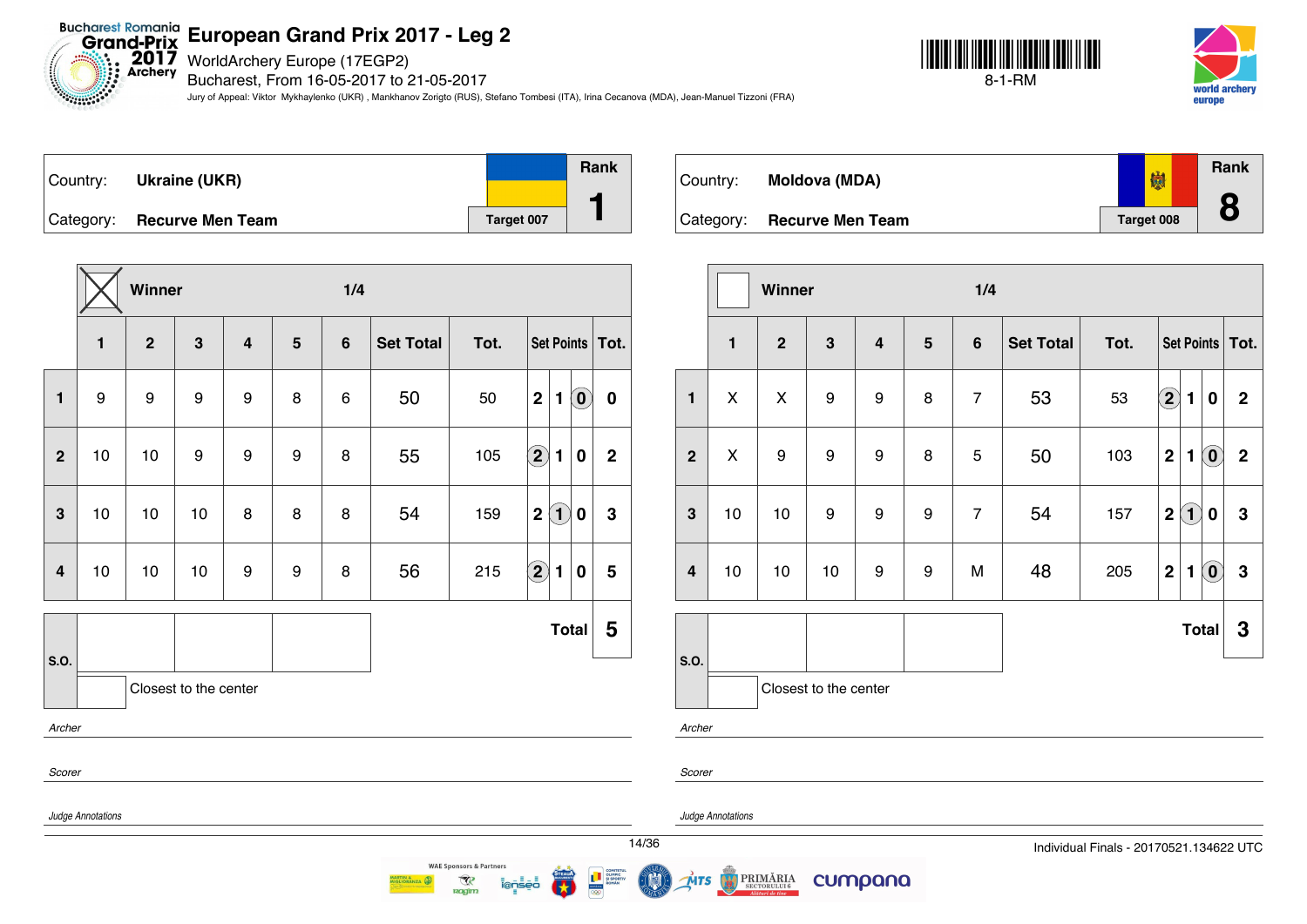$2017$ <br>Archery WorldArchery Europe (17EGP2)

*Electronics* 

Bucharest, From 16-05-2017 to 21-05-2017

Jury of Appeal: Viktor Mykhaylenko (UKR) , Mankhanov Zorigto (RUS), Stefano Tombesi (ITA), Irina Cecanova (MDA), Jean-Manuel Tizzoni (FRA)





Country: **Netherlands (NED)** Category: **Recurve Men Team Target 004 Rank 5**

|                         |                   | Winner         |                       |                  |                | 1/4 |                  |      |                                                               |                         |
|-------------------------|-------------------|----------------|-----------------------|------------------|----------------|-----|------------------|------|---------------------------------------------------------------|-------------------------|
|                         | $\mathbf{1}$      | $\mathbf{2}$   | 3                     | $\overline{4}$   | $5\phantom{1}$ | 6   | <b>Set Total</b> | Tot. | Set Points                                                    | Tot.                    |
| $\mathbf{1}$            | X                 | 10             | 9                     | $\boldsymbol{9}$ | 9              | 8   | 55               | 55   | $\bf \overline{2}$<br>$\mathbf{1}$<br>0                       | $\overline{2}$          |
| $\overline{2}$          | 10                | 10             | 10                    | 9                | 9              | 8   | 56               | 111  | $\boxed{2}$<br>$\mathbf{1}$<br>$\bf{0}$                       | 4                       |
| $\mathbf{3}$            | $\mathsf{X}$      | $\pmb{\times}$ | 9                     | $\boldsymbol{9}$ | 9              | 8   | 55               | 166  | $\mathbf{2}$<br>$\left( \mathbf{0}\right)$<br>1               | $\overline{\mathbf{4}}$ |
| $\overline{\mathbf{4}}$ | X                 | $\pmb{\times}$ | $\boldsymbol{9}$      | $\boldsymbol{9}$ | 9              | 8   | 55               | 221  | $\left( \mathbf{1}\right)$<br>$\mathbf 2$<br>$\boldsymbol{0}$ | 5                       |
| S.O.                    |                   |                |                       |                  |                |     |                  |      | <b>Total</b>                                                  | 5                       |
|                         |                   |                | Closest to the center |                  |                |     |                  |      |                                                               |                         |
| Archer                  |                   |                |                       |                  |                |     |                  |      |                                                               |                         |
| Scorer                  |                   |                |                       |                  |                |     |                  |      |                                                               |                         |
|                         | Judge Annotations |                |                       |                  |                |     |                  |      |                                                               |                         |
|                         |                   |                |                       |                  |                |     |                  |      |                                                               | 15/36                   |



|                         |              | Winner           |                       |                         |   | 1/4            |                  |      |             |              |                                                |                   |
|-------------------------|--------------|------------------|-----------------------|-------------------------|---|----------------|------------------|------|-------------|--------------|------------------------------------------------|-------------------|
|                         | $\mathbf{1}$ | $\overline{2}$   | $\mathbf{3}$          | $\overline{\mathbf{4}}$ | 5 | $6\phantom{1}$ | <b>Set Total</b> | Tot. |             |              |                                                | Set Points   Tot. |
| $\mathbf{1}$            | 10           | 9                | 9                     | 9                       | 9 | 8              | 54               | 54   | $\mathbf 2$ | 1            | $\left( \begin{matrix} 0 \end{matrix} \right)$ | $\pmb{0}$         |
| $\overline{2}$          | 10           | $\boldsymbol{9}$ | 9                     | 9                       | 8 | $\overline{7}$ | 52               | 106  | $\mathbf 2$ | 1            | $\left( \begin{matrix} 0 \end{matrix} \right)$ | $\pmb{0}$         |
| $\mathbf{3}$            | 10           | 10               | 10                    | 9                       | 9 | 8              | 56               | 162  | $\bigcirc$  | 1            | $\bf{0}$                                       | $\mathbf 2$       |
| $\overline{\mathbf{4}}$ | 10           | 10               | 9                     | 9                       | 9 | 8              | 55               | 217  | $\mathbf 2$ | $\bf(1)$     | $\bf{0}$                                       | 3                 |
|                         |              |                  |                       |                         |   |                |                  |      |             | <b>Total</b> |                                                | 3                 |
| S.O.<br>Archer          |              |                  | Closest to the center |                         |   |                |                  |      |             |              |                                                |                   |

*Scorer*

*Judge Annotations*

cumpana

15/36 Individual Finals - 20170521.134622 UTC



 $\mathcal{R}$ 

**Ragim** 



ŃTS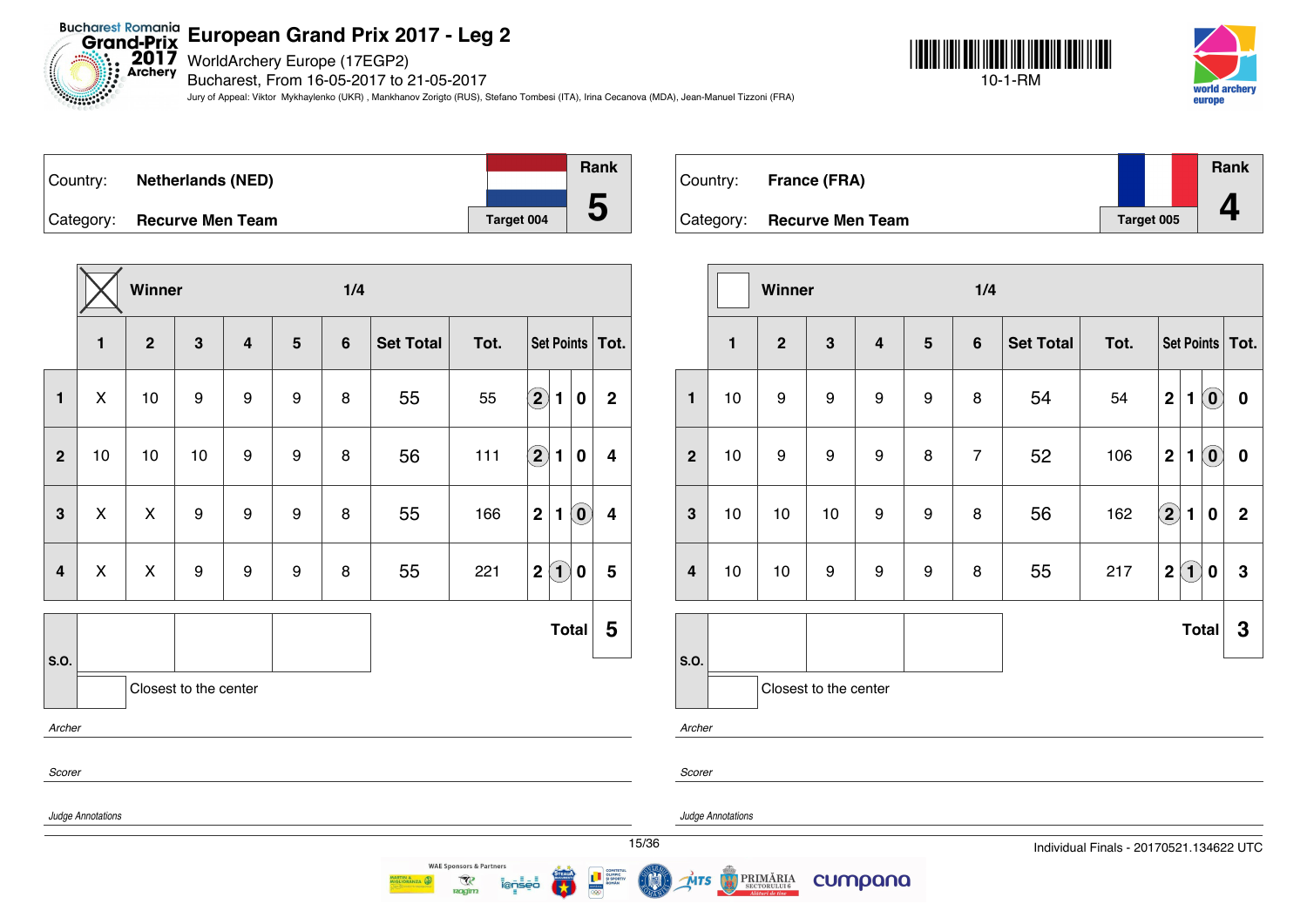WorldArchery Europe (17EGP2)

Bucharest, From 16-05-2017 to 21-05-2017

Jury of Appeal: Viktor Mykhaylenko (UKR) , Mankhanov Zorigto (RUS), Stefano Tombesi (ITA), Irina Cecanova (MDA), Jean-Manuel Tizzoni (FRA)





| Country: | Italy (ITA)                |            | Rank                     |
|----------|----------------------------|------------|--------------------------|
|          |                            |            |                          |
|          | Category: Recurve Men Team | Target 031 | $\overline{\phantom{a}}$ |

|                         |                   | Winner           |                       |                         |   | 1/4            |                  |      |                |              |                            |                         |
|-------------------------|-------------------|------------------|-----------------------|-------------------------|---|----------------|------------------|------|----------------|--------------|----------------------------|-------------------------|
|                         | $\mathbf{1}$      | $\overline{2}$   | $\overline{3}$        | $\overline{\mathbf{4}}$ | 5 | $6\phantom{1}$ | <b>Set Total</b> | Tot. |                |              |                            | Set Points   Tot.       |
| $\mathbf{1}$            | 9                 | 9                | 9                     | 9                       | 8 | $\overline{7}$ | 51               | 51   | $\mathbf 2$    | $\mathbf{1}$ | $\left( \mathbf{0}\right)$ | $\pmb{0}$               |
| $\overline{2}$          | 9                 | $\boldsymbol{9}$ | $\boldsymbol{9}$      | $\boldsymbol{9}$        | 8 | 8              | 52               | 103  | $\overline{2}$ | 1            | $\left( \mathbf{0}\right)$ | $\pmb{0}$               |
| $\overline{\mathbf{3}}$ | $\pmb{\times}$    | $\mathsf{x}$     | 9                     | 9                       | 8 | 8              | 54               | 157  | $\bigcirc$     | 1            | $\mathbf 0$                | $\overline{2}$          |
| $\overline{4}$          | 10                | 10               | 9                     | 9                       | 9 | 8              | 55               | 212  | $\bf(2)$       | 1            | $\mathbf 0$                | $\overline{\mathbf{4}}$ |
| S.O.                    |                   | 10               | 9                     |                         |   | $\overline{7}$ |                  |      |                |              | <b>Total</b>               | 4                       |
|                         |                   |                  | Closest to the center |                         |   |                |                  |      |                |              |                            |                         |
| Archer                  |                   |                  |                       |                         |   |                |                  |      |                |              |                            |                         |
| Scorer                  |                   |                  |                       |                         |   |                |                  |      |                |              |                            |                         |
|                         | Judge Annotations |                  |                       |                         |   |                |                  |      |                |              |                            |                         |

| Country: | Romania (ROU)              |            | Rank |
|----------|----------------------------|------------|------|
|          | Category: Recurve Men Team | Target 032 | 6    |

|                         |                                     | Winner |                       |                         |                  | 1/4            |                  |      |                      |                |                                                |                   |
|-------------------------|-------------------------------------|--------|-----------------------|-------------------------|------------------|----------------|------------------|------|----------------------|----------------|------------------------------------------------|-------------------|
|                         | 3<br>$\mathbf{1}$<br>$\overline{2}$ |        |                       | $\overline{\mathbf{4}}$ | ${\bf 5}$        | $\bf 6$        | <b>Set Total</b> | Tot. |                      |                |                                                | Set Points   Tot. |
| $\mathbf{1}$            | X                                   | Χ      | 9                     | 9                       | 9                | $\overline{7}$ | 54               | 54   | $\Large{\textbf{2}}$ | 1              | $\bf{0}$                                       | $\mathbf 2$       |
| $\overline{2}$          | X                                   | 10     | 9                     | 9                       | 8                | $\overline{7}$ | 53               | 107  | $\boxed{2}$          | $\blacksquare$ | 0                                              | 4                 |
| $\mathbf{3}$            | X                                   | X      | 9                     | 9                       | 8                | $\overline{7}$ | 53               | 160  | $\mathbf 2$          | $\mathbf{1}$   | $\left( 0 \right)$                             | 4                 |
| $\overline{\mathbf{4}}$ | X                                   | $10$   | 9                     | 9                       | $\boldsymbol{9}$ | $\overline{7}$ | 54               | 214  | $\mathbf 2$          | $\blacksquare$ | $\left( \begin{matrix} 0 \end{matrix} \right)$ | 4                 |
|                         |                                     | $10*$  | 8                     |                         | $\bf8$           |                |                  |      |                      |                | <b>Total</b>                                   | 5                 |
| S.O.                    |                                     |        | Closest to the center |                         |                  |                |                  |      |                      |                |                                                |                   |

*Archer*

*Scorer*

**MTS** 

*Judge Annotations*

PRIMĂRIA

cumpana

16/36 Individual Finals - 20170521.134622 UTC



 $\mathcal{R}$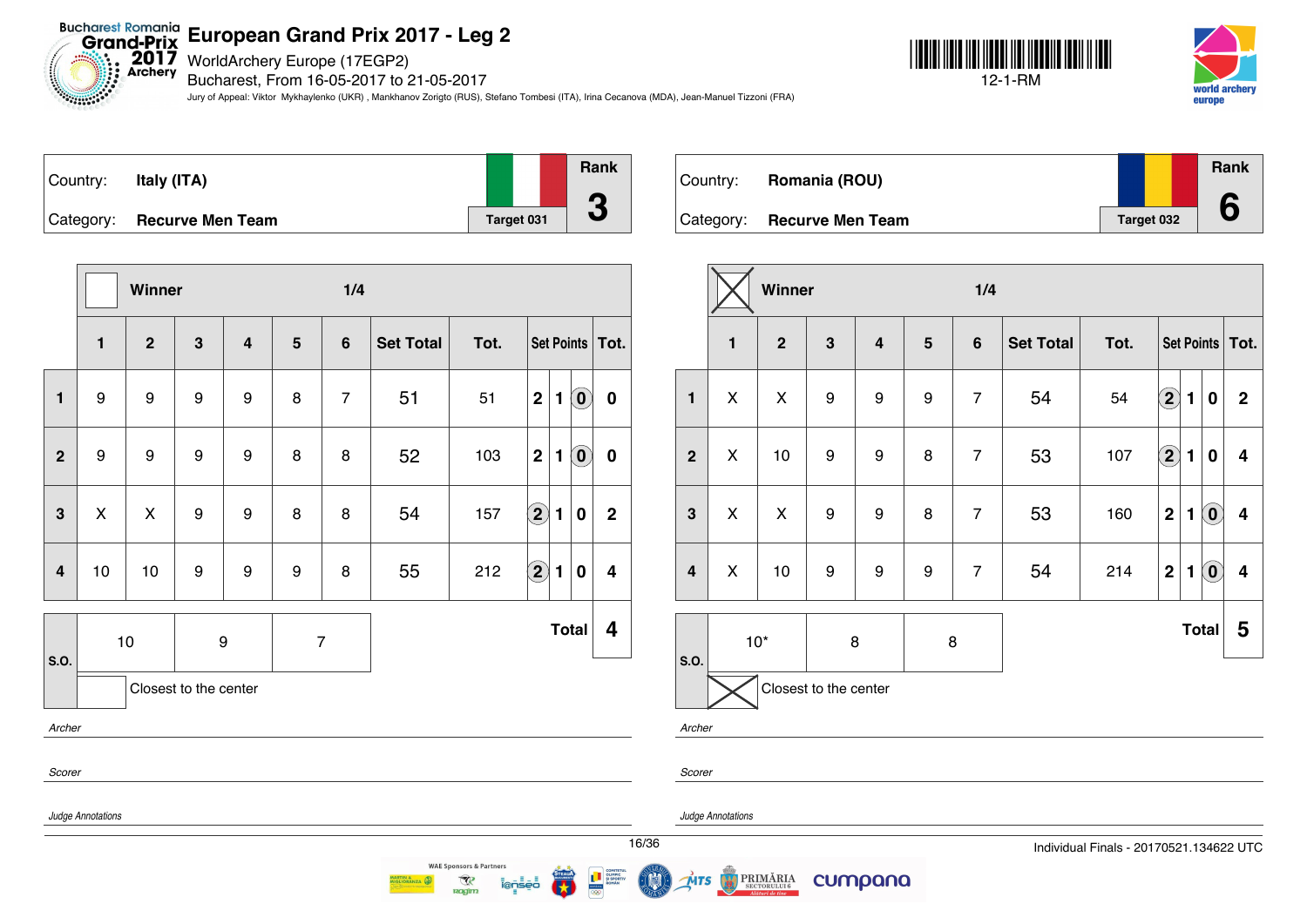Bucharest Romania<br>Grand-Prix European Grand Prix 20<br>Archery Bucharchery Europe (17EGP2)

*<u>Alimnists</u>* 

Bucharest, From 16-05-2017 to 21-05-2017

Jury of Appeal: Viktor Mykhaylenko (UKR) , Mankhanov Zorigto (RUS), Stefano Tombesi (ITA), Irina Cecanova (MDA), Jean-Manuel Tizzoni (FRA)





Country: **Poland (POL)** Category: **Recurve Men Team Tanget 010 Rank 7**

|                |                   | Winner         |                       |                         |                | 1/4            |                  |      |                                                                    |              |
|----------------|-------------------|----------------|-----------------------|-------------------------|----------------|----------------|------------------|------|--------------------------------------------------------------------|--------------|
|                | $\mathbf{1}$      | $\overline{2}$ | $\mathbf{3}$          | $\overline{\mathbf{4}}$ | $5\phantom{1}$ | $6\phantom{1}$ | <b>Set Total</b> | Tot. | Set Points   Tot.                                                  |              |
| $\mathbf{1}$   | 10                | 10             | 9                     | 9                       | 8              | 8              | 54               | 54   | $\left( \mathbf{1}\right)$<br>$\mathbf 2$<br>$\pmb{0}$             | $\mathbf{1}$ |
| $\overline{2}$ | X                 | 10             | 10                    | 9                       | 9              | 8              | 56               | 110  | $\left( \begin{matrix} 0 \end{matrix} \right)$<br>$\mathbf 2$<br>1 | $\mathbf{1}$ |
| 3              | 10                | 10             | 9                     | 9                       | 8              | 8              | 54               | 164  | $\left( 1\right)$<br>$\mathbf 2$<br>$\mathbf 0$                    | $\mathbf{2}$ |
| $\overline{4}$ | 10                | 9              | 9                     | 8                       | 8              | $\overline{7}$ | 51               | 215  | $\left( 1\right)$<br>$\boldsymbol{2}$<br>0                         | $\mathbf 3$  |
| S.O.           |                   |                |                       |                         |                |                |                  |      | <b>Total</b>                                                       | $\mathbf 3$  |
|                |                   |                | Closest to the center |                         |                |                |                  |      |                                                                    |              |
| Archer         |                   |                |                       |                         |                |                |                  |      |                                                                    |              |
| Scorer         |                   |                |                       |                         |                |                |                  |      |                                                                    |              |
|                | Judge Annotations |                |                       |                         |                |                |                  |      |                                                                    |              |
|                |                   |                |                       |                         |                |                |                  |      |                                                                    |              |

|          |                            |            | Rank |
|----------|----------------------------|------------|------|
| Country: | <b>Russia (RUS)</b>        |            |      |
|          |                            |            | ∕∩   |
|          | Category: Recurve Men Team | Target 011 |      |

|                         |              | Winner           |                       |                         |   | 1/4            |                  |      |                                                     |      |  |  |
|-------------------------|--------------|------------------|-----------------------|-------------------------|---|----------------|------------------|------|-----------------------------------------------------|------|--|--|
|                         | $\mathbf{1}$ | $\mathbf{2}$     | $\mathbf{3}$          | $\overline{\mathbf{4}}$ | 5 | $6\phantom{1}$ | <b>Set Total</b> | Tot. | Set Points                                          | Tot. |  |  |
| $\mathbf{1}$            | 10           | 10               | $\boldsymbol{9}$      | 9                       | 9 | $\overline{7}$ | 54               | 54   | $\bf(1)$<br>$\mathbf 2$<br>0                        | 1    |  |  |
| $\overline{2}$          | 10           | 10               | 10                    | 9                       | 9 | 9              | 57               | 111  | $\Large{\textbf{2}}$<br>$\blacksquare$<br>0         | 3    |  |  |
| $\mathbf{3}$            | 9            | $\boldsymbol{9}$ | $\boldsymbol{9}$      | 9                       | 9 | 9              | 54               | 165  | $\overline{\mathbf{2}}$<br>(1)<br>$\boldsymbol{0}$  | 4    |  |  |
| $\overline{\mathbf{4}}$ | 10           | 9                | 8                     | 8                       | 8 | 8              | 51               | 216  | $\mathbf{1}$<br>$\overline{\mathbf{2}}$<br>$\bf{0}$ | 5    |  |  |
|                         |              |                  |                       |                         |   |                |                  |      | <b>Total</b>                                        | 5    |  |  |
| S.O.                    |              |                  | Closest to the center |                         |   |                |                  |      |                                                     |      |  |  |
| Archer                  |              |                  |                       |                         |   |                |                  |      |                                                     |      |  |  |

*Scorer*

*Judge Annotations*

MTS

PRIMĂRIA

cumpana



 $\mathcal{R}$ 

**Ragim**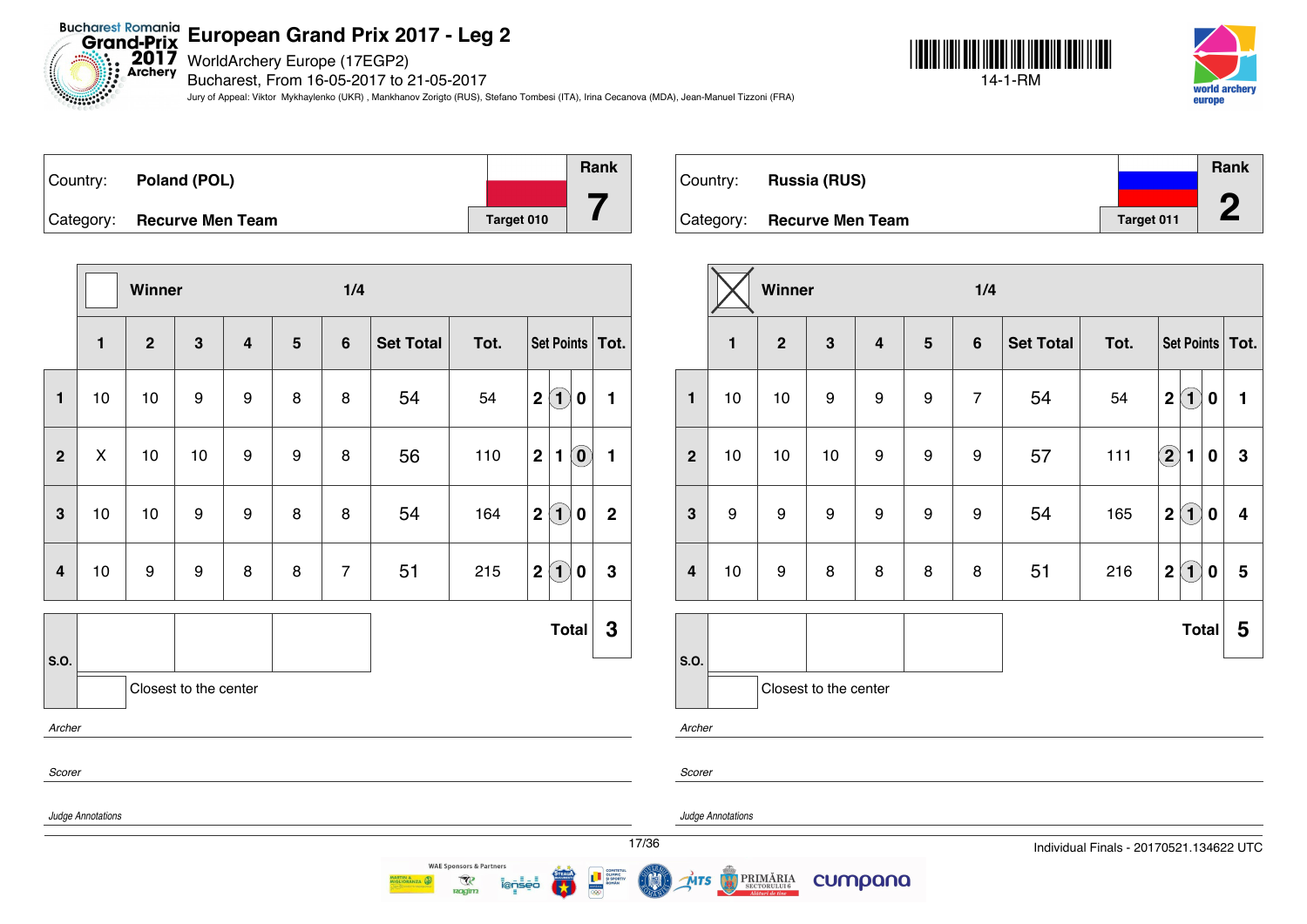WorldArchery Europe (17EGP2)

Bucharest, From 16-05-2017 to 21-05-2017

Jury of Appeal: Viktor Mykhaylenko (UKR) , Mankhanov Zorigto (RUS), Stefano Tombesi (ITA), Irina Cecanova (MDA), Jean-Manuel Tizzoni (FRA)

**Rank**





| Country: | Ukraine (UKR)                  |            | Ran |
|----------|--------------------------------|------------|-----|
|          |                                |            |     |
|          | $ $ Category: Recurve Men Team | Target 004 |     |

|                |                   | Winner       |                       |                |                | 1/2            |                  |      |                                           |                                                     |          |
|----------------|-------------------|--------------|-----------------------|----------------|----------------|----------------|------------------|------|-------------------------------------------|-----------------------------------------------------|----------|
|                | $\mathbf{1}$      | $\mathbf{2}$ | $\mathbf{3}$          | $\overline{4}$ | $5\phantom{1}$ | $6\phantom{1}$ | <b>Set Total</b> | Tot. | Set Points                                |                                                     | Tot.     |
| $\mathbf{1}$   | X                 | 10           | 10                    | 10             | 8              | $\overline{7}$ | 55               | 55   | $\mathbf 2$<br>$\blacksquare$             | $\left( \begin{matrix} 0 \\ 0 \end{matrix} \right)$ | $\bf{0}$ |
| $\overline{2}$ | X                 | X            | 10                    | 9              | 9              | 9              | 57               | 112  | $\left( \mathbf{1}\right)$<br>$\mathbf 2$ | $\bf{0}$                                            | 1        |
| 3              | 10                | 10           | 10                    | 10             | 9              | 9              | 58               | 170  | $\left( \mathbf{2}\right)$<br>1           | $\bf{0}$                                            | 3        |
| 4              | $\boldsymbol{9}$  | 9            | 9                     | 8              | 8              | 8              | 51               | 221  | $\boldsymbol{2}$<br>1                     | $\left( \mathbf{0}\right)$                          | 3        |
| S.O.           |                   |              |                       |                |                |                |                  |      |                                           | <b>Total</b>                                        | 3        |
|                |                   |              | Closest to the center |                |                |                |                  |      |                                           |                                                     |          |
| Archer         |                   |              |                       |                |                |                |                  |      |                                           |                                                     |          |
| Scorer         |                   |              |                       |                |                |                |                  |      |                                           |                                                     |          |
|                | Judge Annotations |              |                       |                |                |                |                  |      |                                           |                                                     |          |
|                |                   |              |                       |                |                |                |                  |      |                                           |                                                     | 18/3     |

 $\mathcal{R}$ 

**Ragim** 

|          |                            |                   | <b>Rank</b> |
|----------|----------------------------|-------------------|-------------|
| Country: | <b>Netherlands (NED)</b>   |                   |             |
|          |                            |                   |             |
|          | Category: Recurve Men Team | <b>Target 005</b> | 5           |

|                |              | Winner       |                       |                         |   | 1/2            |                  |      |                                     |                            |                   |
|----------------|--------------|--------------|-----------------------|-------------------------|---|----------------|------------------|------|-------------------------------------|----------------------------|-------------------|
|                | $\mathbf{1}$ | $\mathbf{2}$ | $\mathbf{3}$          | $\overline{\mathbf{4}}$ | 5 | $6\phantom{a}$ | <b>Set Total</b> | Tot. |                                     |                            | Set Points   Tot. |
| $\mathbf{1}$   | X            | X            | 10                    | 9                       | 9 | 8              | 56               | 56   | $\bf \Omega$<br>1                   | $\bf{0}$                   | $\mathbf 2$       |
| $\mathbf{2}$   | X            | 10           | 10                    | 9                       | 9 | 9              | 57               | 113  | $\mathbf{1}$<br>$\overline{2}$      | 0                          | 3                 |
| $\mathbf{3}$   | X            | 9            | 9                     | 9                       | 9 | 8              | 54               | 167  | $\overline{2}$<br>$\blacksquare$    | $\left( \mathbf{0}\right)$ | $\mathbf 3$       |
| $\overline{4}$ | 10           | 10           | 10                    | 9                       | 9 | 9              | 57               | 224  | $\left( 2\right)$<br>$\blacksquare$ | $\bf{0}$                   | 5                 |
|                |              |              |                       |                         |   |                |                  |      |                                     | <b>Total</b>               | 5                 |
| S.O.           |              |              | Closest to the center |                         |   |                |                  |      |                                     |                            |                   |

*Archer*

*Scorer*

MTS

*Judge Annotations*

**PRIMĂRIA** 

cumpana

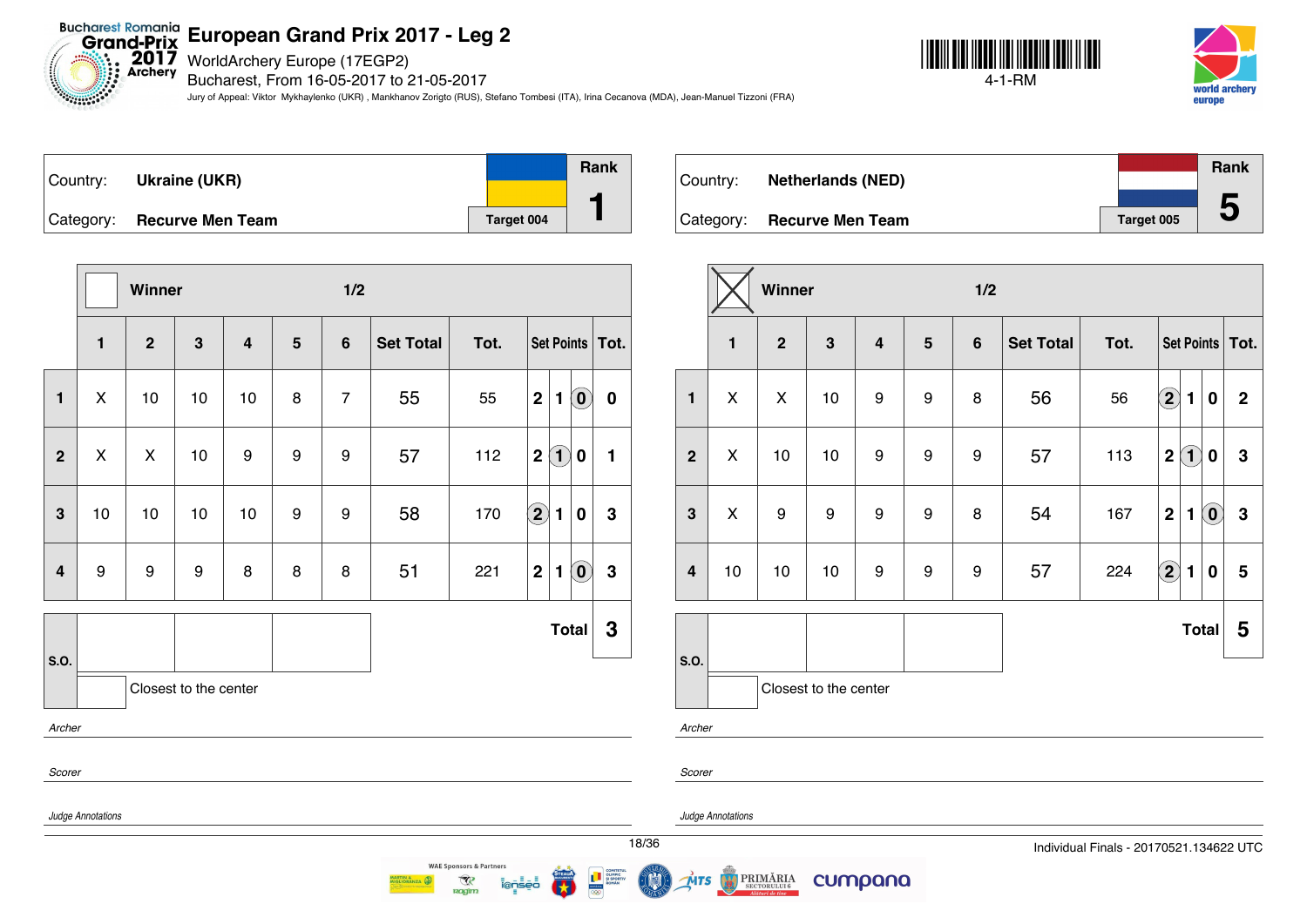Bucharest Romania<br>Grand-Prix **European Grand Prix 2017 - Leg 2**

 $2017$ <br>Archery WorldArchery Europe (17EGP2)

Bucharest, From 16-05-2017 to 21-05-2017

Jury of Appeal: Viktor Mykhaylenko (UKR) , Mankhanov Zorigto (RUS), Stefano Tombesi (ITA), Irina Cecanova (MDA), Jean-Manuel Tizzoni (FRA)





| Country: | Romania (ROU)              |            | <b>Rank</b> |
|----------|----------------------------|------------|-------------|
|          | Category: Recurve Men Team | Target 007 |             |

**Winner 1/2 1 2 3 4 5 6 Set Total Tot. Set Points Tot. 1** X 10 10 8 8 8 54 54 **2 1 0 2 2** 9 9 9 9 8 8 52 106 **2 1 0 2 3**  $\vert$  X  $\vert$  9  $\vert$  9  $\vert$  9  $\vert$  8  $\vert$  6  $\vert$  51  $\vert$  157  $\vert$  2  $\vert$  1  $\vert$  0  $\vert$  2 **4** X 10 9 9 8 7 53 210 **2 1 0 2 S.O. Total 2** Closest to the center *Archer Scorer Judge Annotations*

|          |                            |                   | Rank |
|----------|----------------------------|-------------------|------|
| Country: | <b>Russia (RUS)</b>        |                   |      |
|          |                            |                   | ∕∩   |
|          | Category: Recurve Men Team | <b>Target 008</b> |      |

|                         |                       | Winner         |                  |                         |         | 1/2            |                  |      |                         |                |                            |                   |
|-------------------------|-----------------------|----------------|------------------|-------------------------|---------|----------------|------------------|------|-------------------------|----------------|----------------------------|-------------------|
|                         | 1                     | $\overline{2}$ | $\mathbf{3}$     | $\overline{\mathbf{4}}$ | $\bf 5$ | $6\phantom{1}$ | <b>Set Total</b> | Tot. |                         |                |                            | Set Points   Tot. |
| $\blacksquare$          | X                     | 10             | $\boldsymbol{9}$ | 8                       | 8       | 8              | 53               | 53   | $\mathbf 2$             | 1              | $\left( \mathbf{0}\right)$ | $\bf{0}$          |
| $\mathbf{2}$            | X                     | X              | X                | $\boldsymbol{9}$        | 9       | $\overline{7}$ | 55               | 108  | $\overline{\mathbf{2}}$ | 1              | $\bf{0}$                   | $\mathbf 2$       |
| $\mathbf{3}$            | 10                    | 9              | $\boldsymbol{9}$ | $\boldsymbol{9}$        | 8       | 8              | 53               | 161  | $\bf \overline{2}$      | 1              | $\boldsymbol{0}$           | 4                 |
| $\overline{\mathbf{4}}$ | X                     | 10             | 10               | 9                       | 9       | 8              | 56               | 217  | $\Large{\textbf{2}}$    | $\blacksquare$ | $\bf{0}$                   | 6                 |
|                         |                       |                |                  |                         |         |                |                  |      |                         | <b>Total</b>   |                            | 6                 |
| S.O.                    | Closest to the center |                |                  |                         |         |                |                  |      |                         |                |                            |                   |
| $\overline{a}$          |                       |                |                  |                         |         |                |                  |      |                         |                |                            |                   |

*Archer*

*Scorer*

*Judge Annotations*

**PRIMĂRIA** 

cumpana



**WAE Sponsors & Partners** 

 $\mathcal{R}$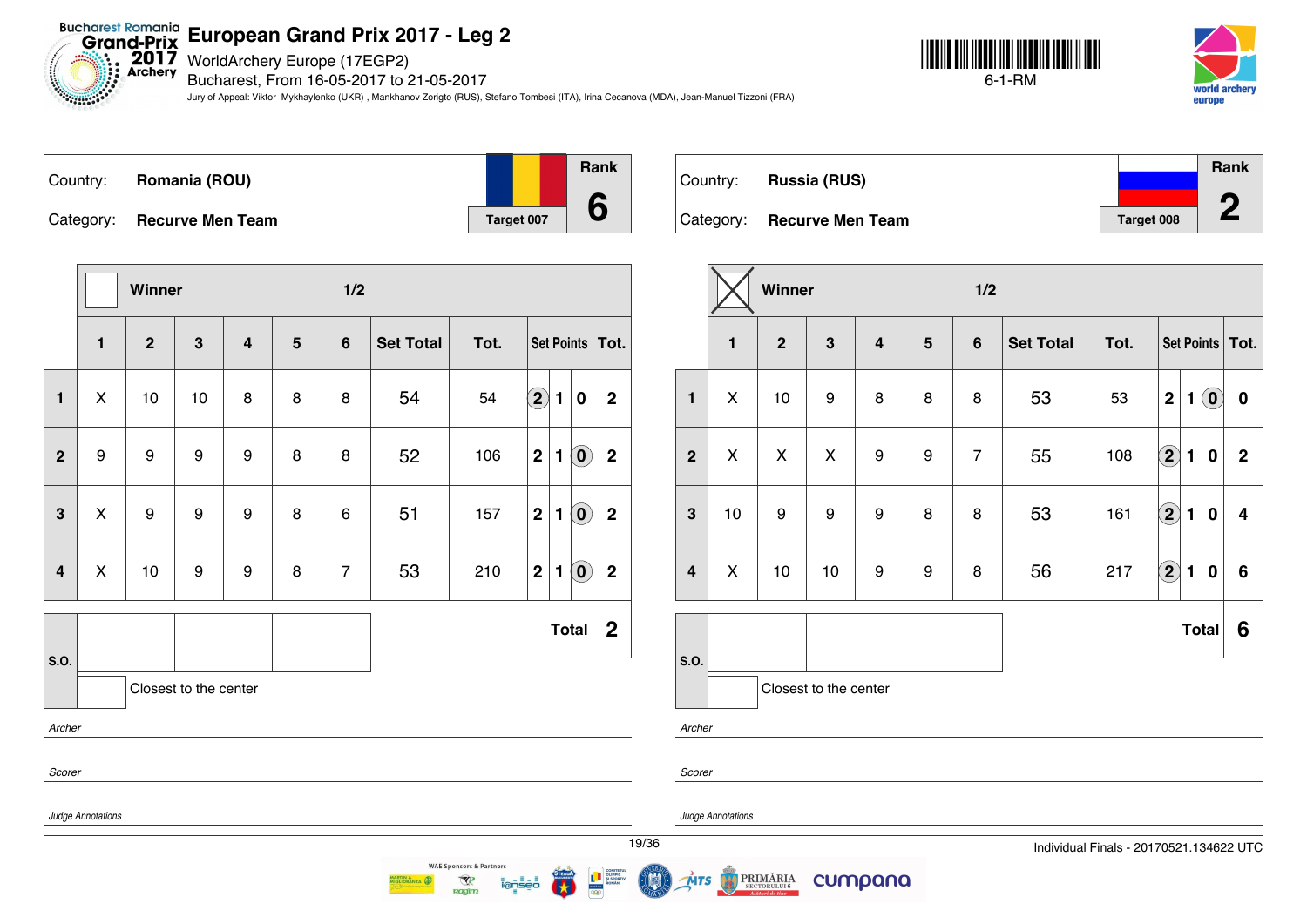Bucharest Romania<br>Grand-Prix European Grand Prix 20<br>Archery Bucharchery Europe (17EGP2)

Bucharest, From 16-05-2017 to 21-05-2017

Jury of Appeal: Viktor Mykhaylenko (UKR) , Mankhanov Zorigto (RUS), Stefano Tombesi (ITA), Irina Cecanova (MDA), Jean-Manuel Tizzoni (FRA)







|                         |                   | Winner         |                       |                |   | <b>Bronze</b>  |                  |      |                            |              |              |                         |
|-------------------------|-------------------|----------------|-----------------------|----------------|---|----------------|------------------|------|----------------------------|--------------|--------------|-------------------------|
|                         | $\mathbf{1}$      | $\overline{2}$ | $\mathbf{3}$          | $\overline{4}$ | 5 | $6\phantom{1}$ | <b>Set Total</b> | Tot. |                            |              |              | Set Points   Tot.       |
| $\mathbf{1}$            | 10                | 10             | 9                     | 9              | 9 | 8              | 55               | 55   | $\left( \mathbf{2}\right)$ | 1            | $\bf{0}$     | $\mathbf 2$             |
| $\overline{2}$          | $\pmb{\times}$    | X              | 10                    | 10             | 9 | 9              | 58               | 113  | $\left( \mathbf{2}\right)$ | 1            | 0            | $\overline{\mathbf{4}}$ |
| 3                       | 10                | 10             | $\boldsymbol{9}$      | 9              | 8 | 8              | 54               | 167  | $\Large{\textbf{2}}$       | 1            | $\bf{0}$     | $\boldsymbol{6}$        |
| $\overline{\mathbf{4}}$ |                   |                |                       |                |   |                |                  |      | $\overline{2}$             | $\mathbf{1}$ | $\bf{0}$     |                         |
| S.O.                    |                   |                |                       |                |   |                |                  |      |                            |              | <b>Total</b> | 6                       |
|                         |                   |                | Closest to the center |                |   |                |                  |      |                            |              |              |                         |
| Archer                  |                   |                |                       |                |   |                |                  |      |                            |              |              |                         |
| Scorer                  |                   |                |                       |                |   |                |                  |      |                            |              |              |                         |
|                         | Judge Annotations |                |                       |                |   |                |                  |      |                            |              |              |                         |
|                         |                   |                |                       |                |   |                |                  |      |                            |              |              |                         |

 $\mathcal{R}$ 

**Ragim** 

| Country: | Romania (ROU)              |            | Rank |
|----------|----------------------------|------------|------|
|          | Category: Recurve Men Team | Target 008 |      |

|                         |                       | Winner         |                  |                         |         | <b>Bronze</b>  |                  |      |                |                |                            |                   |  |
|-------------------------|-----------------------|----------------|------------------|-------------------------|---------|----------------|------------------|------|----------------|----------------|----------------------------|-------------------|--|
|                         | $\mathbf{1}$          | $\overline{2}$ | $\mathbf{3}$     | $\overline{\mathbf{4}}$ | $\bf 5$ | $6\phantom{1}$ | <b>Set Total</b> | Tot. |                |                |                            | Set Points   Tot. |  |
| $\mathbf{1}$            | 10                    | 10             | $\boldsymbol{9}$ | 9                       | 8       | 8              | 54               | 54   | $\mathbf 2$    | 1              | $\left( \mathbf{0}\right)$ | $\mathbf 0$       |  |
| $\overline{2}$          | 10                    | 10             | $\boldsymbol{9}$ | 8                       | 8       | $\overline{7}$ | 52               | 106  | $\mathbf 2$    | 1              | $\left( \mathbf{0}\right)$ | $\pmb{0}$         |  |
| $\mathbf{3}$            | $\boldsymbol{9}$      | 9              | $\boldsymbol{9}$ | 9                       | 8       | 8              | 52               | 158  | $\mathbf 2$    | 1              | $\left( \mathbf{0}\right)$ | $\pmb{0}$         |  |
| $\overline{\mathbf{4}}$ |                       |                |                  |                         |         |                |                  |      | $\overline{2}$ | $\blacksquare$ | $\bf{0}$                   |                   |  |
|                         |                       |                |                  |                         |         |                |                  |      |                |                | <b>Total</b>               | 0                 |  |
| S.O.                    | Closest to the center |                |                  |                         |         |                |                  |      |                |                |                            |                   |  |

*Archer*

*Scorer*

MTS

*Judge Annotations*

**PRIMĂRIA** 

cumpana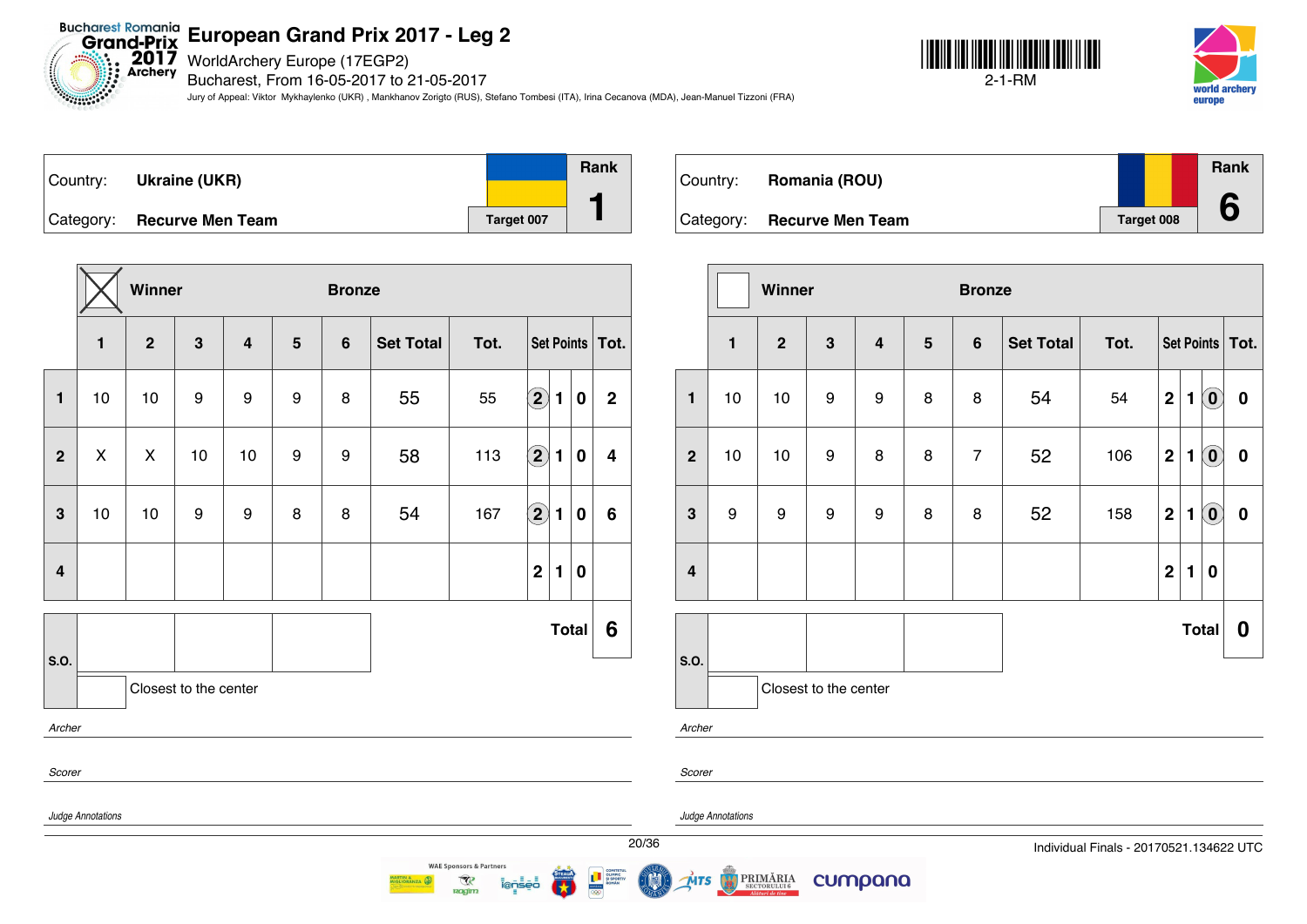Bucharest Romania<br>Grand-Prix European Grand Prix 20<br>Archery Bucharchery Europe (17EGP2)

Bucharest, From 16-05-2017 to 21-05-2017

Jury of Appeal: Viktor Mykhaylenko (UKR) , Mankhanov Zorigto (RUS), Stefano Tombesi (ITA), Irina Cecanova (MDA), Jean-Manuel Tizzoni (FRA)





|           |                          |            | <b>Rank</b> |
|-----------|--------------------------|------------|-------------|
| Country:  | <b>Netherlands (NED)</b> |            |             |
| Category: | <b>Recurve Men Team</b>  | Target 001 | b           |

|                | $\mathbf{1}$      | $\mathbf{2}$   | $\mathbf{3}$          | $\overline{4}$ | 5  | $6\phantom{1}$ | <b>Set Total</b> | Tot. |                            |   | Set Points                 | Tot.                    |
|----------------|-------------------|----------------|-----------------------|----------------|----|----------------|------------------|------|----------------------------|---|----------------------------|-------------------------|
| $\blacksquare$ | 10                | $\overline{7}$ | 10                    | 9              | 9  | 10             | 55               | 55   | $\Large 2$                 | 1 | $\bf{0}$                   | $\overline{2}$          |
| $\overline{2}$ | 9                 | 10             | 9                     | $\overline{7}$ | 10 | 9              | 54               | 109  | $\left( \mathbf{2}\right)$ | 1 | $\bf{0}$                   | 4                       |
| 3              | 8                 | 9              | 9                     | 10             | 9  | 8              | 53               | 162  | $\mathbf 2$                | 1 | $\left( \mathbf{0}\right)$ | $\overline{\mathbf{4}}$ |
| 4              | 8                 | 10             | 10                    | 8              | 8  | 10             | 54               | 216  | $\bm{2}$                   | 1 | $\bf{0}$                   | 6                       |
| S.O.           |                   |                |                       |                |    |                |                  |      |                            |   | Total                      | 6                       |
|                |                   |                | Closest to the center |                |    |                |                  |      |                            |   |                            |                         |
| Archer         |                   |                |                       |                |    |                |                  |      |                            |   |                            |                         |
| Scorer         |                   |                |                       |                |    |                |                  |      |                            |   |                            |                         |
|                | Judge Annotations |                |                       |                |    |                |                  |      |                            |   |                            |                         |

 $\mathcal{R}$ 

**Ragim** 

|          |                            |            | <b>Rank</b> |
|----------|----------------------------|------------|-------------|
| Country: | <b>Russia (RUS)</b>        |            |             |
|          |                            |            | ∕∩          |
|          | Category: Recurve Men Team | Target 002 |             |

|                         |                | Winner         |                       |                         |                 | Gold           |                  |      |                    |   |                            |                   |
|-------------------------|----------------|----------------|-----------------------|-------------------------|-----------------|----------------|------------------|------|--------------------|---|----------------------------|-------------------|
|                         | $\blacksquare$ | $\overline{2}$ | $\mathbf{3}$          | $\overline{\mathbf{4}}$ | $5\phantom{.0}$ | $6\phantom{1}$ | <b>Set Total</b> | Tot. |                    |   |                            | Set Points   Tot. |
| $\mathbf{1}$            | 8              | 8              | $\,6$                 | X                       | $\overline{7}$  | Χ              | 49               | 49   | $\mathbf 2$        | 1 | $\left( \mathbf{0}\right)$ | $\boldsymbol{0}$  |
| $\overline{2}$          | 8              | 9              | 8                     | 10                      | 9               | 9              | 53               | 102  | $\mathbf 2$        | 1 | $\left( \mathbf{0}\right)$ | $\pmb{0}$         |
| $\mathbf{3}$            | 9              | 10             | X                     | 8                       | 9               | 8              | 54               | 156  | $\bf \overline{2}$ | 1 | $\bf{0}$                   | $\mathbf{2}$      |
| $\overline{\mathbf{4}}$ | 9              | 8              | 8                     | 10                      | 8               | 8              | 51               | 207  | $\mathbf 2$        | 1 | $\left( \mathbf{0}\right)$ | $\mathbf{2}$      |
|                         |                |                |                       |                         |                 |                |                  |      |                    |   | <b>Total</b>               | $\mathbf 2$       |
| S.O.                    |                |                | Closest to the center |                         |                 |                |                  |      |                    |   |                            |                   |
| Archer                  |                |                |                       |                         |                 |                |                  |      |                    |   |                            |                   |

*Scorer*

*Judge Annotations*

cumpana

**PRIMĂRIA** MTS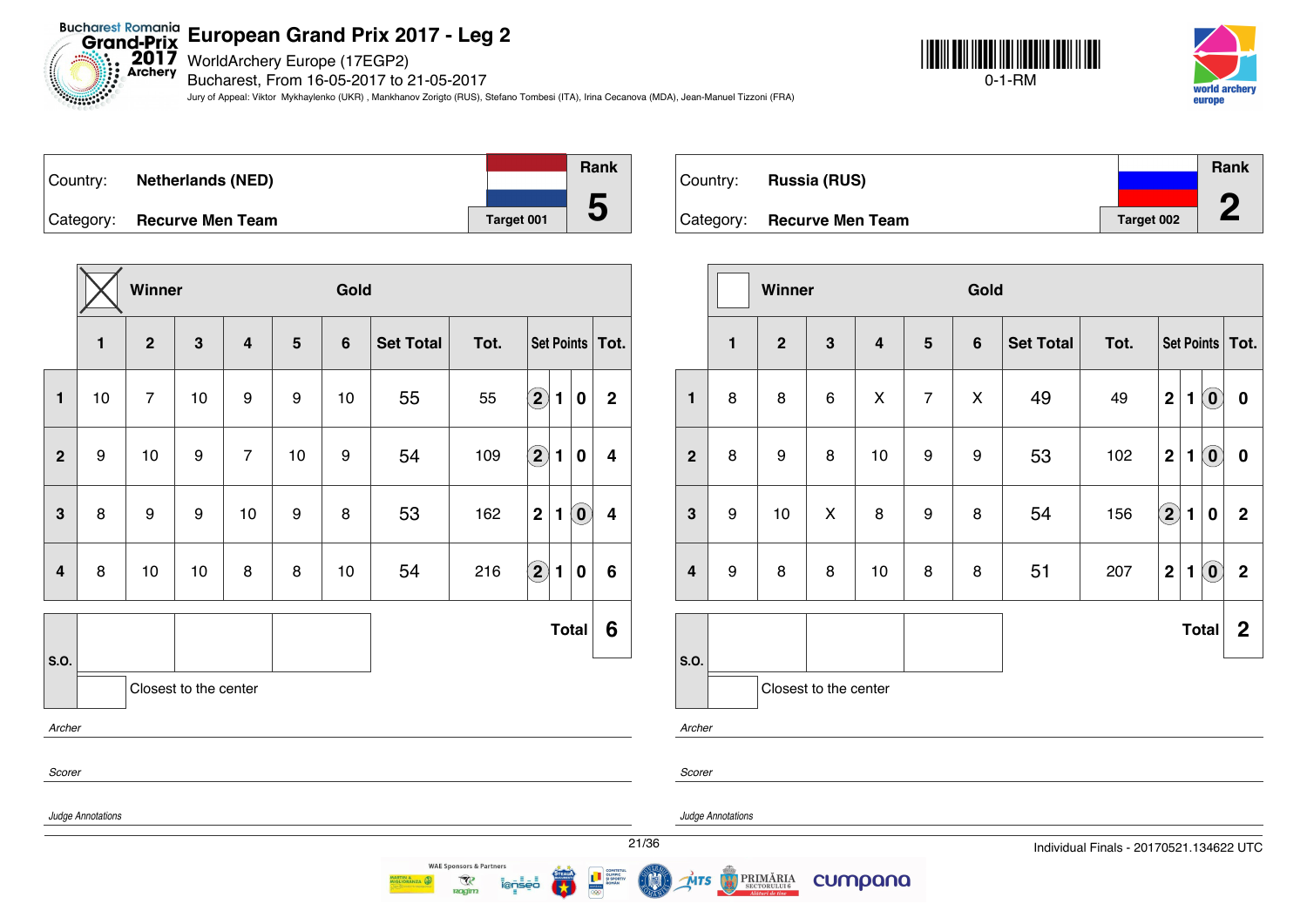**2017** WorldArchery Europe (17EGP2)

Bucharest, From 16-05-2017 to 21-05-2017

Jury of Appeal: Viktor Mykhaylenko (UKR) , Mankhanov Zorigto (RUS), Stefano Tombesi (ITA), Irina Cecanova (MDA), Jean-Manuel Tizzoni (FRA)





| Country: | Poland (POL)                 |            | Rank     |
|----------|------------------------------|------------|----------|
|          |                              |            |          |
|          | Category: Recurve Women Team | Target 013 | $\bf{5}$ |

**Winner 1/4 1 2 3 4 5 6 Set Total Tot. Set Points Tot. 1** 10 10 9 8 7 6 50 50 **2 1 0 0 2** X 9 9 9 8 5 50 100 **2 1 0 0 3** 9 9 8 8 8 6 48 148 **2 1 0 0 4 2 1 0 Total 0 S.O.** Closest to the center *Archer Scorer Judge Annotations* **WAE Sponsors & Partners** 

 $\mathcal{R}$ 

**Ragim** 

| Country: | <b>Russia (RUS)</b>          |                   | Rank |
|----------|------------------------------|-------------------|------|
|          | Category: Recurve Women Team | <b>Target 014</b> |      |

|                         |              | Winner         |                       |                         |                 | 1/4     |                  |      |                            |              |                  |                   |
|-------------------------|--------------|----------------|-----------------------|-------------------------|-----------------|---------|------------------|------|----------------------------|--------------|------------------|-------------------|
|                         | $\mathbf{1}$ | $\overline{2}$ | $\mathbf{3}$          | $\overline{\mathbf{4}}$ | $5\phantom{.0}$ | $\bf 6$ | <b>Set Total</b> | Tot. |                            |              |                  | Set Points   Tot. |
| $\mathbf{1}$            | X            | 9              | 9                     | $\boldsymbol{9}$        | 8               | 6       | 51               | 51   | $\left( \bf{2}\right)$     | $\mathbf{1}$ | $\boldsymbol{0}$ | $\mathbf{2}$      |
| $\overline{2}$          | 9            | 9              | 9                     | $\boldsymbol{9}$        | 8               | 8       | 52               | 103  | $\left( \mathbf{2}\right)$ | $\mathbf{1}$ | $\bf{0}$         | 4                 |
| 3                       | X            | X              | 10                    | 10                      | 8               | 8       | 56               | 159  | $\left( 2\right)$          | $\mathbf{1}$ | $\bf{0}$         | 6                 |
| $\overline{\mathbf{4}}$ |              |                |                       |                         |                 |         |                  |      | $\mathbf 2$                | 1            | $\bf{0}$         |                   |
|                         |              |                |                       |                         |                 |         |                  |      |                            |              | <b>Total</b>     | 6                 |
| S.O.                    |              |                | Closest to the center |                         |                 |         |                  |      |                            |              |                  |                   |
| Archer                  |              |                |                       |                         |                 |         |                  |      |                            |              |                  |                   |

*Scorer*

*Judge Annotations*



cumpana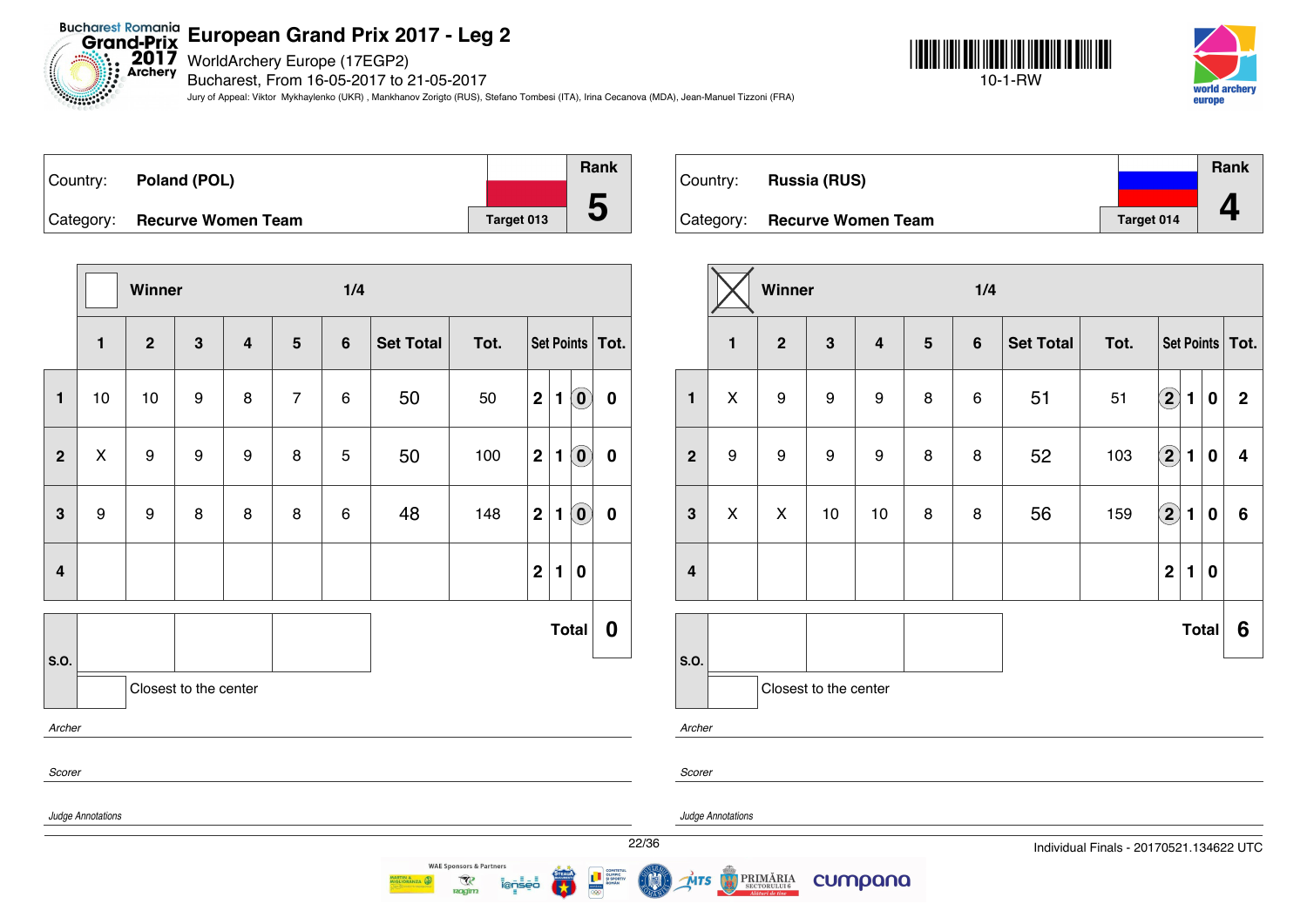WorldArchery Europe (17EGP2)

Bucharest, From 16-05-2017 to 21-05-2017

Jury of Appeal: Viktor Mykhaylenko (UKR) , Mankhanov Zorigto (RUS), Stefano Tombesi (ITA), Irina Cecanova (MDA), Jean-Manuel Tizzoni (FRA)





| Country: | Italy (ITA)                  |            | Rank                     |
|----------|------------------------------|------------|--------------------------|
|          |                              |            |                          |
|          | Category: Recurve Women Team | Target 016 | $\overline{\phantom{a}}$ |

|                         |                   | Winner         |                       |                         |                | 1/4            |                  |                                    |                         |                |                                                |                         |  |
|-------------------------|-------------------|----------------|-----------------------|-------------------------|----------------|----------------|------------------|------------------------------------|-------------------------|----------------|------------------------------------------------|-------------------------|--|
|                         | $\mathbf{1}$      | $\overline{2}$ | $\mathbf{3}$          | $\overline{\mathbf{4}}$ | 5              | $6\phantom{1}$ | <b>Set Total</b> | Tot.                               |                         |                |                                                | Set Points Tot.         |  |
| $\mathbf{1}$            | 10                | 10             | 9                     | 8                       | $\overline{7}$ | $\overline{7}$ | 51               | 51                                 | $\bf \overline{2}$      | $\blacksquare$ | $\bf{0}$                                       | $\mathbf 2$             |  |
| $\overline{2}$          | 9                 | 9              | $\boldsymbol{9}$      | 9                       | 8              | 8              | 52               | 103                                | $\mathbf 2$             | 1              | $\left( \begin{matrix} 0 \end{matrix} \right)$ | $\overline{2}$          |  |
| 3                       | 10                | 10             | 9                     | 9                       | $\overline{7}$ | $\overline{7}$ | 52               | 155                                | $\Omega$                | 1              | $\bf{0}$                                       | $\overline{\mathbf{4}}$ |  |
| $\overline{\mathbf{4}}$ | 9                 | 9              | $\boldsymbol{9}$      | 8                       | 8              | $\overline{7}$ | 50               | 205                                | $\overline{\mathbf{2}}$ | 1              | $\bf{0}$                                       | $6\phantom{1}6$         |  |
| S.O.                    |                   |                |                       |                         |                |                |                  |                                    |                         |                | <b>Total</b>                                   | 6                       |  |
|                         |                   |                | Closest to the center |                         |                |                |                  |                                    |                         |                |                                                |                         |  |
| Archer                  |                   |                |                       |                         |                |                |                  |                                    |                         |                |                                                |                         |  |
| Scorer                  |                   |                |                       |                         |                |                |                  |                                    |                         |                |                                                |                         |  |
|                         | Judge Annotations |                |                       |                         |                |                |                  |                                    |                         |                |                                                |                         |  |
|                         |                   |                |                       |                         |                |                |                  | <b>WAF Sponsors &amp; Partners</b> |                         |                |                                                |                         |  |

 $\mathcal{R}$ 

| Country:  | Estonia (EST)             |            | Rank |  |
|-----------|---------------------------|------------|------|--|
| Category: | <b>Recurve Women Team</b> | Target 017 |      |  |

|                         |                       | Winner         |                  |    |                | 1/4            |                  |      |                         |              |                            |              |
|-------------------------|-----------------------|----------------|------------------|----|----------------|----------------|------------------|------|-------------------------|--------------|----------------------------|--------------|
|                         | $\mathbf{1}$          | $\overline{2}$ | $\mathbf{3}$     | 4  | $5\phantom{1}$ | $6\phantom{1}$ | <b>Set Total</b> | Tot. | Set Points   Tot.       |              |                            |              |
| $\mathbf{1}$            | 8                     | 8              | 8                | 8  | $\overline{7}$ | $\overline{7}$ | 46               | 46   | $\mathbf 2$             | 1            | $\odot$                    | $\pmb{0}$    |
| $\overline{2}$          | 10                    | 10             | 10               | 10 | 9              | 9              | 58               | 104  | $\bigcirc$              | 1            | 0                          | $\mathbf 2$  |
| $\mathbf{3}$            | 9                     | 9              | $\boldsymbol{9}$ | 9  | 8              | $\overline{7}$ | 51               | 155  | $\overline{\mathbf{2}}$ | 1            | $\left( \mathbf{0}\right)$ | $\mathbf{2}$ |
| $\overline{\mathbf{4}}$ | 9                     | 9              | 8                | 8  | 8              | 4              | 46               | 201  | $\mathbf 2$             | $\mathbf{1}$ | $\left( \mathbf{0}\right)$ | $\mathbf 2$  |
|                         |                       |                |                  |    |                |                |                  |      |                         |              | Total                      | $\mathbf{2}$ |
| S.O.                    | Closest to the center |                |                  |    |                |                |                  |      |                         |              |                            |              |
| Archer                  |                       |                |                  |    |                |                |                  |      |                         |              |                            |              |

*Scorer*

**MTS** 

*Judge Annotations*

PRIMĂRIA

cumpana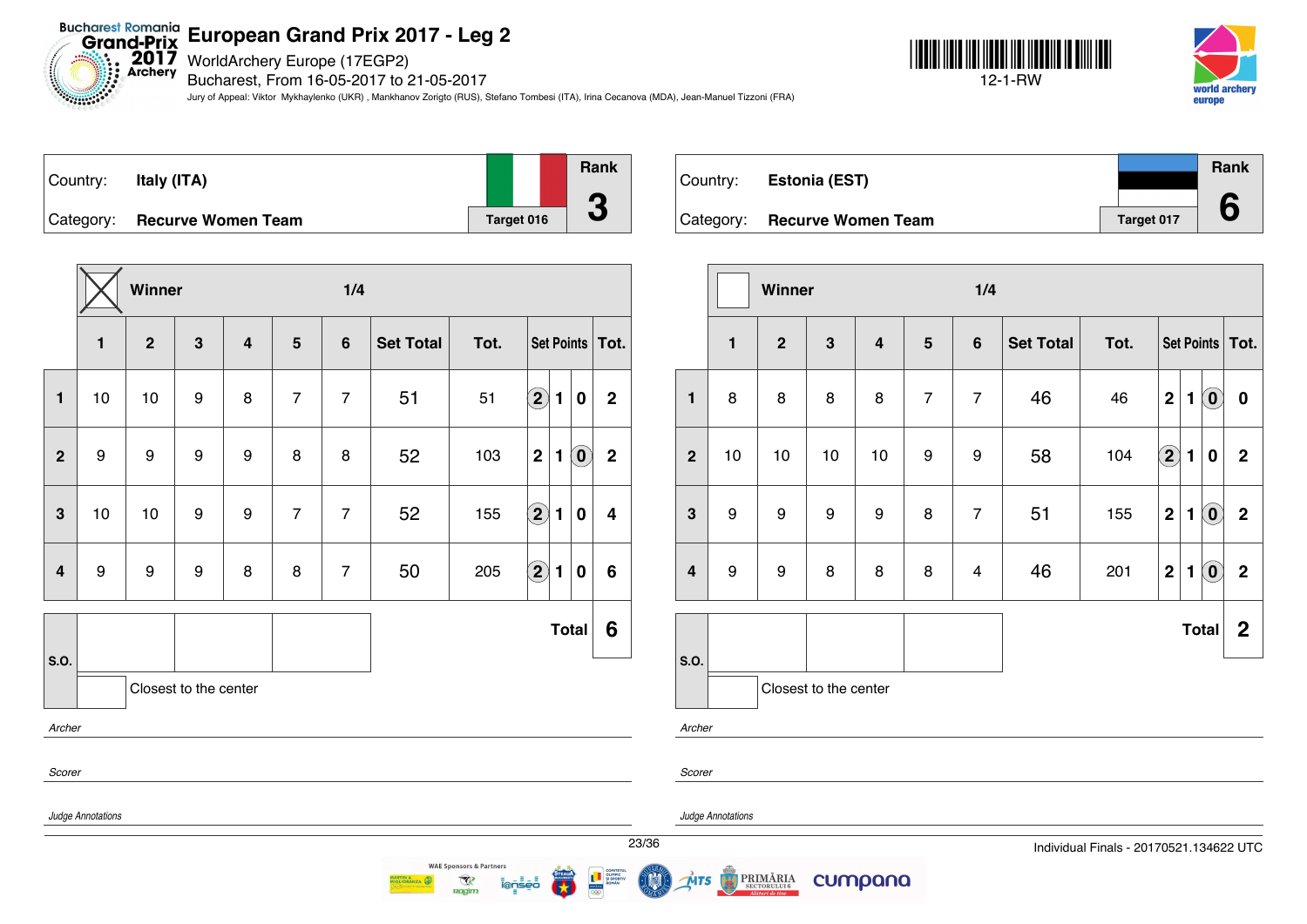$2017$ <br>Archery WorldArchery Europe (17EGP2)

Bucharest, From 16-05-2017 to 21-05-2017

Jury of Appeal: Viktor Mykhaylenko (UKR) , Mankhanov Zorigto (RUS), Stefano Tombesi (ITA), Irina Cecanova (MDA), Jean-Manuel Tizzoni (FRA)





| Country:  | <b>Romania (ROU)</b>      |            | Rank |
|-----------|---------------------------|------------|------|
| Category: | <b>Recurve Women Team</b> | Target 019 |      |

**Winner 1/4 1 2 3 4 5 6 Set Total Tot. Set Points Tot. 1** X 8 8 7 7 5 45 45 **2 1 0 0 2** 9 9 7 5 5 4 39 84 **2 1 0 0 3** 8 7 7 4 3 3 32 116 **2 1 0 0 4 2 1 0 Total 0 S.O.** Closest to the center *Archer Scorer Judge Annotations* **WAE Sponsors & Partners** 

| Country: | Ukraine (UKR)                |            | Rank |
|----------|------------------------------|------------|------|
|          |                              |            | ∕∩   |
|          | Category: Recurve Women Team | Target 020 |      |

|                         |                                              | Winner           |                       |                         |                 | 1/4            |                  |      |                            |                |              |                   |
|-------------------------|----------------------------------------------|------------------|-----------------------|-------------------------|-----------------|----------------|------------------|------|----------------------------|----------------|--------------|-------------------|
|                         | $\mathbf{2}$<br>$\mathbf{3}$<br>$\mathbf{1}$ |                  |                       | $\overline{\mathbf{4}}$ | $5\phantom{.0}$ | $6\phantom{1}$ | <b>Set Total</b> | Tot. |                            |                |              | Set Points   Tot. |
| $\mathbf{1}$            | 10                                           | 10               | $\boldsymbol{9}$      | 8                       | 8               | 8              | 53               | 53   | $\bigcirc \!\! \! 2$       | $\blacksquare$ | $\bf{0}$     | $\mathbf{2}$      |
| $\overline{2}$          | 10                                           | $\boldsymbol{9}$ | 9                     | 9                       | 8               | 8              | 53               | 106  | $\bigcirc$                 | 1              | $\bf{0}$     | 4                 |
| 3                       | X                                            | X                | 9                     | 9                       | 9               | 8              | 55               | 161  | $\left( \mathbf{2}\right)$ | $\mathbf{1}$   | $\bf{0}$     | 6                 |
| $\overline{\mathbf{4}}$ |                                              |                  |                       |                         |                 |                |                  |      | $\mathbf 2$                | 1              | $\bf{0}$     |                   |
|                         |                                              |                  |                       |                         |                 |                |                  |      |                            |                | <b>Total</b> | 6                 |
| S.O.                    |                                              |                  | Closest to the center |                         |                 |                |                  |      |                            |                |              |                   |

*Archer*

*Scorer*

*Judge Annotations*

**MTS** 

PRIMĂRIA

cumpana



 $\mathcal{R}$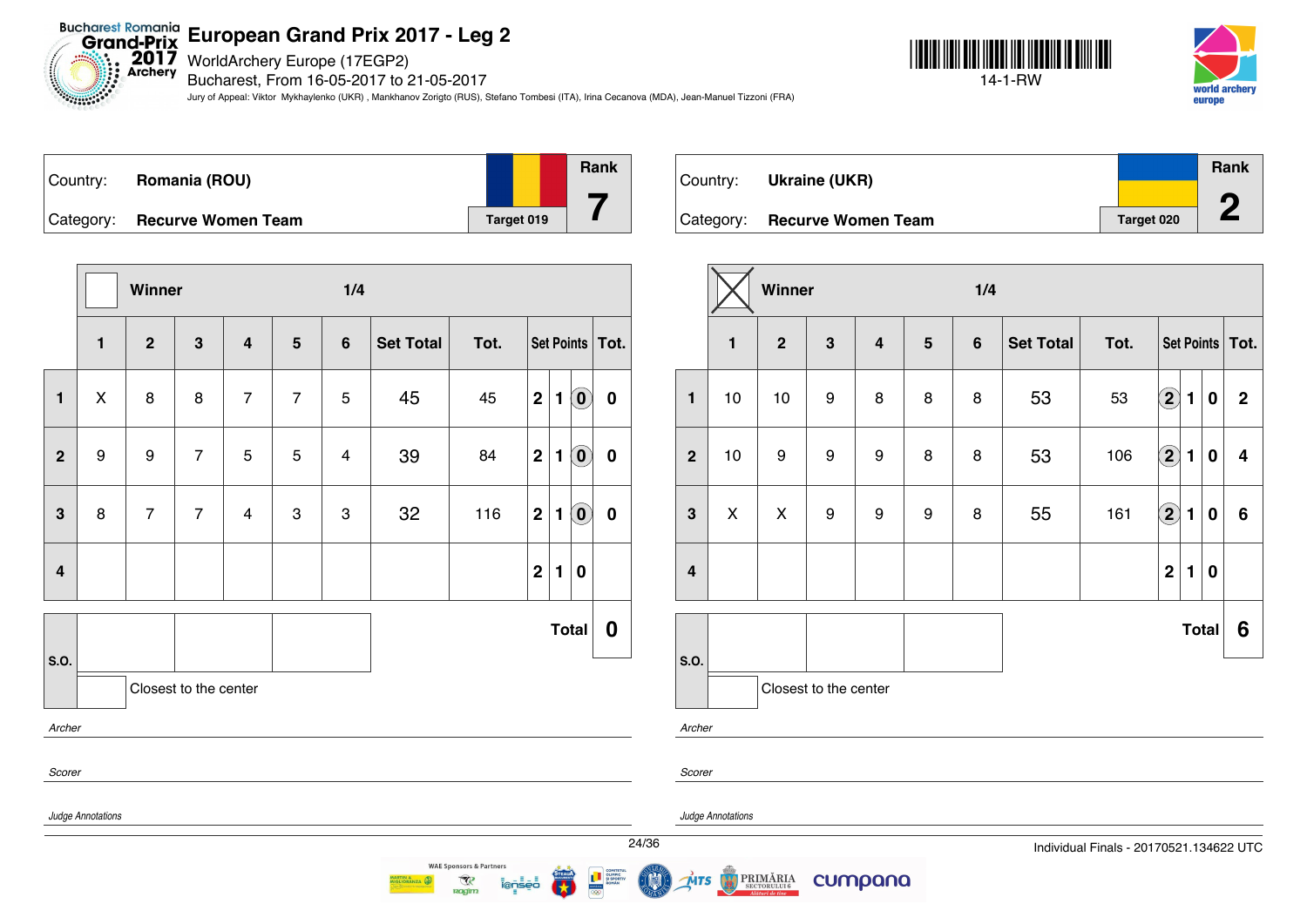**2017** WorldArchery Europe (17EGP2)

Bucharest, From 16-05-2017 to 21-05-2017

Jury of Appeal: Viktor Mykhaylenko (UKR) , Mankhanov Zorigto (RUS), Stefano Tombesi (ITA), Irina Cecanova (MDA), Jean-Manuel Tizzoni (FRA)





| ⊺Country: | France (FRA)                 |            | Rank |
|-----------|------------------------------|------------|------|
|           | Category: Recurve Women Team | Target 013 |      |

**Winner 1/2 1 2 3 4 5 6 Set Total Tot. Set Points Tot. 1** X 9 9 9 8 7 52 52 **2 1 0 1 2** 10 10 9 9 9 9 56 108 **2 1 0 3 3** X 9 9 8 8 7 51 159 **2 1 0 5 4 2 1 0 S.O. Total 5** Closest to the center *Archer Scorer Judge Annotations*

|          |                              |            | Rank |
|----------|------------------------------|------------|------|
| Country: | <b>Russia (RUS)</b>          |            |      |
|          |                              |            |      |
|          | Category: Recurve Women Team | Target 014 |      |

|                         |                | Winner       |                       |                         |                | 1/2            |                  |      |                                  |                                            |  |  |
|-------------------------|----------------|--------------|-----------------------|-------------------------|----------------|----------------|------------------|------|----------------------------------|--------------------------------------------|--|--|
|                         | $\blacksquare$ | $\mathbf{2}$ | $\mathbf{3}$          | $\overline{\mathbf{4}}$ | $5\phantom{1}$ | $6\phantom{1}$ | <b>Set Total</b> | Tot. |                                  | Set Points   Tot.                          |  |  |
| 1                       | 10             | 10           | 10                    | 8                       | $\overline{7}$ | $\overline{7}$ | 52               | 52   | $\mathbf 2$<br>$\bf(1)$          | 1<br>$\bf{0}$                              |  |  |
| $\overline{2}$          | X              | X            | $\boldsymbol{9}$      | 8                       | 8              | 8              | 53               | 105  | $\mathbf 2$<br>1                 | $\ddot{\mathbf{0}}$<br>$\mathbf{1}$        |  |  |
| 3                       | X              | 10           | 10                    | 9                       | 6              | 5              | 50               | 155  | $\mathbf{2}$<br>1                | $\left( \mathbf{0}\right)$<br>$\mathbf{1}$ |  |  |
| $\overline{\mathbf{4}}$ |                |              |                       |                         |                |                |                  |      | $\overline{2}$<br>$\blacksquare$ | $\bf{0}$                                   |  |  |
|                         |                |              |                       |                         |                |                |                  |      | <b>Total</b>                     | 1                                          |  |  |
| s.o.                    |                |              | Closest to the center |                         |                |                |                  |      |                                  |                                            |  |  |

*Archer*

*Scorer*

*Judge Annotations*

MTS

**PRIMĂRIA** 

cumpana



**WAE Sponsors & Partners** 

 $\mathcal{R}$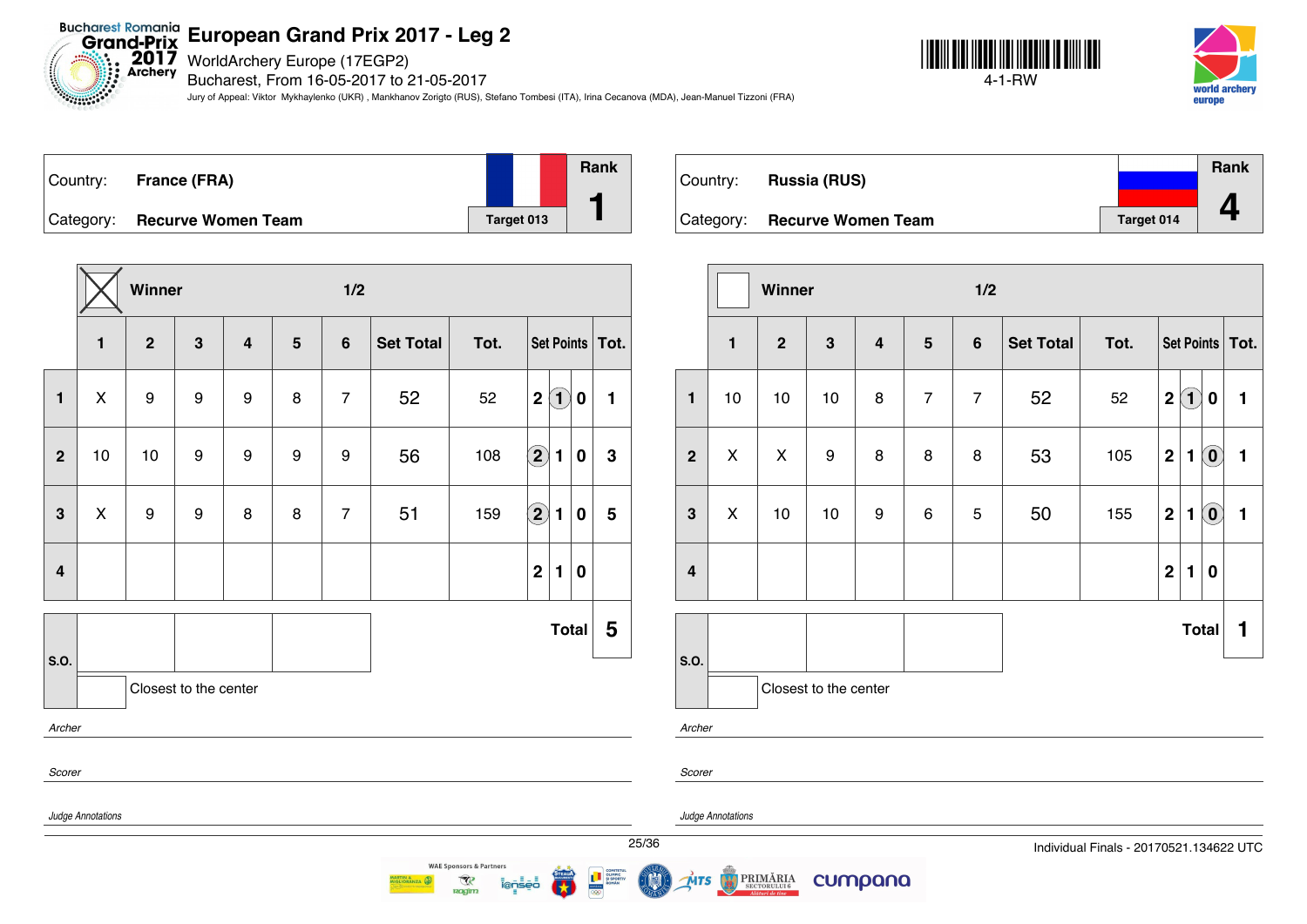WorldArchery Europe (17EGP2)

Bucharest, From 16-05-2017 to 21-05-2017

Jury of Appeal: Viktor Mykhaylenko (UKR) , Mankhanov Zorigto (RUS), Stefano Tombesi (ITA), Irina Cecanova (MDA), Jean-Manuel Tizzoni (FRA)

 $\mathcal{R}$ 

**ROGIT** 





| Country:  | Italy (ITA)               |            | Rank                     |
|-----------|---------------------------|------------|--------------------------|
|           |                           |            |                          |
| Category: | <b>Recurve Women Team</b> | Target 016 | $\overline{\phantom{a}}$ |

|                |                   | Winner         |                       |                |                | 1/2            |                  |      |                                                                       |                |
|----------------|-------------------|----------------|-----------------------|----------------|----------------|----------------|------------------|------|-----------------------------------------------------------------------|----------------|
|                | $\mathbf{1}$      | $\overline{2}$ | $\mathbf{3}$          | $\overline{4}$ | $5\phantom{1}$ | $6\phantom{1}$ | <b>Set Total</b> | Tot. | <b>Set Points</b>                                                     | Tot.           |
| $\blacksquare$ | 10                | 9              | 9                     | 8              | 8              | $\overline{7}$ | 51               | 51   | $\mathbf 2$<br>$\mathbf{1}$<br>$\left( \mathbf{0}\right)$             | $\bf{0}$       |
| $\overline{2}$ | 10                | 9              | $\boldsymbol{9}$      | 9              | $\overline{7}$ | 6              | 50               | 101  | $\overline{\mathbf{2}}$<br>$\left( \mathbf{0}\right)$<br>$\mathbf{1}$ | $\bf{0}$       |
| 3              | X                 | X              | 10                    | 9              | 8              | $\overline{7}$ | 54               | 155  | $\left( 2\right)$<br>$\blacksquare$<br>0                              | $\overline{2}$ |
| $\overline{4}$ | 9                 | 9              | 9                     | 8              | 8              | $\overline{7}$ | 50               | 205  | $\mathbf 2$<br>$\mathbf{1}$<br>$\left( \mathbf{0}\right)$             | $\mathbf 2$    |
|                |                   |                |                       |                |                |                |                  |      | <b>Total</b>                                                          | $\mathbf 2$    |
| S.O.           |                   |                | Closest to the center |                |                |                |                  |      |                                                                       |                |
| Archer         |                   |                |                       |                |                |                |                  |      |                                                                       |                |
| Scorer         |                   |                |                       |                |                |                |                  |      |                                                                       |                |
|                | Judge Annotations |                |                       |                |                |                |                  |      |                                                                       |                |
|                |                   |                |                       |                |                |                |                  |      |                                                                       | 26/            |

| Country: | Ukraine (UKR)                |            | Rank              |
|----------|------------------------------|------------|-------------------|
|          |                              | Target 017 | <b>CONTRACTOR</b> |
|          | Category: Recurve Women Team |            |                   |

|                         |                       | Winner           |                  |                         |                | 1/2            |                  |                           |                      |                |                            |                         |
|-------------------------|-----------------------|------------------|------------------|-------------------------|----------------|----------------|------------------|---------------------------|----------------------|----------------|----------------------------|-------------------------|
|                         | $\mathbf{1}$          | $\mathbf{2}$     | $\mathbf{3}$     | $\overline{\mathbf{4}}$ | $5\phantom{1}$ | $\bf 6$        | <b>Set Total</b> | Tot.<br>Set Points   Tot. |                      |                |                            |                         |
| $\mathbf{1}$            | 10                    | 10               | $\boldsymbol{9}$ | $\boldsymbol{9}$        | 8              | 8              | 54               | 54                        | $\mathbf{2}$         | $\blacksquare$ | 0                          | $\mathbf 2$             |
| $\boldsymbol{2}$        | X                     | $\boldsymbol{9}$ | $\boldsymbol{9}$ | $\boldsymbol{9}$        | 9              | 8              | 54               | 108                       | $\Large{\textbf{2}}$ | $\mathbf{1}$   | 0                          | 4                       |
| $\mathbf{3}$            | $\mathsf{X}$          | X                | $\boldsymbol{9}$ | $\boldsymbol{9}$        | 8              | $\overline{7}$ | 53               | 161                       | $\mathbf 2$          | $\blacksquare$ | $\left( \mathbf{0}\right)$ | $\overline{\mathbf{4}}$ |
| $\overline{\mathbf{4}}$ | 10                    | 10               | 10               | 10                      | 9              | 9              | 58               | 219                       | $\mathbf{2}$         | 1              | 0                          | $\bf 6$                 |
|                         |                       |                  |                  |                         |                |                |                  |                           |                      | <b>Total</b>   |                            | 6                       |
| S.O.                    | Closest to the center |                  |                  |                         |                |                |                  |                           |                      |                |                            |                         |
| Archer                  |                       |                  |                  |                         |                |                |                  |                           |                      |                |                            |                         |

*Scorer*

**MTS** 

*Judge Annotations*

**PRIMĂRIA**<br>SECTORULUI 6

cumpana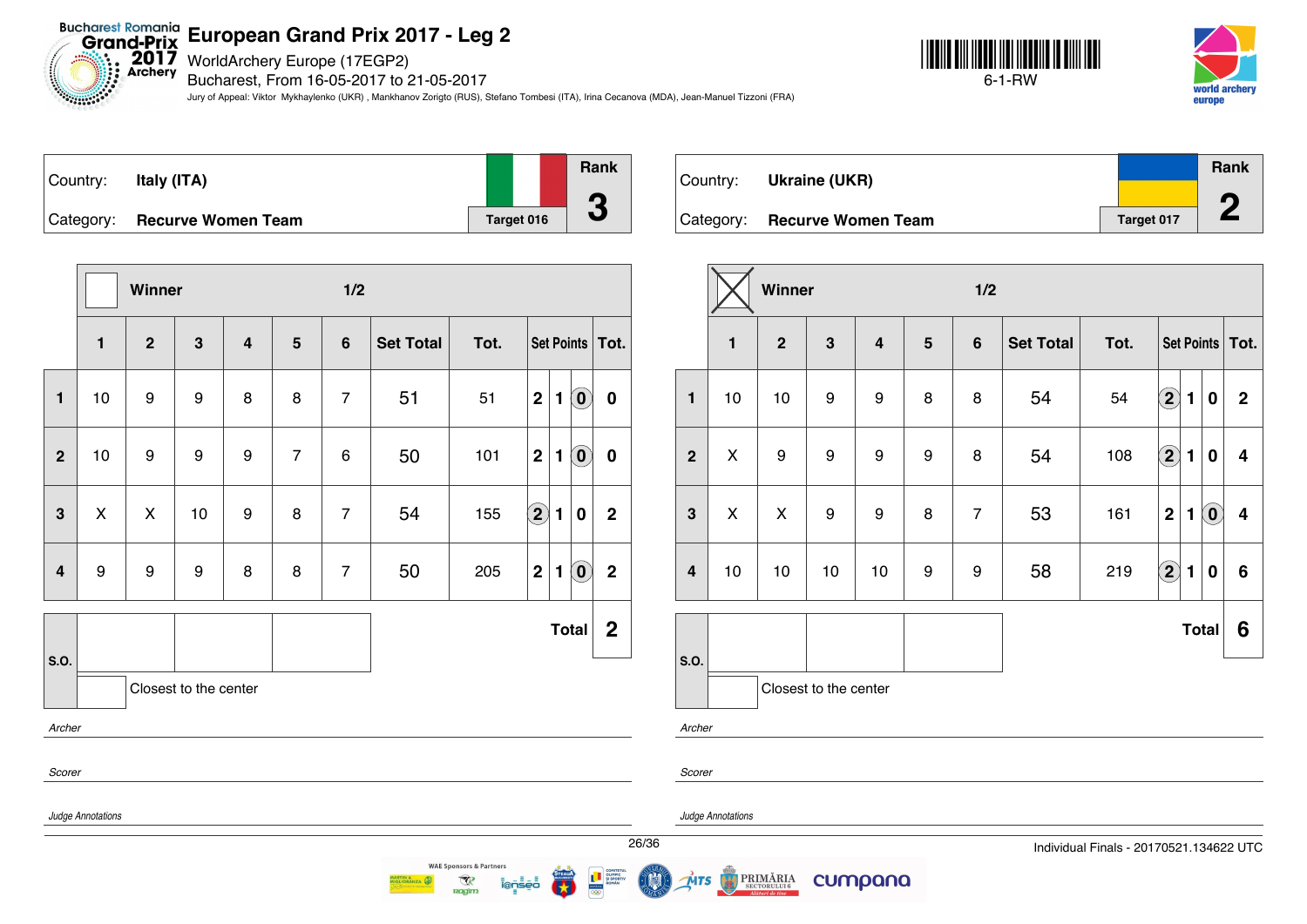Bucharest Romania<br>Grand-Prix European Grand Prix 20<br>Exchery Bucharest. From 16-05-2017 to 2

Bucharest, From 16-05-2017 to 21-05-2017

Jury of Appeal: Viktor Mykhaylenko (UKR) , Mankhanov Zorigto (RUS), Stefano Tombesi (ITA), Irina Cecanova (MDA), Jean-Manuel Tizzoni (FRA)

 $\mathcal{R}$ 

**Ragim** 





| Country:  | <b>Russia (RUS)</b>       |            | <b>Rank</b> |
|-----------|---------------------------|------------|-------------|
|           |                           |            |             |
| Category: | <b>Recurve Women Team</b> | Target 031 |             |

|                |                   | Winner       |                       |                         |                | <b>Bronze</b>           |                  |      |                                                              |                         |
|----------------|-------------------|--------------|-----------------------|-------------------------|----------------|-------------------------|------------------|------|--------------------------------------------------------------|-------------------------|
|                | $\mathbf{1}$      | $\mathbf{2}$ | $\mathbf{3}$          | $\overline{\mathbf{4}}$ | $5\phantom{1}$ | $6\phantom{1}$          | <b>Set Total</b> | Tot. | Set Points                                                   | Tot.                    |
| $\mathbf{1}$   | X                 | 10           | 9                     | 8                       | 8              | $\overline{\mathbf{4}}$ | 49               | 49   | $\overline{2}$<br>$\left( \mathbf{0}\right)$<br>$\mathbf{1}$ | $\bf{0}$                |
| $\overline{2}$ | X                 | X            | X                     | 8                       | 8              | $\overline{7}$          | 53               | 102  | $\bf (2)$<br>1<br>0                                          | $\mathbf 2$             |
| 3              | 9                 | 9            | 8                     | 8                       | 8              | 5                       | 47               | 149  | $\bf (2)$<br>$\mathbf{1}$<br>0                               | $\overline{\mathbf{4}}$ |
| 4              | X                 | 9            | 9                     | 9                       | 9              | 8                       | 54               | 203  | $\bf (2)$<br>1<br>0                                          | 6                       |
|                |                   |              |                       |                         |                |                         |                  |      | <b>Total</b>                                                 | 6                       |
| S.O.           |                   |              | Closest to the center |                         |                |                         |                  |      |                                                              |                         |
| Archer         |                   |              |                       |                         |                |                         |                  |      |                                                              |                         |
| Scorer         |                   |              |                       |                         |                |                         |                  |      |                                                              |                         |
|                | Judge Annotations |              |                       |                         |                |                         |                  |      |                                                              |                         |
|                |                   |              |                       |                         |                |                         |                  |      |                                                              | $\overline{27}$         |



|                         |                                                                           | Winner                     |   |                |                | <b>Bronze</b>  |                  |      |             |              |                                                |                  |
|-------------------------|---------------------------------------------------------------------------|----------------------------|---|----------------|----------------|----------------|------------------|------|-------------|--------------|------------------------------------------------|------------------|
|                         | $\mathbf{1}$<br>$\overline{2}$<br>$\mathbf{3}$<br>$\overline{\mathbf{4}}$ |                            |   |                | $5\phantom{1}$ | $6\phantom{1}$ | <b>Set Total</b> | Tot. |             |              | Set Points                                     | Tot.             |
| $\mathbf{1}$            | X                                                                         | X                          | 9 | 9              | 8              | 8              | 54               | 54   | $\Large 2$  | 1            | 0                                              | $\mathbf 2$      |
| $\mathbf{2}$            | 9                                                                         | $\boldsymbol{9}$<br>9<br>9 |   |                |                | 6              | 49               | 103  | $\mathbf 2$ | 1            | $\odot$                                        | $\boldsymbol{2}$ |
| 3                       | 10                                                                        | 8                          | 8 | $\overline{7}$ | $\overline{7}$ | 6              | 46               | 149  | $\mathbf 2$ | 1            | $\tilde{(\mathbf{0})}$                         | $\mathbf 2$      |
| $\overline{\mathbf{4}}$ | 9                                                                         | 9                          | 9 | 9              | 8              | M              | 44               | 193  | $\mathbf 2$ | 1            | $\left( \begin{matrix} 0 \end{matrix} \right)$ | $\mathbf 2$      |
|                         |                                                                           |                            |   |                |                |                |                  |      |             | <b>Total</b> |                                                | $\boldsymbol{2}$ |
| S.O.                    |                                                                           | Closest to the center      |   |                |                |                |                  |      |             |              |                                                |                  |
| Archer                  |                                                                           |                            |   |                |                |                |                  |      |             |              |                                                |                  |

*Scorer*

MTS

*Judge Annotations*

**PRIMĂRIA** 

cumpana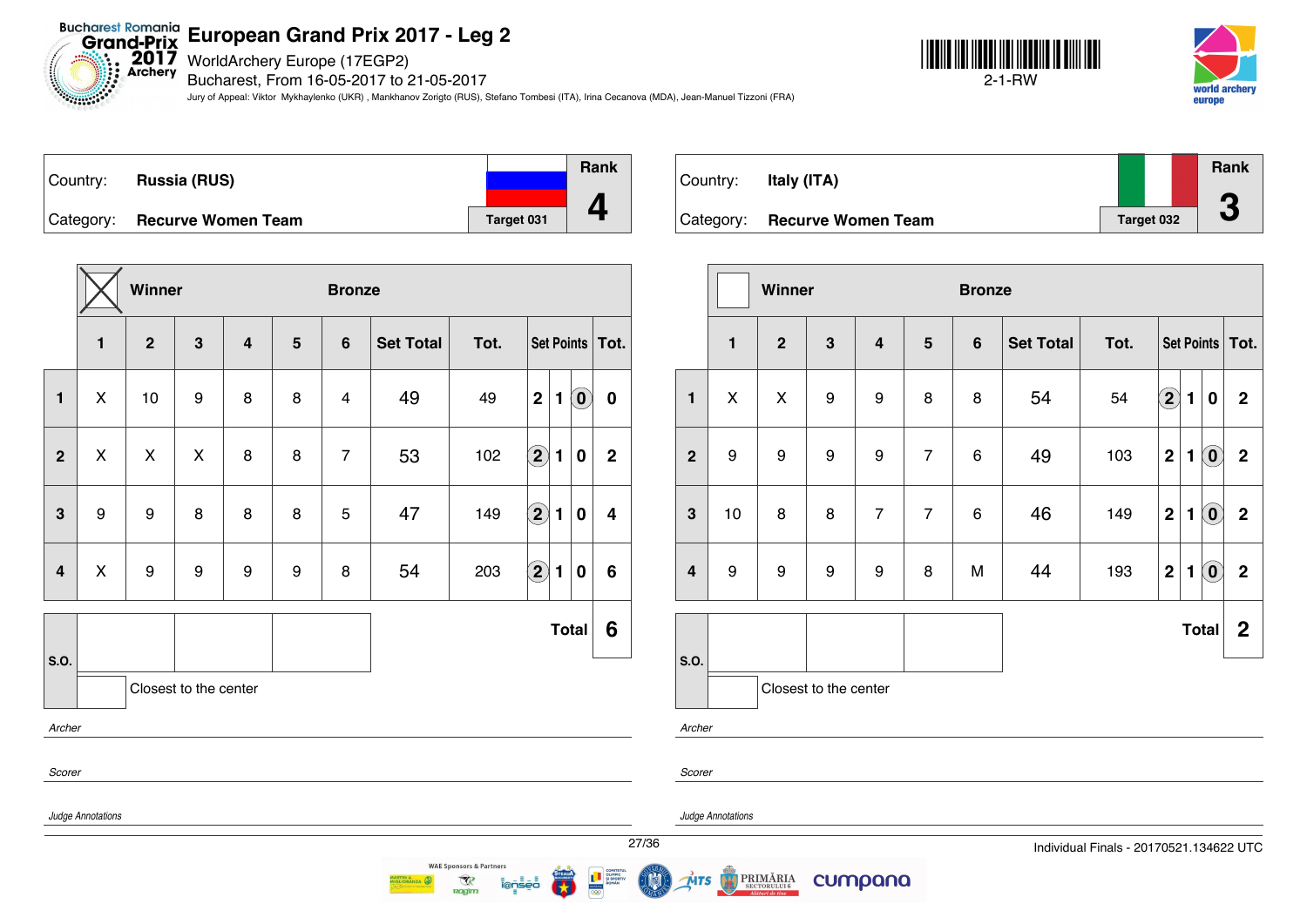Bucharest Romania<br>Grand-Prix European Grand Prix 20<br>Archery Bucharchery Europe (17EGP2)

Bucharest, From 16-05-2017 to 21-05-2017

Jury of Appeal: Viktor Mykhaylenko (UKR) , Mankhanov Zorigto (RUS), Stefano Tombesi (ITA), Irina Cecanova (MDA), Jean-Manuel Tizzoni (FRA)







|                         |                   | Winner           |                       |                         |                | Gold             |                  |      |                                                       |                |
|-------------------------|-------------------|------------------|-----------------------|-------------------------|----------------|------------------|------------------|------|-------------------------------------------------------|----------------|
|                         | $\mathbf{1}$      | $\mathbf{2}$     | 3                     | $\overline{\mathbf{4}}$ | $5\phantom{1}$ | $\bf 6$          | <b>Set Total</b> | Tot. | Set Points   Tot.                                     |                |
| $\mathbf{1}$            | 10                | $\overline{7}$   | 8                     | $\boldsymbol{9}$        | 8              | 9                | 51               | 51   | $\bf \overline{2}$<br>$\mathbf{1}$<br>$\bf{0}$        | $\overline{2}$ |
| $\overline{2}$          | $\pmb{\times}$    | $\boldsymbol{9}$ | 10                    | 9                       | 8              | $\boldsymbol{9}$ | 55               | 106  | $\bf \overline{2}$<br>$\mathbf{1}$<br>$\bf{0}$        | 4              |
| $\overline{\mathbf{3}}$ | 9                 | $\overline{7}$   | 9                     | $\boldsymbol{9}$        | 8              | 9                | 51               | 157  | $\left( \mathbf{1}\right)$<br>$\mathbf 2$<br>$\bf{0}$ | 5              |
| $\overline{\mathbf{4}}$ |                   |                  |                       |                         |                |                  |                  |      | $\overline{2}$<br>1<br>$\bf{0}$                       |                |
| S.O.                    |                   |                  |                       |                         |                |                  |                  |      | <b>Total</b>                                          | 5              |
|                         |                   |                  | Closest to the center |                         |                |                  |                  |      |                                                       |                |
| Archer                  |                   |                  |                       |                         |                |                  |                  |      |                                                       |                |
| Scorer                  |                   |                  |                       |                         |                |                  |                  |      |                                                       |                |
|                         | Judge Annotations |                  |                       |                         |                |                  |                  |      |                                                       |                |
|                         |                   |                  |                       |                         |                |                  |                  |      |                                                       | 28/3           |

**WAE Sponsors & Partners** 

 $\mathcal{R}$ 

**Ragim** 

| Country: | Ukraine (UKR)                |            | Rank |
|----------|------------------------------|------------|------|
|          |                              |            | Л    |
|          | Category: Recurve Women Team | Target 002 |      |

|                         |              | Winner              |                       |                                                              |    | Gold             |      |                   |                |                |                                                |                  |
|-------------------------|--------------|---------------------|-----------------------|--------------------------------------------------------------|----|------------------|------|-------------------|----------------|----------------|------------------------------------------------|------------------|
|                         | $\mathbf{1}$ | $\overline{2}$<br>3 |                       | $\overline{\mathbf{4}}$<br>$5\phantom{.0}$<br>$6\phantom{1}$ |    | <b>Set Total</b> | Tot. | Set Points   Tot. |                |                |                                                |                  |
| $\mathbf{1}$            | 8            | $\overline{7}$      | 8                     | $\boldsymbol{9}$                                             | 8  | 9                | 49   | 49                | $\mathbf{2}$   | $\blacksquare$ | $\left( \mathbf{0}\right)$                     | $\boldsymbol{0}$ |
| $\overline{2}$          | 8            | $\mathsf{x}$        | $\pmb{\times}$        | $\overline{7}$                                               | 10 | 8                | 53   | 102               | $\mathbf{2}$   | 1              | $\left( \begin{matrix} 0 \end{matrix} \right)$ | $\pmb{0}$        |
| $\mathbf{3}$            | 9            | $\overline{7}$      | 9                     | $\boldsymbol{9}$                                             | 8  | 9                | 51   | 153               | $\mathbf 2$    | $\mathbf{I}$   | $\bf{0}$                                       | 1                |
| $\overline{\mathbf{4}}$ |              |                     |                       |                                                              |    |                  |      |                   | $\overline{2}$ | $\blacksquare$ | $\bf{0}$                                       |                  |
|                         |              |                     |                       |                                                              |    |                  |      |                   |                |                | <b>Total</b>                                   | 1                |
| S.O.                    |              |                     | Closest to the center |                                                              |    |                  |      |                   |                |                |                                                |                  |
| Archer                  |              |                     |                       |                                                              |    |                  |      |                   |                |                |                                                |                  |

*Scorer*

MTS

*Judge Annotations*

PRIMĂRIA

cumpana

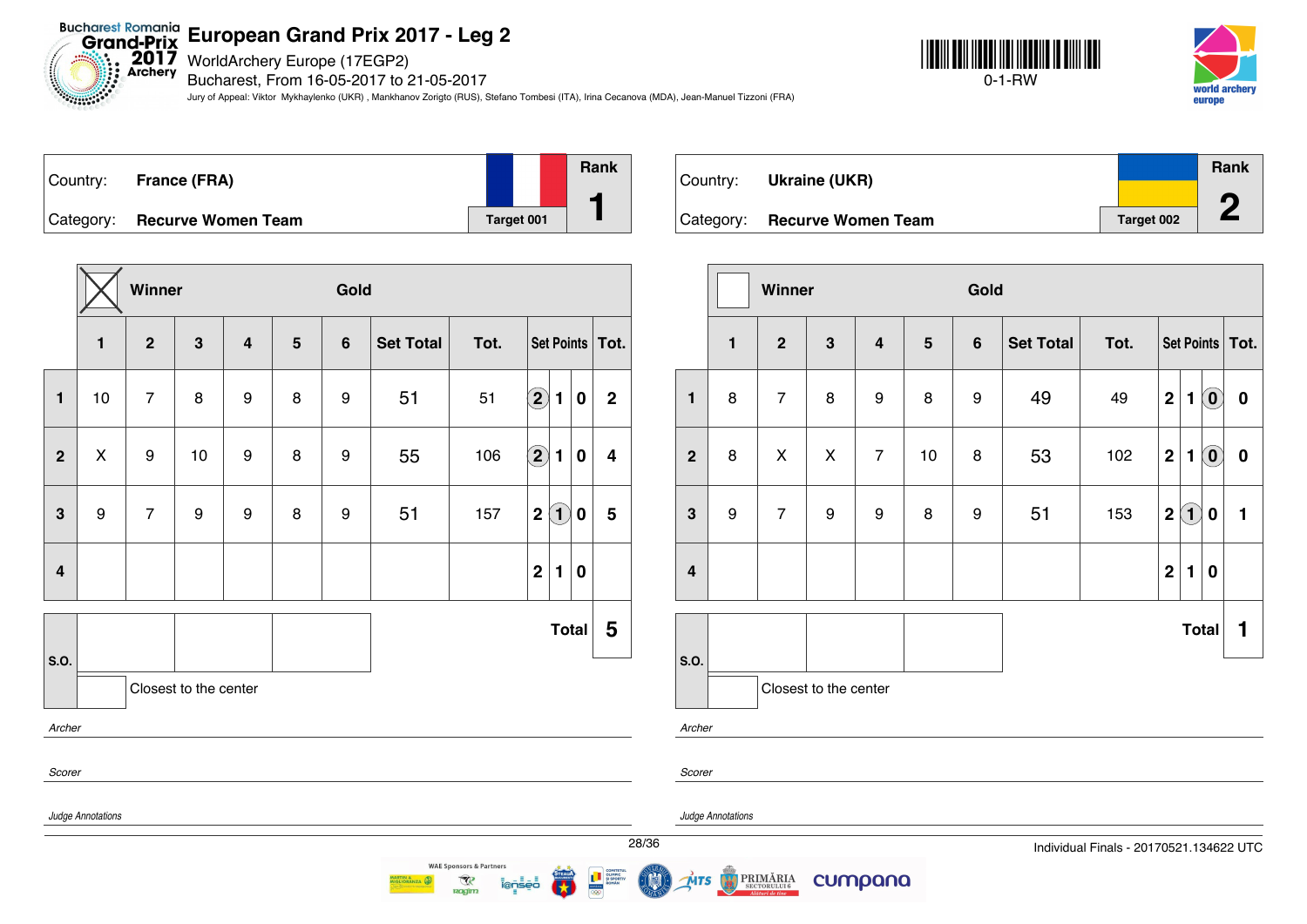$2017$ WorldArchery Europe (17EGP2) **Archery** 

Bucharest, From 16-05-2017 to 21-05-2017

Jury of Appeal: Viktor Mykhaylenko (UKR) , Mankhanov Zorigto (RUS), Stefano Tombesi (ITA), Irina Cecanova (MDA), Jean-Manuel Tizzoni (FRA)







|                         |              | Winner                |              | 1/4                                         |    |                     |                    |              |                  |                         |  |  |
|-------------------------|--------------|-----------------------|--------------|---------------------------------------------|----|---------------------|--------------------|--------------|------------------|-------------------------|--|--|
|                         | $\mathbf{1}$ | $\overline{2}$        | $\mathbf{3}$ | <b>Set Total</b><br>$\overline{\mathbf{4}}$ |    | Tot.                |                    |              |                  | Set Points   Tot.       |  |  |
| 1                       | $10$         | 9                     | 9            | 9                                           | 37 | 37                  | $\bf \Omega$       | $\mathbf{1}$ | $\bf{0}$         | $\overline{2}$          |  |  |
| $\mathbf{2}$            | $10$         | 10                    | 9            | 8                                           | 37 | 74                  | $\bigcirc$         | 1            | $\bf{0}$         | $\overline{\mathbf{4}}$ |  |  |
| $\mathbf{3}$            | $10$         | 10                    | 9            | $\overline{7}$                              | 36 | 110                 | $\boxed{2}$        | 1            | $\boldsymbol{0}$ | 6                       |  |  |
| $\overline{\mathbf{4}}$ | 10           | $10$                  | $10$         | 10                                          | 40 | 150                 | $\bf \overline{2}$ | $\mathbf{1}$ | $\bf{0}$         | 8                       |  |  |
|                         |              |                       |              |                                             |    |                     |                    |              | <b>Total</b>     | $6\phantom{1}6$         |  |  |
| S.O.                    |              | Closest to the center |              |                                             |    | <b>Signed Total</b> |                    |              |                  | 6                       |  |  |
| Archer                  |              |                       |              |                                             |    |                     |                    |              |                  |                         |  |  |
| Scorer                  |              |                       |              |                                             |    |                     |                    |              |                  |                         |  |  |



|                         |                | 1/4<br>Winner         |                         |                           |                  |      |             |              |                            |           |  |  |  |
|-------------------------|----------------|-----------------------|-------------------------|---------------------------|------------------|------|-------------|--------------|----------------------------|-----------|--|--|--|
|                         | $\mathbf{1}$   | $\mathbf 2$           | $\mathbf{3}$            |                           | <b>Set Total</b> | Tot. |             |              | Set Points   Tot.          |           |  |  |  |
| $\mathbf{1}$            | $\overline{7}$ | $\overline{7}$        | $\overline{4}$          | $\overline{\mathbf{4}}$   | 22               | 22   | $\mathbf 2$ | 1            | $\left( \mathbf{0}\right)$ | $\pmb{0}$ |  |  |  |
| $\mathbf 2$             | $\pmb{\times}$ | 9                     | $\boldsymbol{9}$        | $\overline{7}$            | 35               | 57   | $\mathbf 2$ | 1            | $\left( \mathbf{0}\right)$ | $\pmb{0}$ |  |  |  |
| 3                       | 9              | $\,6\,$               | $\overline{\mathbf{4}}$ | $\ensuremath{\mathsf{3}}$ | 22               | 79   | $\mathbf 2$ | 1            | $\left( \mathbf{0}\right)$ | $\pmb{0}$ |  |  |  |
| $\overline{\mathbf{4}}$ |                |                       |                         |                           |                  |      | $\mathbf 2$ | $\mathbf{1}$ | $\bf{0}$                   |           |  |  |  |
|                         |                |                       |                         |                           |                  |      |             |              | <b>Total</b>               | 0         |  |  |  |
| S.O.<br>Archer          |                | Closest to the center |                         |                           |                  |      |             |              |                            |           |  |  |  |

*Scorer*

*Judge Annotations*

*<i><u><b>SERINGS*</u>

*Judge Annotations*

́чтs

PRIMĂRIA

cumpana



**WAE Sponsors & Partners** 

 $\mathcal{R}$ 

**ROGIT**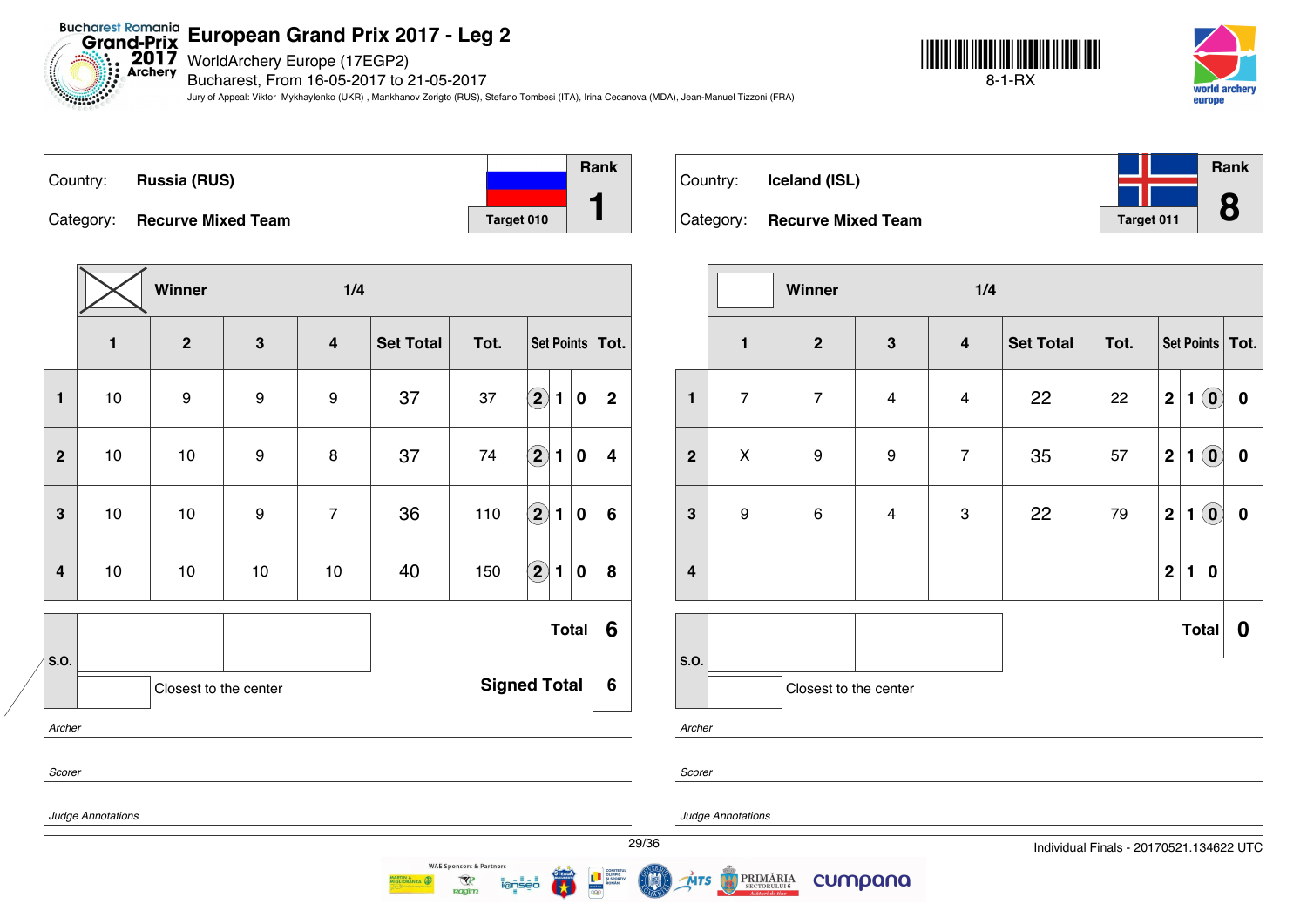Bucharest Romania<br>Grand-Prix European Grand Prix 20<br>Archery Bucharchery Europe (17EGP2)

*Changed Company* 

Bucharest, From 16-05-2017 to 21-05-2017

Jury of Appeal: Viktor Mykhaylenko (UKR) , Mankhanov Zorigto (RUS), Stefano Tombesi (ITA), Irina Cecanova (MDA), Jean-Manuel Tizzoni (FRA)





**Rank** 懒 Country: **Moldova (MDA) 5** Category: **Recurve Mixed Team Target 013** 

|                         |                   | Winner                |                  | 1/4                     |                  |      |                                                       |                |
|-------------------------|-------------------|-----------------------|------------------|-------------------------|------------------|------|-------------------------------------------------------|----------------|
|                         | $\mathbf{1}$      | $\mathbf{2}$          | $\mathbf{3}$     | $\overline{\mathbf{4}}$ | <b>Set Total</b> | Tot. | Set Points   Tot.                                     |                |
| $\mathbf{1}$            | 10                | 10                    | $\boldsymbol{9}$ | 8                       | 37               | 37   | $\Large{\textbf{2}}$<br>$\mathbf{1}$<br>$\bf{0}$      | $\overline{2}$ |
| $\overline{2}$          | $10$              | 10                    | $\boldsymbol{9}$ | $\overline{7}$          | 36               | 73   | $\left( \mathbf{1}\right)$<br>$\mathbf 2$<br>$\bf{0}$ | $\mathbf 3$    |
| $\mathbf{3}$            | $10$              | 9                     | $\boldsymbol{9}$ | $\overline{7}$          | 35               | 108  | $\bf \overline{2}$<br>1<br>0                          | 5              |
| $\overline{\mathbf{4}}$ |                   |                       |                  |                         |                  |      | $\mathbf 2$<br>$\mathbf{1}$<br>$\bf{0}$               |                |
|                         |                   |                       |                  |                         |                  |      | <b>Total</b>                                          | 5              |
| S.O.                    |                   | Closest to the center |                  |                         |                  |      |                                                       |                |
| Archer                  |                   |                       |                  |                         |                  |      |                                                       |                |
| Scorer                  |                   |                       |                  |                         |                  |      |                                                       |                |
|                         | Judge Annotations |                       |                  |                         |                  |      |                                                       | 3 <sub>0</sub> |

**WAE Sponsors & Partners** 

 $\mathcal{R}$ 

**Ragim** 

| Country: | France (FRA)                 |            | Rank |
|----------|------------------------------|------------|------|
|          | Category: Recurve Mixed Team | Target 014 |      |

|                         |                  | Winner                |                  | 1/4                     |                  |      |             |              |                            |                   |
|-------------------------|------------------|-----------------------|------------------|-------------------------|------------------|------|-------------|--------------|----------------------------|-------------------|
|                         | $\mathbf{1}$     | $\mathbf{2}$          | $\mathbf 3$      | $\overline{\mathbf{4}}$ | <b>Set Total</b> | Tot. |             |              |                            | Set Points   Tot. |
| $\mathbf{1}$            | 10               | 8                     | 8                | $\,6$                   | 32               | 32   | $\mathbf 2$ | 1            | $\left( \mathbf{0}\right)$ | $\bf{0}$          |
| $\overline{2}$          | X                | X                     | $10$             | $\,6$                   | 36               | 68   | $\mathbf 2$ | (1)          | 0                          | 1                 |
| $\mathbf{3}$            | $\boldsymbol{9}$ | $\boldsymbol{9}$      | $\boldsymbol{9}$ | $\overline{7}$          | 34               | 102  | $\mathbf 2$ | 1            | $\left( \mathbf{0}\right)$ | $\blacksquare$    |
| $\overline{\mathbf{4}}$ |                  |                       |                  |                         |                  |      | $\mathbf 2$ | $\mathbf{1}$ | $\bf{0}$                   |                   |
|                         |                  |                       |                  |                         |                  |      |             | <b>Total</b> |                            | 1                 |
| S.O.                    |                  | Closest to the center |                  |                         |                  |      |             |              |                            |                   |

*Archer*

*Scorer*

ŃTS

*Judge Annotations*

**PRIMĂRIA** 

cumpana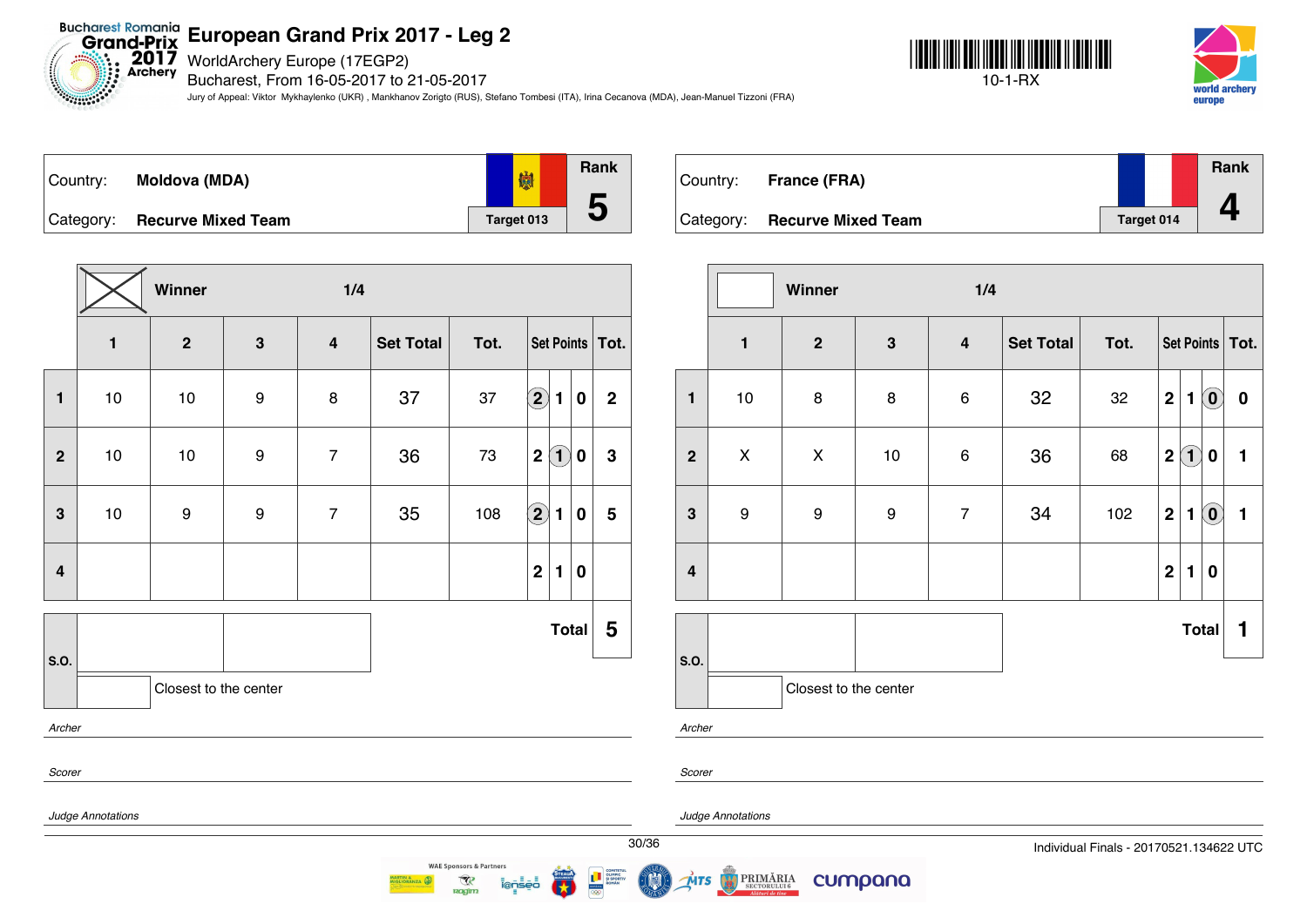Bucharest Romania<br>Grand-Prix European Grand Prix 20<br>Archery Bucharchery Europe (17EGP2) Bucharest, From 16-05-2017 to 21-05-2017

*<u>ANGLESS OF STREET</u>* 

Jury of Appeal: Viktor Mykhaylenko (UKR) , Mankhanov Zorigto (RUS), Stefano Tombesi (ITA), Irina Cecanova (MDA), Jean-Manuel Tizzoni (FRA)







|              |                    | Winner                |                  | 1/4                     |                  |      |                            |                 |                            |                         |
|--------------|--------------------|-----------------------|------------------|-------------------------|------------------|------|----------------------------|-----------------|----------------------------|-------------------------|
|              | $\mathbf{1}$       | $\mathbf{2}$          | $\mathbf{3}$     | $\overline{\mathbf{4}}$ | <b>Set Total</b> | Tot. |                            | Set Points Tot. |                            |                         |
| $\mathbf{1}$ | X                  | 9                     | $\overline{7}$   | 6                       | 32               | 32   | $\mathbf 2$                | 1               | $\left( \mathbf{0}\right)$ | $\pmb{0}$               |
| $\mathbf 2$  | X                  | 10                    | $\boldsymbol{9}$ | 9                       | 38               | 70   | $\Large 2$                 | $\blacksquare$  | $\pmb{0}$                  | $\mathbf 2$             |
| $\mathbf{3}$ | $\pmb{\mathsf{X}}$ | 9                     | 8                | 8                       | 35               | 105  | $\mathbf{2}$               | 1               | $\bf{0}$                   | $\overline{\mathbf{4}}$ |
| 4            | $\pmb{\times}$     | 10                    | 9                | 9                       | 38               | 143  | $\left( \mathbf{2}\right)$ | 1               | $\bf{0}$                   | $6\phantom{1}$          |
|              |                    |                       |                  |                         |                  |      |                            |                 | <b>Total</b>               | 6                       |
| S.O.         |                    | Closest to the center |                  |                         |                  |      |                            |                 |                            |                         |
| Archer       |                    |                       |                  |                         |                  |      |                            |                 |                            |                         |
| Scorer       |                    |                       |                  |                         |                  |      |                            |                 |                            |                         |
|              | Judge Annotations  |                       |                  |                         |                  |      |                            |                 |                            |                         |
|              |                    |                       |                  |                         |                  |      |                            |                 |                            | 31/3                    |

| Country: Poland (POL)        |            | Rank |
|------------------------------|------------|------|
|                              |            |      |
| Category: Recurve Mixed Team | Target 017 | 6    |

|                         |              | Winner                |                  | 1/4                     |                  |      |             |                |                                                |                   |
|-------------------------|--------------|-----------------------|------------------|-------------------------|------------------|------|-------------|----------------|------------------------------------------------|-------------------|
|                         | $\mathbf{1}$ | $\mathbf{2}$          | $\mathbf{3}$     | $\overline{\mathbf{4}}$ | <b>Set Total</b> | Tot. |             |                |                                                | Set Points   Tot. |
| $\mathbf{1}$            | 10           | $10$                  | 8                | 8                       | 36               | 36   | $\boxed{2}$ | 1              | 0                                              | $\mathbf 2$       |
| $\mathbf{2}$            | $10$         | $\boldsymbol{9}$      | 9                | $\overline{7}$          | 35               | $71$ | $\mathbf 2$ | 1              | $\left( \begin{matrix} 0 \end{matrix} \right)$ | $\mathbf 2$       |
| 3                       | 9            | $\boldsymbol{9}$      | 8                | 8                       | 34               | 105  | $\mathbf 2$ | $\mathbf{1}$   | $\left( \textbf{0} \right)$                    | $\mathbf 2$       |
| $\overline{\mathbf{4}}$ | 10           | $\boldsymbol{9}$      | $\boldsymbol{9}$ | $\bf8$                  | 36               | 141  | $\mathbf 2$ | $\blacksquare$ | $\left( \mathbf{0}\right)$                     | $\mathbf 2$       |
|                         |              |                       |                  |                         |                  |      |             |                | <b>Total</b>                                   | $\boldsymbol{2}$  |
| S.O.                    |              | Closest to the center |                  |                         |                  |      |             |                |                                                |                   |

*Archer*



MTS

*Judge Annotations*

PRIMĂRIA

cumpana



**WAE Sponsors & Partners** 

 $\mathcal{R}$ 

**Ragim**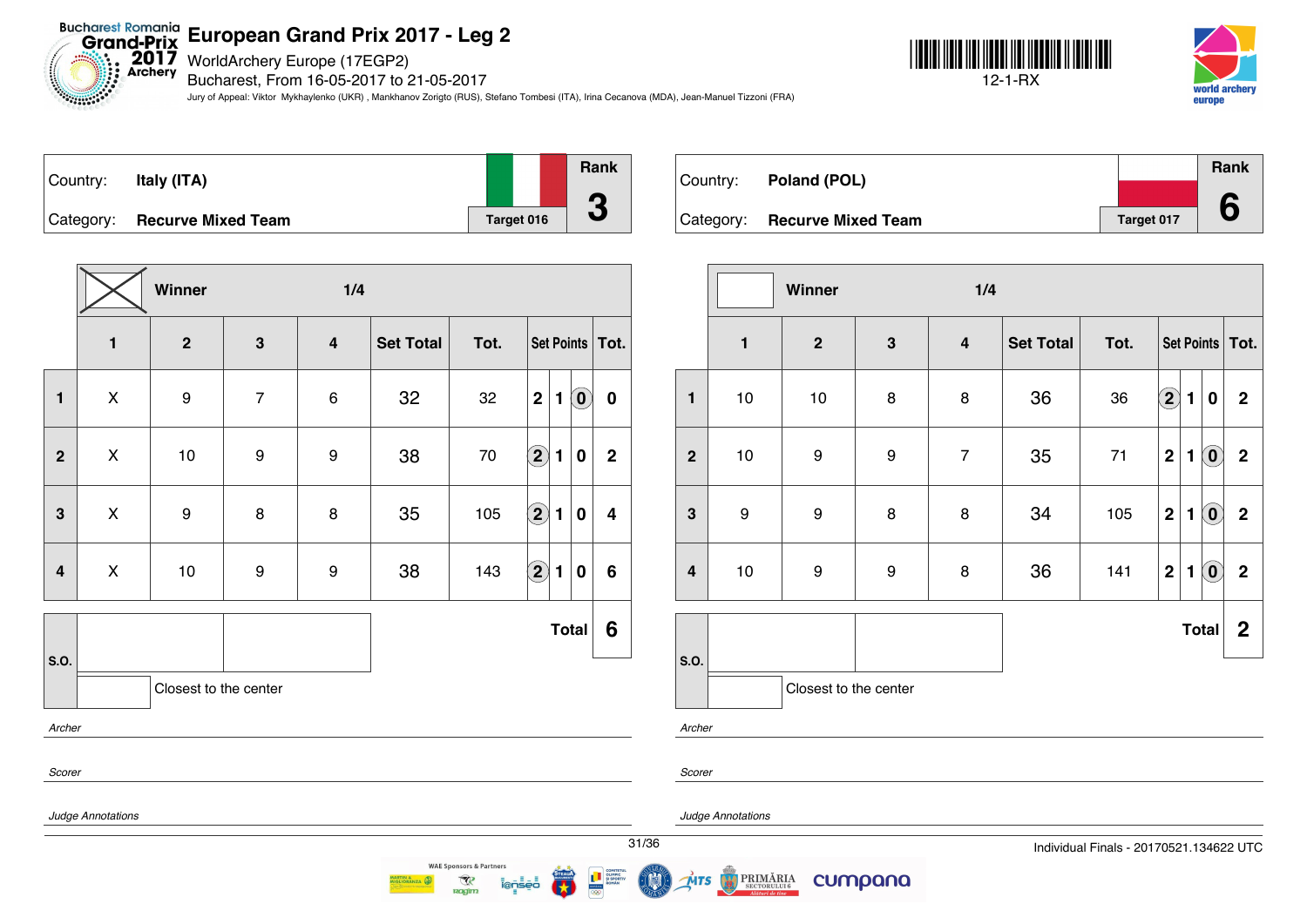$2017$ <br>Archery WorldArchery Europe (17EGP2)

Bucharest, From 16-05-2017 to 21-05-2017

Jury of Appeal: Viktor Mykhaylenko (UKR) , Mankhanov Zorigto (RUS), Stefano Tombesi (ITA), Irina Cecanova (MDA), Jean-Manuel Tizzoni (FRA)





| Country:  | Romania (ROU)             |            | <b>Rank</b> |
|-----------|---------------------------|------------|-------------|
| Category: | <b>Recurve Mixed Team</b> | Target 019 |             |

**Winner 1/4 1 2 3 4 Set Total Tot. Set Points Tot. 1** X 9 7 5 31 31 **2 1 0 0 2** 9 8 8 3 28 59 **2 1 0 0 3** 9 8 7 6 30 89 **2 1 0 0 4 2 1 0 S.O. Total 0** Closest to the center *Archer Scorer Judge Annotations*

| Country: | <b>Ukraine (UKR)</b>         |            | Rank |
|----------|------------------------------|------------|------|
|          |                              |            | Л    |
|          | Category: Recurve Mixed Team | Target 020 |      |

|                         |              | Winner                |              | 1/4                     |                  |      |                            |                |                  |                   |
|-------------------------|--------------|-----------------------|--------------|-------------------------|------------------|------|----------------------------|----------------|------------------|-------------------|
|                         | $\mathbf{1}$ | $\mathbf{2}$          | $\mathbf{3}$ | $\overline{\mathbf{4}}$ | <b>Set Total</b> | Tot. |                            |                |                  | Set Points   Tot. |
| $\mathbf{1}$            | 9            | 9                     | 8            | $\overline{7}$          | 33               | 33   | $\Large{\textbf{2}}$       | 1              | $\pmb{0}$        | $\mathbf 2$       |
| $\overline{\mathbf{2}}$ | $10$         | 10                    | $10$         | 8                       | 38               | $71$ | $\left( \mathbf{2}\right)$ | $\blacksquare$ | $\pmb{0}$        | 4                 |
| 3                       | 10           | $10$                  | $10$         | $\boldsymbol{9}$        | 39               | 110  | $\Large 2$                 | $\blacksquare$ | $\boldsymbol{0}$ | $\bf 6$           |
| $\overline{\mathbf{4}}$ |              |                       |              |                         |                  |      | $\mathbf 2$                | $\mathbf{1}$   | $\pmb{0}$        |                   |
|                         |              |                       |              |                         |                  |      |                            |                | <b>Total</b>     | 6                 |
| S.O.                    |              | Closest to the center |              |                         |                  |      |                            |                |                  |                   |

*Archer*

*Scorer*

**MTS** 

*Judge Annotations*

PRIMĂRIA

cumpana

32/36 Individual Finals - 20170521.134622 UTC



**WAE Sponsors & Partners** 

 $\mathcal{R}$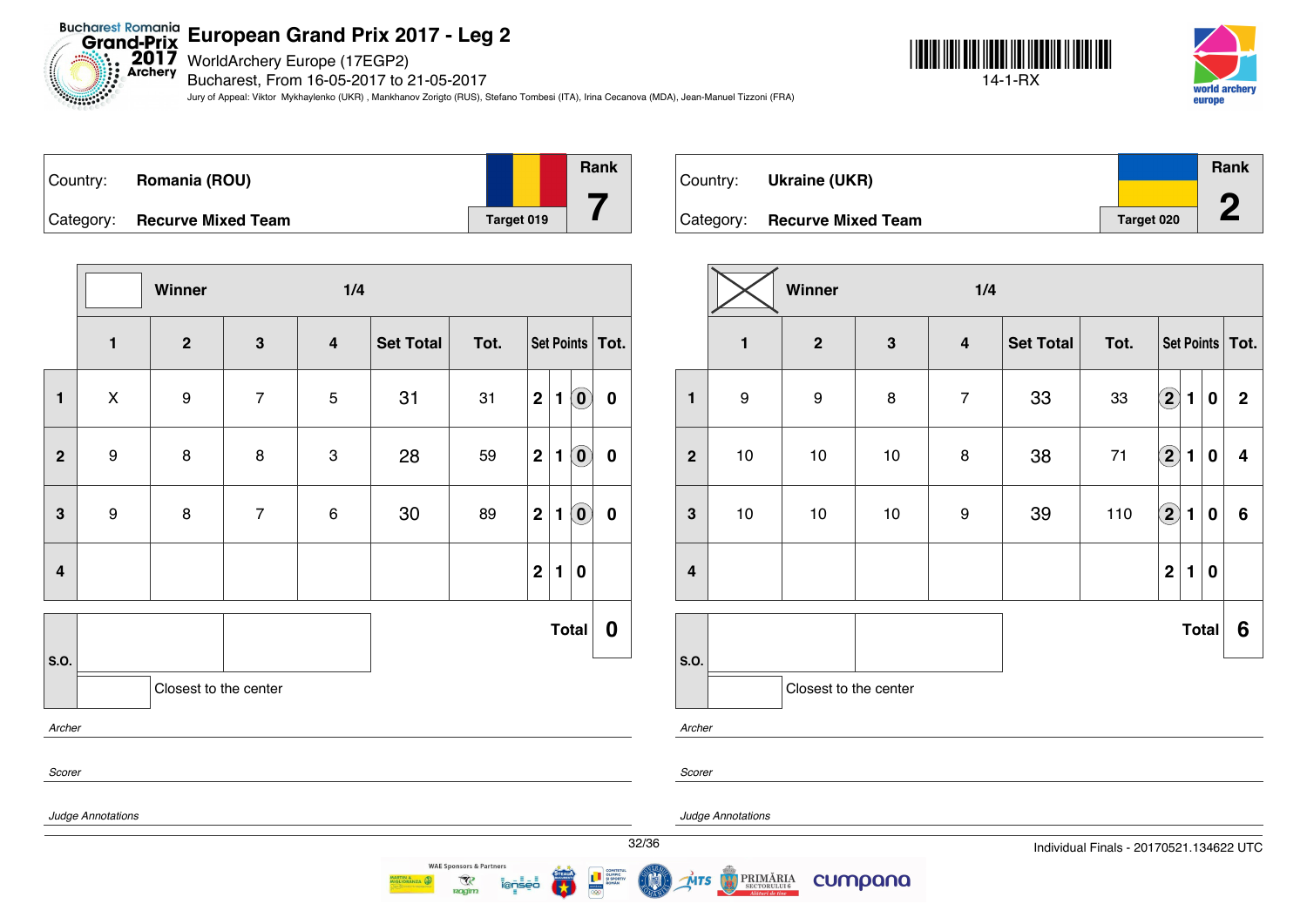$2017$ <br>Archery WorldArchery Europe (17EGP2)

*Electronics* 

Bucharest, From 16-05-2017 to 21-05-2017

Jury of Appeal: Viktor Mykhaylenko (UKR) , Mankhanov Zorigto (RUS), Stefano Tombesi (ITA), Irina Cecanova (MDA), Jean-Manuel Tizzoni (FRA)







|                         |                   | Winner                |                  | 1/2                     |                  |      |                                                           |                  |
|-------------------------|-------------------|-----------------------|------------------|-------------------------|------------------|------|-----------------------------------------------------------|------------------|
|                         | $\mathbf{1}$      | $\mathbf{2}$          | $\mathbf{3}$     | $\overline{\mathbf{4}}$ | <b>Set Total</b> | Tot. | Set Points Tot.                                           |                  |
| $\mathbf{1}$            | 9                 | 9                     | $\boldsymbol{9}$ | 8                       | 35               | 35   | $\mathbf{1}$<br>$\mathbf{2}$<br>$\bf{0}$                  | 1                |
| $\overline{2}$          | 10                | 10                    | 10               | 9                       | 39               | 74   | $\Large 2$<br>1<br>0                                      | $\mathbf 3$      |
| 3                       | $\boldsymbol{9}$  | 9                     | $\boldsymbol{9}$ | 9                       | 36               | 110  | $\mathbf 2$<br>$\left( \mathbf{0}\right)$<br>$\mathbf{1}$ | $\mathbf 3$      |
| $\overline{\mathbf{4}}$ | $10$              | $\boldsymbol{9}$      | $\boldsymbol{9}$ | 9                       | 37               | 147  | $\left( \mathbf{1}\right)$<br>$\mathbf 2$<br>0            | $\boldsymbol{4}$ |
| S.O.                    |                   | 10                    | $\boldsymbol{9}$ |                         |                  |      | <b>Total</b>                                              | 5                |
|                         |                   | Closest to the center |                  |                         |                  |      |                                                           |                  |
| Archer                  |                   |                       |                  |                         |                  |      |                                                           |                  |
| Scorer                  |                   |                       |                  |                         |                  |      |                                                           |                  |
|                         | Judge Annotations |                       |                  |                         |                  |      |                                                           |                  |

**Rank** 劌 Country: **Moldova (MDA) 5** Category: **Recurve Mixed Team Target 014** 

|                         |                       | Winner                |                  | 1/2                     |                  |      |                                                   |                |
|-------------------------|-----------------------|-----------------------|------------------|-------------------------|------------------|------|---------------------------------------------------|----------------|
|                         | $\mathbf{1}$          | $\boldsymbol{2}$      | $\mathbf{3}$     | $\overline{\mathbf{4}}$ | <b>Set Total</b> | Tot. | Set Points   Tot.                                 |                |
| $\mathbf{1}$            | 9                     | 9                     | $\boldsymbol{9}$ | 8                       | 35               | 35   | $\left( 1\right)$<br>$\overline{2}$<br>$\bf{0}$   | 1              |
| $\overline{2}$          | 9                     | $\boldsymbol{9}$      | 8                | 8                       | 34               | 69   | $\overline{2}$<br>$\left( \mathbf{0}\right)$<br>1 | $\blacksquare$ |
| $\mathbf{3}$            | $10$                  | $10$                  | $\boldsymbol{9}$ | 9                       | 38               | 107  | $\mathbf{Q}$<br>1<br>0                            | 3              |
| $\overline{\mathbf{4}}$ | 10                    | $10$                  | $\boldsymbol{9}$ | $\bf8$                  | 37               | 144  | $\mathbf{1}$<br>$\overline{2}$<br>0               | 4              |
|                         | $\boldsymbol{9}$<br>8 |                       |                  |                         |                  |      | <b>Total</b>                                      | 4              |
| S.O.                    |                       | Closest to the center |                  |                         |                  |      |                                                   |                |

*Archer*

*Scorer*

ÚTS

*Judge Annotations*

PRIMĂRIA

cumpana



 $\mathcal{R}$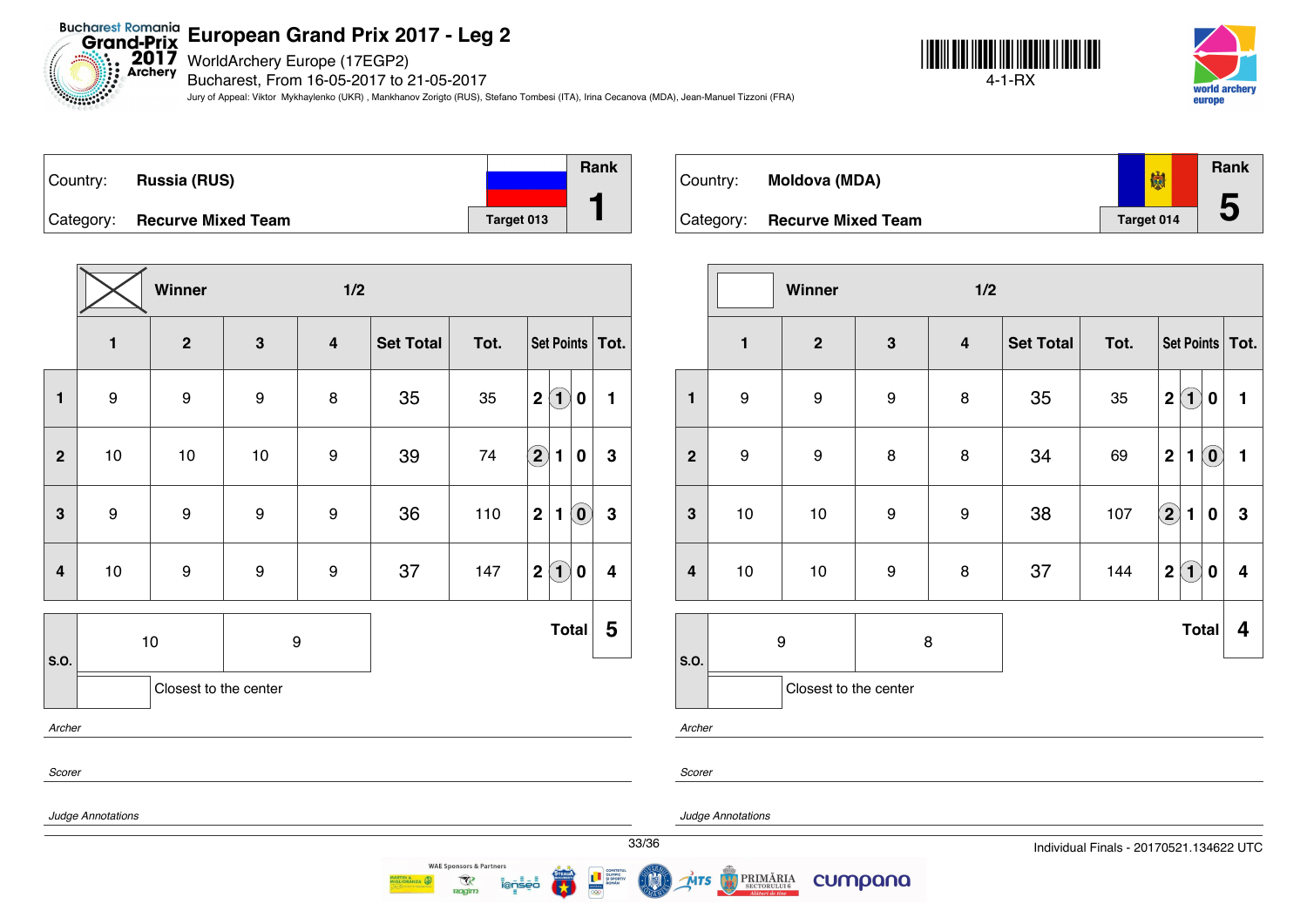WorldArchery Europe (17EGP2)

Bucharest, From 16-05-2017 to 21-05-2017

Jury of Appeal: Viktor Mykhaylenko (UKR) , Mankhanov Zorigto (RUS), Stefano Tombesi (ITA), Irina Cecanova (MDA), Jean-Manuel Tizzoni (FRA)





| Country:  | Italy (ITA)               |            | Rank |
|-----------|---------------------------|------------|------|
|           |                           |            |      |
| Category: | <b>Recurve Mixed Team</b> | Target 016 |      |

|                         |                   | Winner                |                  | 1/2                     |                  |      |                   |              |                            |                  |
|-------------------------|-------------------|-----------------------|------------------|-------------------------|------------------|------|-------------------|--------------|----------------------------|------------------|
|                         | $\mathbf{1}$      | $\overline{2}$        | $\mathbf{3}$     | $\overline{\mathbf{4}}$ | <b>Set Total</b> | Tot. | Set Points   Tot. |              |                            |                  |
| $\mathbf{1}$            | 9                 | 9                     | 8                | 8                       | 34               | 34   | $\mathbf 2$       | 1            | $\left( \mathbf{0}\right)$ | $\bf{0}$         |
| $\overline{2}$          | X                 | 10                    | $\boldsymbol{9}$ | 8                       | 37               | 71   | $\mathbf 2$       | $\mathbf{1}$ | $\left( \mathbf{0}\right)$ | $\bf{0}$         |
| 3                       | 10                | 9                     | 8                | 8                       | 35               | 106  | $\mathbf 2$       | $\mathbf{1}$ | $\left( \mathbf{0}\right)$ | $\bf{0}$         |
| $\overline{\mathbf{4}}$ |                   |                       |                  |                         |                  |      | $\mathbf 2$       | $\mathbf{1}$ | $\bf{0}$                   |                  |
|                         |                   |                       |                  |                         |                  |      |                   |              | <b>Total</b>               | $\boldsymbol{0}$ |
| S.O.                    |                   | Closest to the center |                  |                         |                  |      |                   |              |                            |                  |
| Archer                  |                   |                       |                  |                         |                  |      |                   |              |                            |                  |
| Scorer                  |                   |                       |                  |                         |                  |      |                   |              |                            |                  |
|                         | Judge Annotations |                       |                  |                         |                  |      |                   |              |                            |                  |
|                         |                   |                       |                  |                         |                  |      |                   |              |                            | 34               |

| Country: | Ukraine (UKR)                |            | Rank |
|----------|------------------------------|------------|------|
|          |                              |            | ⌒    |
|          | Category: Recurve Mixed Team | Target 017 |      |

|                         | Winner<br>1/2 |                       |                  |                         |                  |      |                            |              |                  |                   |  |  |
|-------------------------|---------------|-----------------------|------------------|-------------------------|------------------|------|----------------------------|--------------|------------------|-------------------|--|--|
|                         | $\mathbf{1}$  | $\mathbf{2}$          | $\mathbf{3}$     | $\overline{\mathbf{4}}$ | <b>Set Total</b> | Tot. |                            |              |                  | Set Points   Tot. |  |  |
| $\mathbf{1}$            | 10            | $\boldsymbol{9}$      | 9                | 8                       | 36               | 36   | $\left( \bf{2}\right)$     | $\mathbf{1}$ | $\boldsymbol{0}$ | $\mathbf 2$       |  |  |
| $\overline{2}$          | $10$          | $10$                  | $\boldsymbol{9}$ | 9                       | 38               | 74   | $\left( \mathbf{2}\right)$ | $\mathbf{1}$ | $\boldsymbol{0}$ | 4                 |  |  |
| $\mathbf{3}$            | $10$          | 10                    | $\boldsymbol{9}$ | $\boldsymbol{9}$        | 38               | 112  | $\boxed{2}$                | 1            | 0                | 6                 |  |  |
| $\overline{\mathbf{4}}$ |               |                       |                  |                         |                  |      | $\mathbf 2$                | $\mathbf{1}$ | $\bf{0}$         |                   |  |  |
|                         |               |                       |                  |                         |                  |      |                            |              | <b>Total</b>     | 6                 |  |  |
| S.O.                    |               | Closest to the center |                  |                         |                  |      |                            |              |                  |                   |  |  |

*Archer*

*Scorer*

MTS

*Judge Annotations*

**PRIMĂRIA** 

cumpana

**WAE Sponsors & Partners** 

 $\mathcal{R}$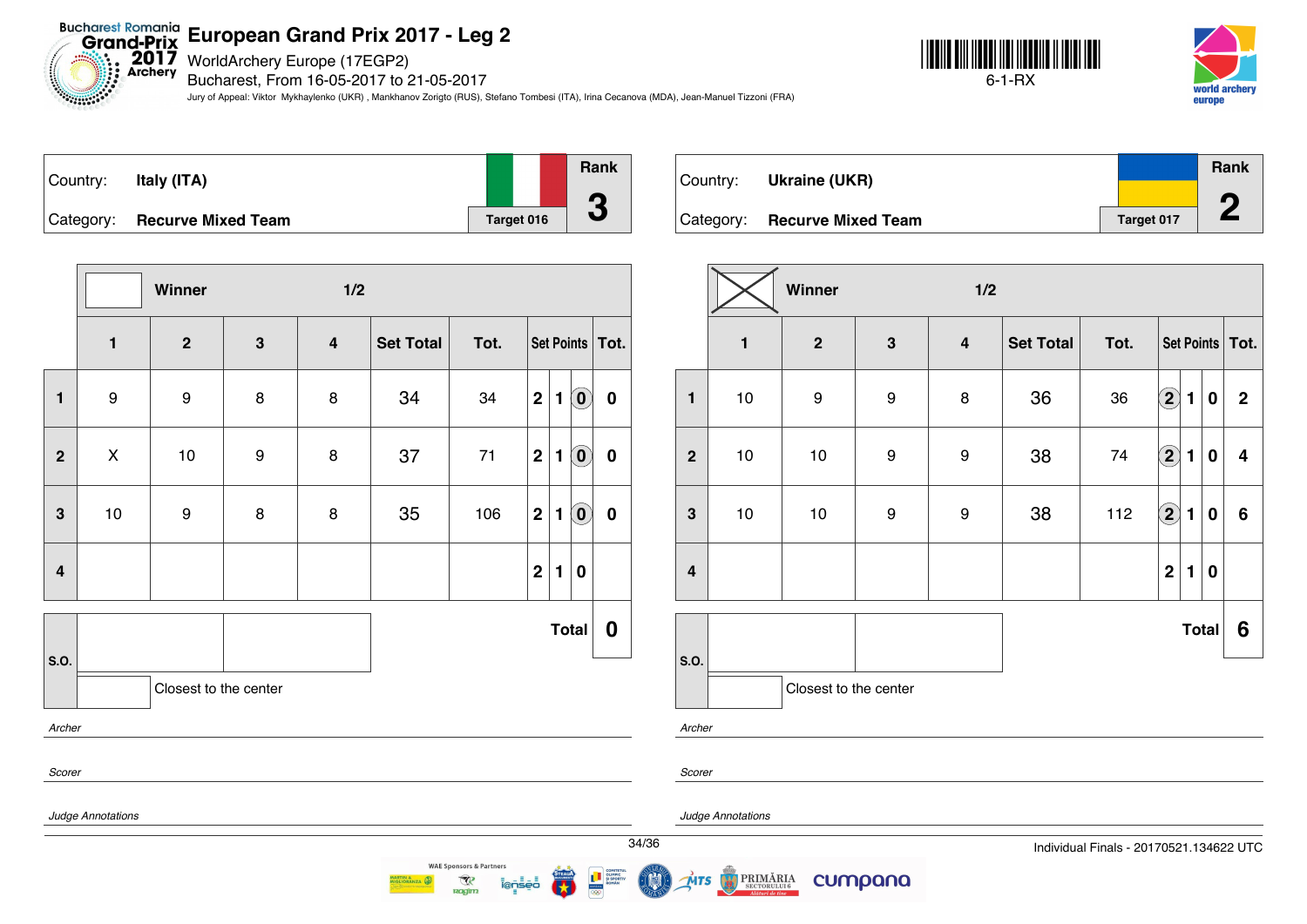Bucharest Romania<br>Grand-Prix **European Grand Prix 2017 - Leg 2**

2017 WorldArchery Europe (17EGP2)

*Electronics* 

Bucharest, From 16-05-2017 to 21-05-2017

Jury of Appeal: Viktor Mykhaylenko (UKR) , Mankhanov Zorigto (RUS), Stefano Tombesi (ITA), Irina Cecanova (MDA), Jean-Manuel Tizzoni (FRA)







|                         |              | Winner                |              | <b>Bronze</b>           |                  |      |                                     |                                                       |  |
|-------------------------|--------------|-----------------------|--------------|-------------------------|------------------|------|-------------------------------------|-------------------------------------------------------|--|
|                         | $\mathbf{1}$ | $\mathbf{2}$          | $\mathbf{3}$ | $\overline{\mathbf{4}}$ | <b>Set Total</b> | Tot. |                                     | Set Points   Tot.                                     |  |
| $\mathbf{1}$            | 10           | 9                     | 9            | 9                       | 37               | 37   | $\mathbf 2$<br>1                    | $\left( \widehat{\mathbf{0}}\right)$<br>$\bf{0}$      |  |
| $\overline{2}$          | $10$         | 9                     | 9            | 9                       | 37               | 74   | $\overline{\mathbf{2}}$<br>1        | $\overline{2}$<br>$\bf{0}$                            |  |
| $\mathbf{3}$            | 10           | 10                    | 9            | 8                       | 37               | 111  | $\left( 2\right)$<br>$\blacksquare$ | $\bf{0}$<br>$\overline{\mathbf{4}}$                   |  |
| $\overline{\mathbf{4}}$ | 10           | 9                     | 9            | 9                       | 37               | 148  | $\mathbf 2$<br>$\mathbf{1}$         | $\left( \mathbf{0}\right)$<br>$\overline{\mathbf{4}}$ |  |
| S.O.                    |              | $10$                  | 9            |                         |                  |      | <b>Total</b>                        | 5                                                     |  |
|                         |              | Closest to the center |              |                         |                  |      |                                     |                                                       |  |
| Archer                  |              |                       |              |                         |                  |      |                                     |                                                       |  |
| Scorer                  |              |                       |              |                         |                  |      |                                     |                                                       |  |
| Judge Annotations       |              |                       |              |                         |                  |      |                                     |                                                       |  |

**WAE Sponsors & Partners** 

 $\mathcal{R}$ 

**Ragim** 

| Country:  | Italy (ITA)               |            | Rank<br>m |  |
|-----------|---------------------------|------------|-----------|--|
| Category: | <b>Recurve Mixed Team</b> | Target 017 | u         |  |

|                         | Winner<br><b>Bronze</b> |                       |              |                         |                  |      |                                              |                            |                |  |  |  |  |
|-------------------------|-------------------------|-----------------------|--------------|-------------------------|------------------|------|----------------------------------------------|----------------------------|----------------|--|--|--|--|
|                         | $\mathbf{1}$            | $\boldsymbol{2}$      | $\mathbf{3}$ | $\overline{\mathbf{4}}$ | <b>Set Total</b> | Tot. | Set Points   Tot.                            |                            |                |  |  |  |  |
| $\blacksquare$          | X                       | 10                    | 9            | $\boldsymbol{9}$        | 38               | 38   | $\left( \mathbf{2}\right)$<br>$\blacksquare$ | $\bf{0}$                   | $\overline{2}$ |  |  |  |  |
| $\mathbf{2}$            | $\boldsymbol{9}$        | $\boldsymbol{9}$      | 8            | $\bf8$                  | 34               | 72   | $\mathbf 2$<br>$\mathbf{1}$                  | $\left( \mathbf{0}\right)$ | $\overline{2}$ |  |  |  |  |
| $\mathbf{3}$            | 10                      | $\boldsymbol{9}$      | 8            | 8                       | 35               | 107  | $\mathbf 2$<br>1                             | $\left( \mathbf{0}\right)$ | $\mathbf 2$    |  |  |  |  |
| $\overline{\mathbf{4}}$ | X                       | 10                    | 9            | $\boldsymbol{9}$        | 38               | 145  | $\bm{2}$<br>$\blacksquare$                   | $\pmb{0}$                  | 4              |  |  |  |  |
|                         | 10<br>6                 |                       |              |                         |                  |      |                                              | <b>Total</b>               | 4              |  |  |  |  |
| S.O.                    |                         | Closest to the center |              |                         |                  |      |                                              |                            |                |  |  |  |  |

*Archer*

ŃTS

*Scorer*

*Judge Annotations*

cumpana

PRIMĂRIA